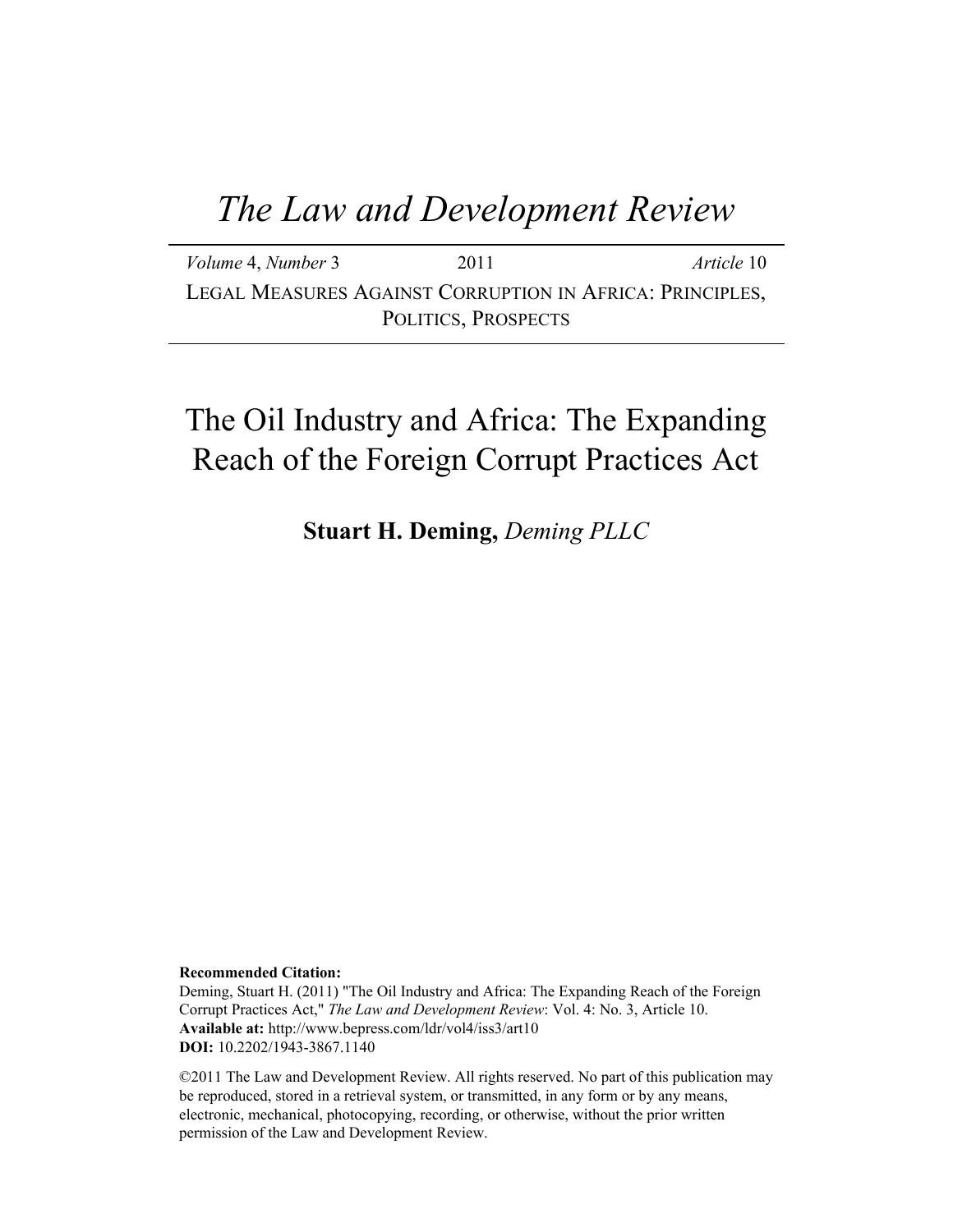# The Oil Industry and Africa: The Expanding Reach of the Foreign Corrupt Practices Act

Stuart H. Deming

#### **Abstract**

As a statute designed to deter improper inducements to foreign officials in connection with business activities, the enforcement of the Foreign Corrupt Practices Act (FCPA) has over time dramatically increased in its reach. This article examines the reach of the FCPA into Africa with special reference to corrupt practices in the oil industry. Owing to the combined enforcement activities of the US Department of Justice and the Securities and Exchange Commission, it concludes by arguing that the FCPA's impact and potency in the developing world will continue to grow.

**KEYWORDS:** oil, Africa, corruption, Foreign Corrupt Practices Act, public officials

**Author Notes:** Stuart H. Deming is a principal with Deming PLLC in Washington, D.C. and in Michigan where he represents clients in a range of foreign business and investigatory matters. He previously served with the U.S. Securities and Exchange Commission and in various capacities with the U.S. Department of Justice. This article is adapted from a chapter of Mr. Deming's best-selling book: *The Foreign Corrupt Practices Act and the New International Norms* (ABA Publishing, 2d ed. 2010). For many years, he co-chaired the ABA's National Institutes on the Foreign Corrupt Practices Act; he founded the ABA's Task Force on International Standards for Corrupt Practices, and he is a member of the Board of Editorial Advisors to the Foreign Corrupt Practices Act Reporter. Mr. Deming received his B.A., M.B.A., and J.D. from the University of Michigan. He has also been licensed as a Certified Public Accountant in the State of Michigan.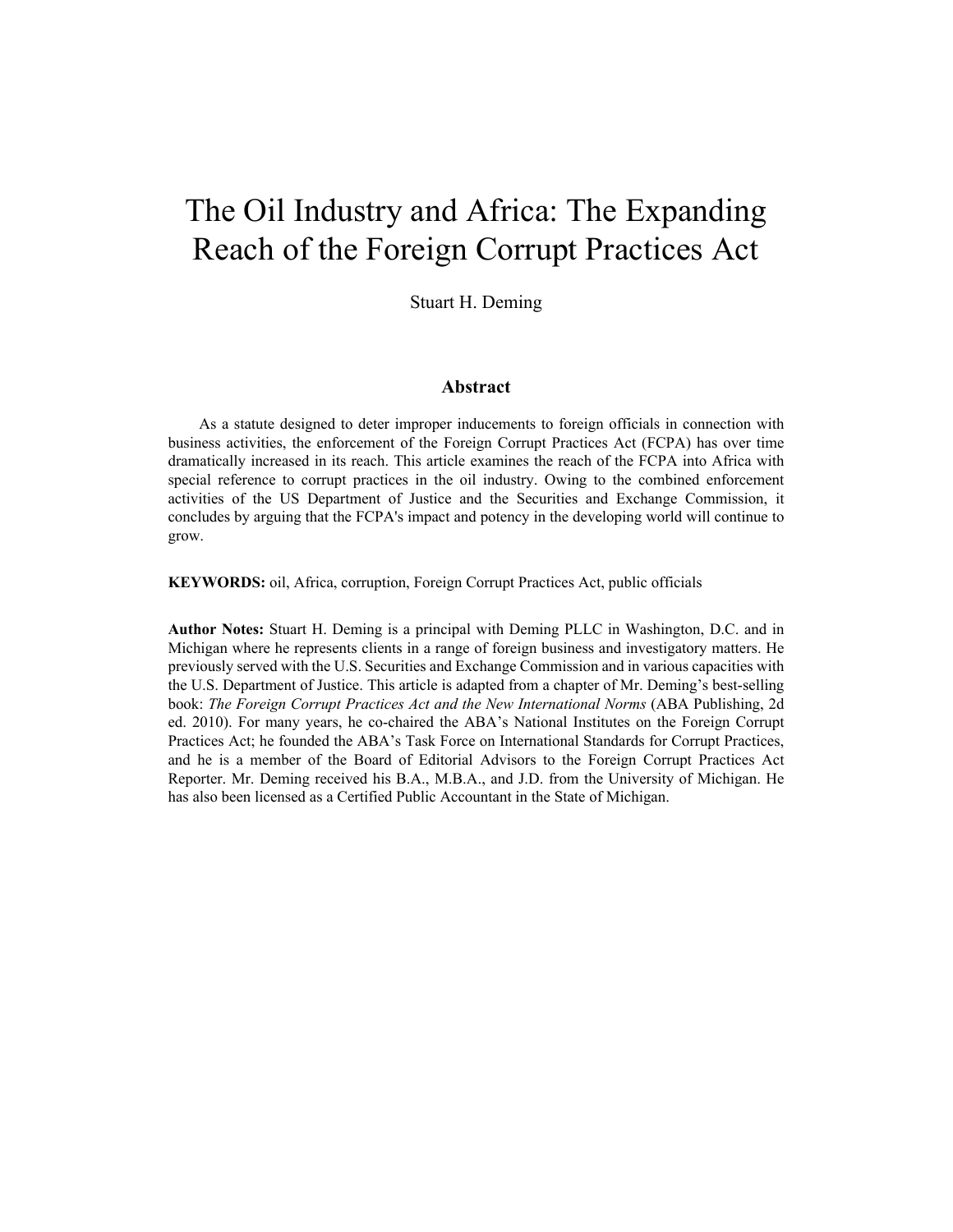# **I. INTRODUCTION**

The FCPA is a statute designed to deter improper inducements to foreign officials in connection with business activities.<sup>1</sup> Initially enacted in 1977, and amended in 1988 and 1998, $2$  the FCPA plays a major role in legal jurisprudence of the United States. The FCPA's influence; however, extends all over the world as well. On a daily basis, it bears directly on the foreign and domestic operations of publiclyheld entities. It also directly affects business practices of individuals and entities in international settings. Increasingly, and in often unexpected ways, it impacts on litigation and arbitral proceedings.

 As the enforcement of the Foreign Corrupt Practices Act (FCPA) has expanded at an increasing rate, corrupt conduct on the part of individuals and entities seeking to do business in Africa and, in particular, the oil industry has been subject to much greater enforcement activity. In a number of ways, the U.S. Department of Justice (Justice Department) and Securities and Exchange Commission (SEC) have broadened the reach of the FCPA to address corrupt conduct often perceived as being beyond its jurisdiction. In so doing, the potency of the FCPA, and its impact, continue to grow.

#### **II. DISCUSSION**

 $\overline{a}$ 

#### **A. The Basic Contours of the FCPA**

Through the FCPA, the U.S. Congress sought to deter foreign corrupt practices and, specifically, the offer or payment of anything of value to foreign officials in connection with business activities, through two principal mechanisms: the antibribery provisions and the accounting and record-keeping provisions. The two sets of provisions conceptually differ from one another; the former is proscriptive in orientation and the latter is largely prescriptive. Their scope and application also differ.

 The anti-bribery provisions constitute a general prohibition on payments to foreign officials. This prohibition applies to U.S. nationals, including entities

<sup>&</sup>lt;sup>1</sup>Foreign Corrupt Practices Act of 1977, Pub. L. No. 95-213, 91 Stat. 1494 (codified as amended at 15 U.S.C. §§ 78m, 78dd-1 to -3, 78ff (2009)) [hereinafter FCPA].

 $2$ The amendments in 1988 and 1998 related principally to the anti-bribery provisions. The accounting and record-keeping provisions have been subject to amendment at various times over the years. The most noteworthy of those amendments are associated with legislation commonly referred to as "Sarbanes-Oxley." Sarbanes-Oxley Act of 2002, Pub. L. No. 107-204.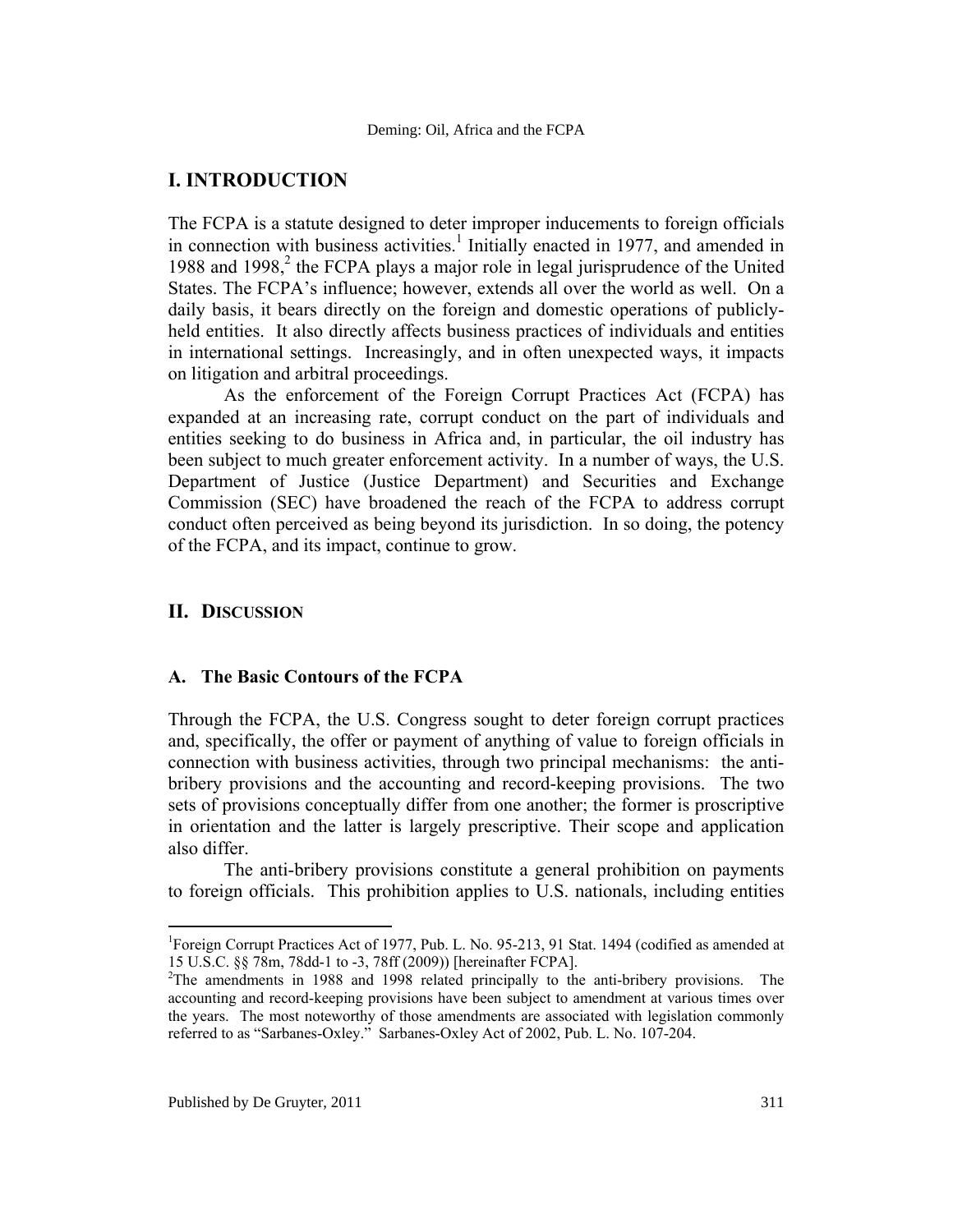organized under U.S. law or whose principal place of business is in the United States, $3$  certain foreign entities that enter U.S. capital markets and, in one category of circumstances, almost anyone. The second mechanism imposes requirements on the accounting and record-keeping practices of the domestic and foreign operations of issuers, which are typically publicly-held entities.

 Although the purpose and language of the FCPA appears to be straightforward in nature, the statute is much more nuanced than is generally recognized. Its scope and means of application can be complex and may lead to dramatically unexpected results. The same set of facts in one setting may also lead to an entirely different result in another setting. Also, the same set of facts may constitute a violation of one part of the FCPA and may, at the same time, not be a violation of another part of the FCPA.

 In sum, essential to any analysis of a situation that may involve an FCPA violation is the consideration of whether the anti-bribery provisions or the accounting and record-keeping provisions, or both, may be involved. Each set of provisions must be considered separately, yet neither set of provisions should be considered alone. They were intended to work in tandem and thereby complement one another.

#### **B. The FCPA and Africa**

Over the years, the FCPA has been consistently applied with respect to Africa and other regions of the world. Enforcement has not focused on a particular region or country. Nor has there been a policy to disregard a certain part of the world. To the degree that any pattern may exist, it is, in large part, quite by coincidence. From a geographical perspective, the pattern of enforcement relates to conduct associated with undeveloped and emerging economies. This is particularly so where valuable access to valuable natural recourses or large markets are involved.

 Africa and, in particular, Nigeria, with its large population and large oil reserves, fit this profile. In the past, FCPA enforcement efforts have not corresponded with the level of corruption that is generally viewed as being endemic to parts of Africa and especially the oil industry in Nigeria. The apparent inaction is; however, undergoing tremendous change with respect to Africa in terms of enforcement of the FCPA. A number of factors are responsible for this change.

 $3$ As used throughout, the term "entity" is meant to apply to any form of juridical person or entity. A juridical person or entity is an organization created by law to have a separate identity and an ability to function on its own.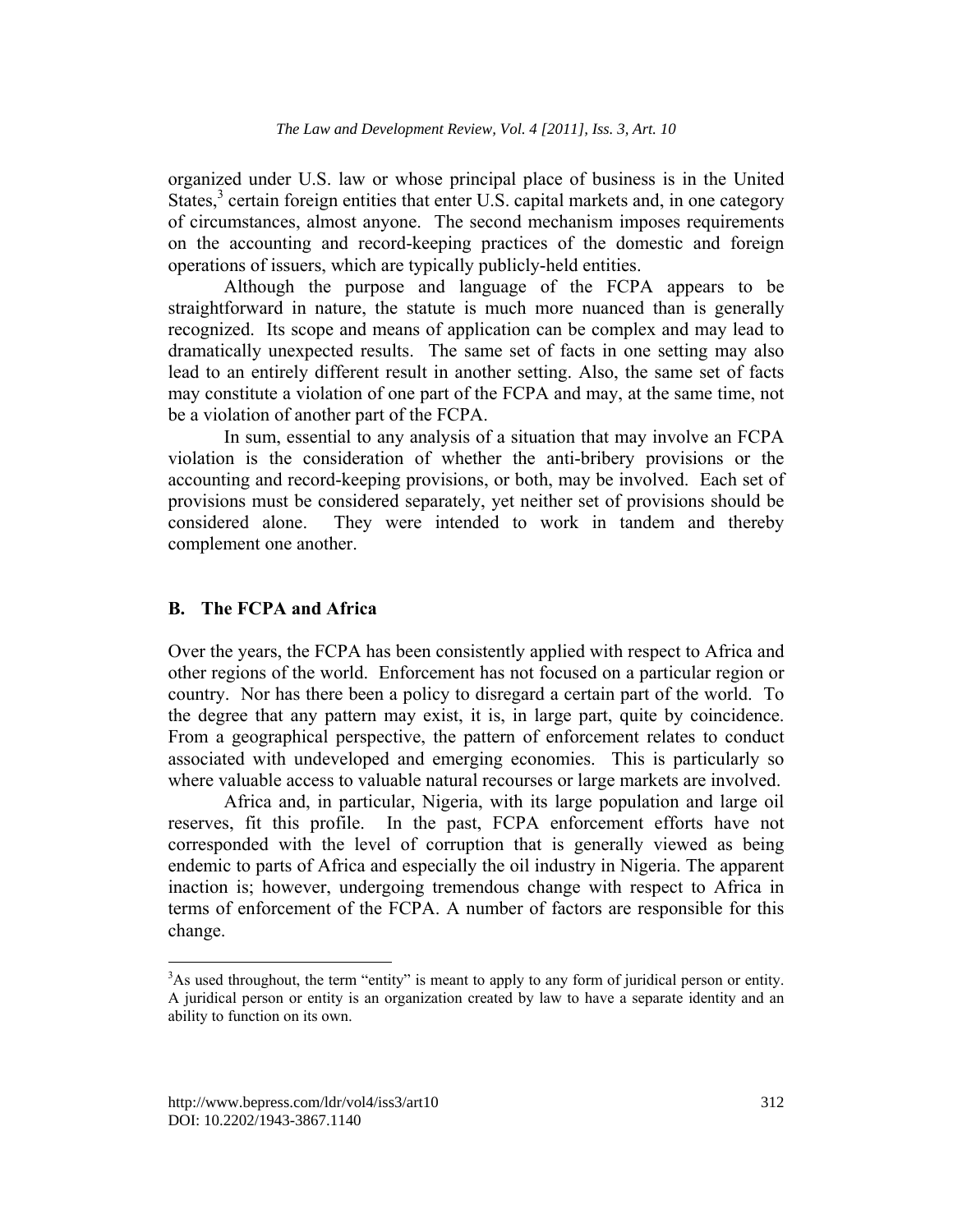#### 1. The FCPA's history of enforcement

Enforcement of the FCPA is divided between the Justice Department and the SEC. The Justice Department is responsible for investigating and prosecuting all criminal charges that are brought against an individual or entity for violations of the FCPA. The SEC's civil enforcement authority is limited to issuers as well as individuals, such as officers, directors, employees, agents, stockholders of issuers, and anyone acting on behalf of issuers. All other civil enforcement action of the FCPA is left to the Justice Department. This includes taking civil enforcement action for violations of the anti-bribery provisions.

 Historically, the Justice Department's focus has been almost entirely devoted to taking criminal enforcement action but, on occasion, it has resorted to resolving matters in a civil context.<sup>4</sup> Although relatively few cases have been brought by the Justice Department under the anti-bribery provisions, a far greater number of cases are always under active investigation. The Justice Department's enforcement of the anti-bribery provisions has also not waned over time. Regardless of which political party was in power, enforcement of the FCPA has remained remarkably consistent and has steadily grown since the adoption of the FCPA. In recent years, enforcement activity has increased dramatically.

 Unlike the Justice Department, the SEC enforcement of the anti-bribery provisions of the FCPA waned for many years after an initial period of enforcement activity. In contexts unrelated to foreign bribery, the accounting and record-keeping provisions were actively enforced by the SEC throughout the period in which there was a lull in enforcement of the anti-bribery provisions. That lull came to an end in the latter part of the 1990s when the SEC began to actively enforce the anti-bribery provisions of the FCPA.

 Since that time, the SEC's enforcement of the anti-bribery provisions has steadily grown. The SEC has even recently established a special unit focusing specifically on enforcement of the FCPA. The implications of the enforcement efforts of the SEC cannot be overstated. Even though it cannot bring criminal cases, the SEC holds extraordinary power over the operations of publically-held companies. Relying, in large part, on enforcing the FCPA's accounting and record-keeping provisions, the SEC has an almost unique ability to enforce the anti-bribery mandate of the FCPA.

<u>.</u>

<sup>4</sup> *E.g., United States v. Metcalf & Eddy, Inc*., No. 99CV12566NG, Consent and Undertaking (D. Mass. Dec. 14, 1999), *reprinted in* 5 FCPA REP. 699.749 (2d ed. 2009); *United States v. American Totalisator Co. Inc*. (D. Md. 1993); *United States v. Dornier GmbH* (D. Minn., filed Jan. 12, 1990), *reprinted in* 3 FCPA REP. 697.74; *United States v. Carver* (S.D. Fla., Apr. 9, 1979), *reprinted in* 2 FCPA REP. 645.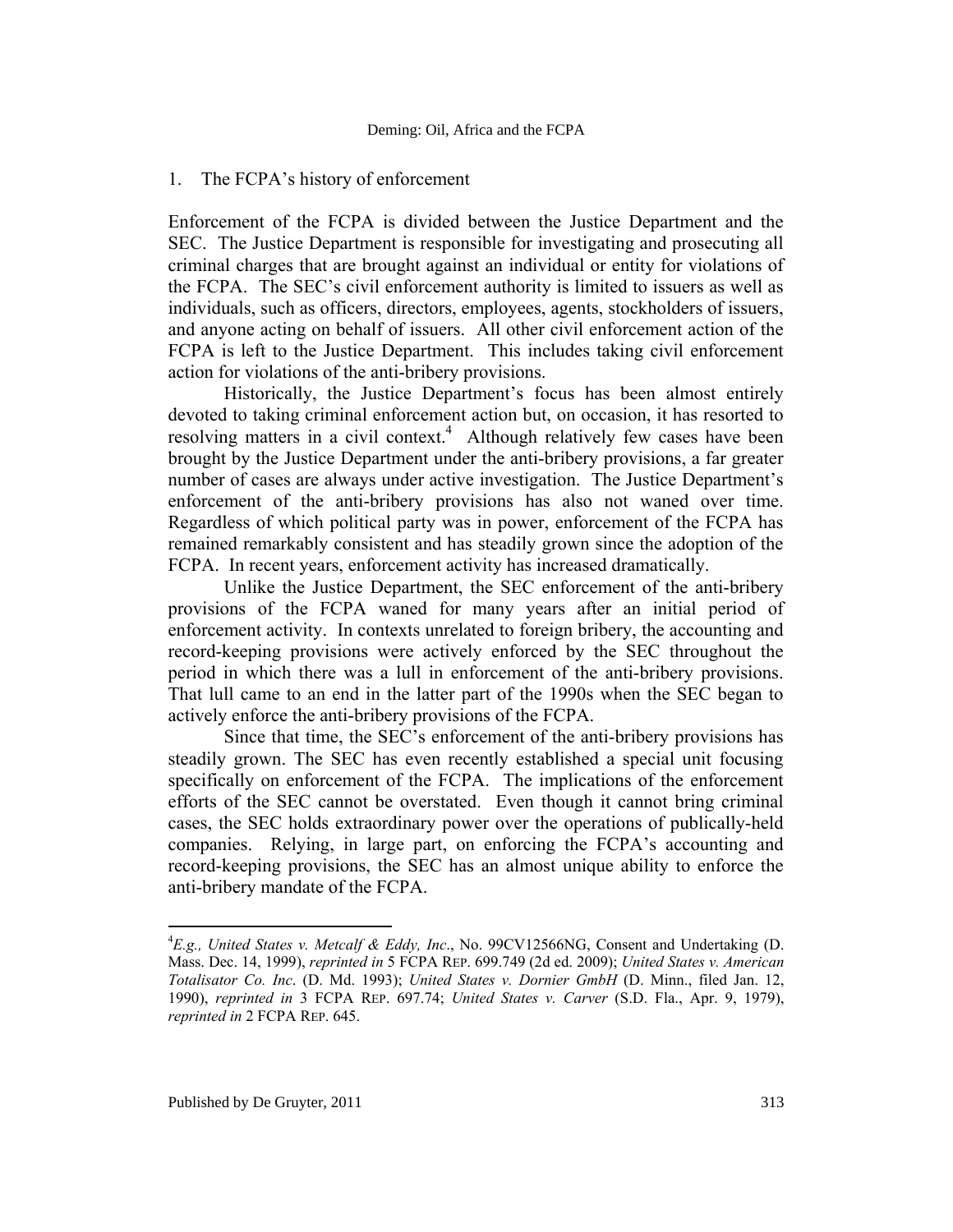2. Increased reliance on the accounting and record-keeping provisions

The FCPA's accounting and record-keeping provisions provide an effective mechanism for overcoming many of the limitations of the anti-bribery provisions. This has the practical effect of expanding the application of the anti-bribery provisions. Unlike the anti-bribery provisions, they apply directly to foreign subsidiaries. Proving a violation of the accounting and record-keeping provisions is much more straight-forward and likely to succeed. Additionally, in a civil context, no proof of intent is required.

 In many situations, a number of elements of a violation of the anti-bribery provisions may require evidence from abroad. If the legal system in the foreign setting is deficient, this difficulty is complicated by the question of whether evidence obtained in a foreign setting will be admissible in a U.S. court. However, in the context of prosecuting a violation of the record-keeping provisions, the evidence is more likely to be documentary in nature and to be in the possession or control of an issuer. A publically-held company is subject to compulsion by U.S. enforcement authorities to produce records, including foreign records, in its custody or control.

3. Increased focus on various forms of vicarious liability

One of the most overlooked aspects of compliance with the FCPA relates to the conduct of third parties. Most violations of the anti-bribery provisions are indirect in nature and take place through intermediaries such as agents, consultants, and representatives. Alternatively, others may be accomplices by their actions as facilitators. Enforcement efforts have increasingly focused on holding entities liable for the conduct of those individuals or entities acting on their behalf. These efforts are, in turn, leading to heightened vigilance on the part of entities to oversee and monitor the conduct of those acting on their behalf.

4. Increased use of deferred-prosecution and non-prosecution agreements

As opposed to risking debarment associated with a conviction as well as other collateral consequences, the use by the Justice Department and, more recently, the SEC, of deferred-prosecution and non-prosecution agreements is increasingly having an impact in facilitating enforcement. As a result, entities have been more inclined to resolve matters, to implement extensive compliance programs, and to be subject to a compliance monitor. By agreeing to these measures, the impact of the FCPA is extended over a greater period and to a broader range of individuals and entities. The breadth of enforcement has thereby been enhanced, especially in the developing world.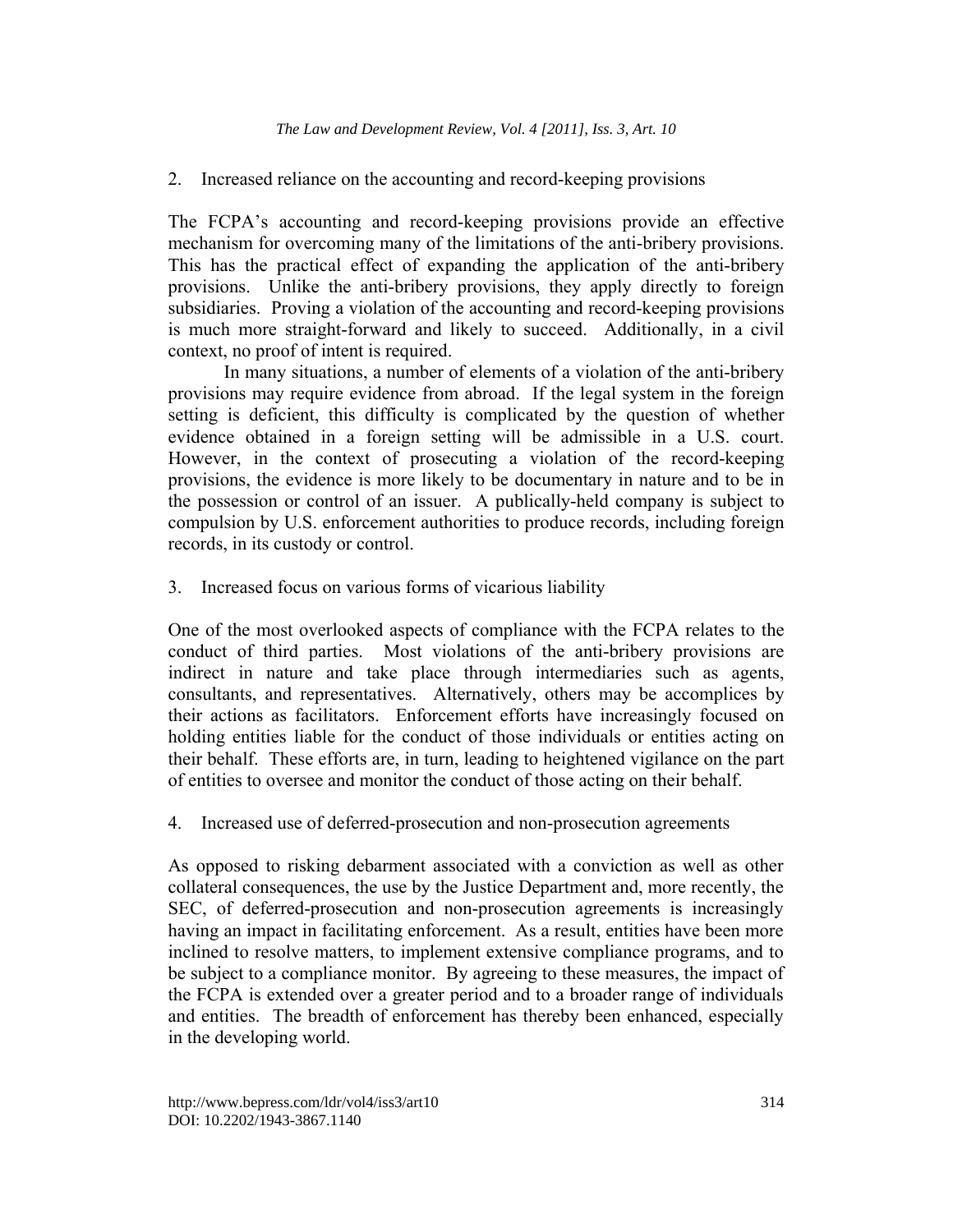### 5. Increased international cooperation

A series of international anti-bribery conventions began to be adopted in the latter part of the 1990s. The adoption and implementation of these conventions has given greater impetus to addressing issues associated with the supply side of corruption. Though difficult to quantify, they have led to increased cooperation that bears directly on increased enforcement activity. Over time, the conventions' impact will continue to grow with broader implementation and increased enforcement in much of the world.

# **C. The Anti-Bribery Provisions**

The anti-bribery provisions, in general, prohibit the making or authorizing of any promise, offer, or payment of anything of value if the offeror "knows" that any portion will be offered, given, or promised to a foreign official, a foreign political party or party official, or a foreign political candidate for the purpose of influencing a governmental decision. The jurisdiction of the anti-bribery provisions is broad. They apply to what are known as (1) "issuers," (2) "domestic concerns," and (3) anyone within the territory of the United States causing an act in furtherance of an improper inducement of a foreign public official.

1. Issuers

 $\overline{a}$ 

An issuer is an entity that is required under the Securities Exchange Act to register under Section 12 or to file reports under Section  $15(d)$ .<sup>5</sup> In general, publicly-held entities traded on a national exchange in the United States are issuers. Issuers can include foreign entities, including a foreign entity with American Depository Receipts (ADRs), which are registered pursuant to Section 12 or required to file reports pursuant to Section 15(d).

ADRs represent an ownership interest in the securities of a foreign private issuer, which are deposited, $6$  usually outside of the United States, with a financial institution as a depository.<sup>7</sup>

 $515$  U.S.C. §§ 781, 780(d) (2009).

<sup>&</sup>lt;sup>644</sup>ADRs represent an ownership interest in the securities of a foreign private issuer that are deposited, usually outside of the United States, with a financial institution as the depository." Stuart H. Deming, *The Potent and Broad-Ranging Implications of the Accounting and Record-Keeping Provisions of the Foreign Corrupt Practices Act,* 96 J. CRIM. L. & CRIMINOLOGY 465, 473 (2006).

ADRs are negotiable certificates issued by a U.S. bank or trust company. Mark Saunders, *American Depositary Receipts: An Introduction to U.S. Capital Markets for Foreign*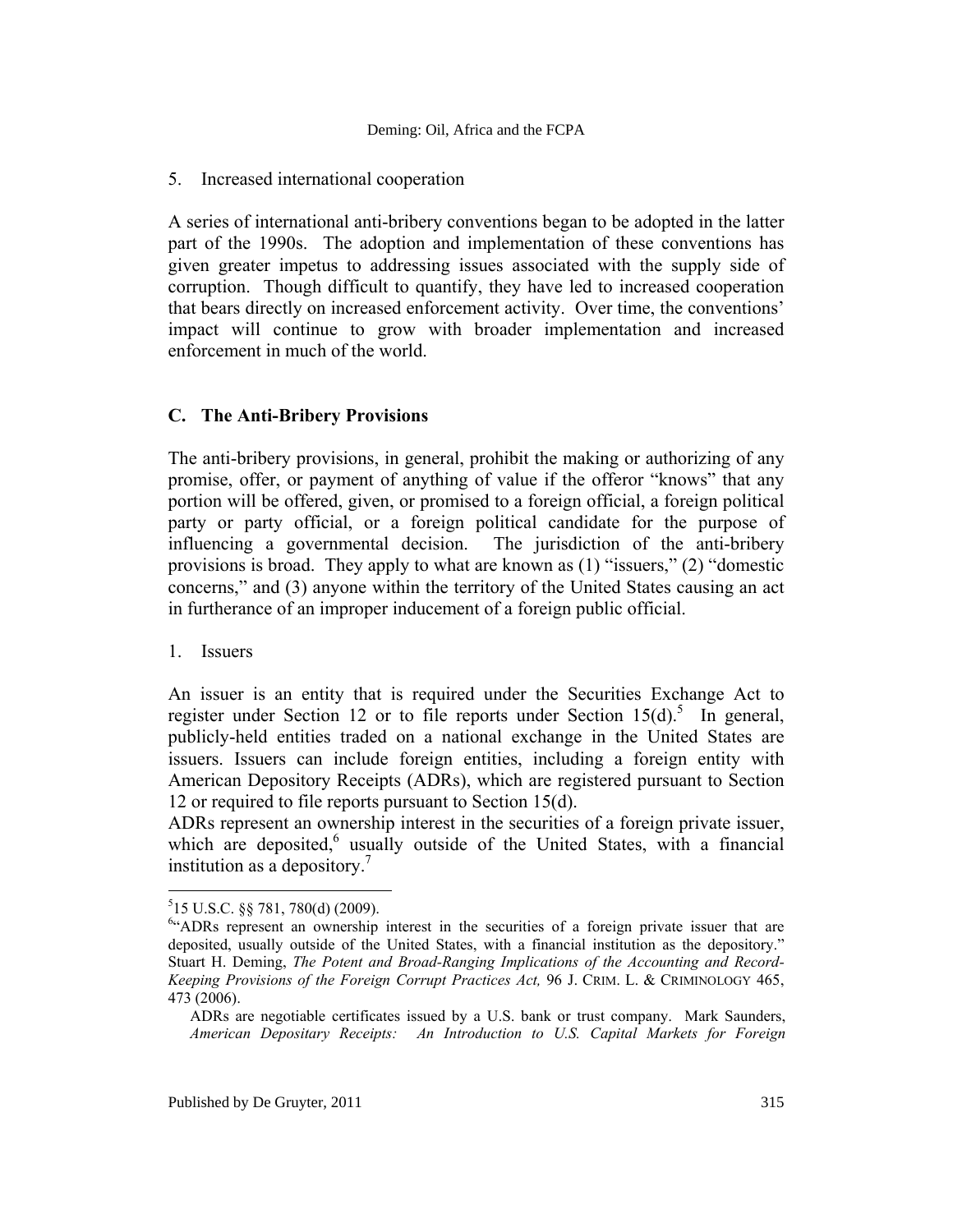Yet the scope of entities that may be considered issuers is actually much broader:

- Entities, whether foreign or domestic, with securities listed on a national securities exchange in the United States.<sup>8</sup> These entities include the National Association of Securities Dealers Automated Quotation System (NASDAQ).<sup>9</sup> This can also include foreign entities with ADRs listed on a national securities exchange.<sup>10</sup>
- Unless otherwise exempt, entities, whether foreign or domestic, that are issuers of securities with \$10 million or more in assets at the end of their most recent fiscal year

 $\overline{a}$ 

<sup>7</sup>"ADRs may be either sponsored or unsponsored." *Pinker v. Roche Holdings Ltd.*, 292 F.3d 361,368 (3d Cit. 2002).

An unsponsored ADR is established with little or no involvement of the issuer of the underlying security. A sponsored ADR, in contrast, is established with the active participation of the issuer of the underlying security. [B. Hertz, *American Depository Receipts,* 600 P.L.I./COMM. 237,] 239 [(1992).] An issuer who sponsors an ADR enters into an agreement with the depositary bank and the ADR owners. *Id*. at 243. The agreement establishes the terms of the ADRs and the rights and obligations of the parties, such as the ADR holders' voting rights. *Id.*

*Id.* "ADRs that are traded on American securities exchanges must abide by the Exchange Act's periodic reporting requirements." *Id.* (citing B. Hertz, *supra*, at 288-89). "ADRs that are not traded on exchanges . . . are not subject to the Exchange Act's reporting requirements, but under SEC Rule 12g3-2(b) the issuer must furnish such annual reports, shareholder communications, and other materials that are required to be prepared pursuant to regulations in its home country." *Id.* (citing B. Hertz, *supra*, at 289-90 (citing C.F.R. § 240.12g3-2(b)). 8

 $815$  U.S.C. § 781(b) (2009).

9 SEC Release No. 34-54240 (July 31, 2006), available at

<http://www.sec.gov/rules/other/2006/34-54240.pdf>.

<sup>10</sup>*Pinker*, 292 F.3d at 368 (citing B. Hertz, *supra* note 3, at 242, 246)

http://www.bepress.com/ldr/vol4/iss3/art10 DOI: 10.2202/1943-3867.1140

*Companies,* 17 FORDHAM INT'L L.J. 48, 49 (1993). Unless an exemption is available, ADRs must be registered under the Securities Act before they may be publicly distributed within the United States. 15 U.S.  $\S 77(b)(1)$ . "[T]he public offering of ADRs is no different than the public offering of ordinary shares in many respects, from a legal point of view." Frode Jensen, III, *The Attractions of the U.S. Securities Markets to Foreign Issuers and the Alternative Methods of Accessing the U.S. Markets: From a Legal Perspective,* 17 FORDHAM INT'L L.J. S25, S29 (1994). The legislative history of U.S. securities laws reflects an intent to treat foreign private issuers the same as domestic issuers. Saunders, *supra*, at 59 (citing R. Adee, *Offerings by Foreign Private Issuers,* in SECURITIES UNDERWRITING-PRACTITIONER'S GUIDE 413, 428 (K. Bialkin et al. eds. PLI 1985)). "[T]he more voluntary steps a foreign company has taken to enter U.S. capital markets, the degree of regulation and amount of disclosure more closely approaches the regulation of domestic registrants." *Id.* at 60 (quoting Integrated Disclosure System for Foreign Private Issuers, Securities Act Release No. 6360 [1981-1982 Transfer Binder] Fed. Sec. L. Rep. (CCH) ¶ 83,054, at 84,651 (Dec. 2, 1981)).

*Id.*, at 473 n.50.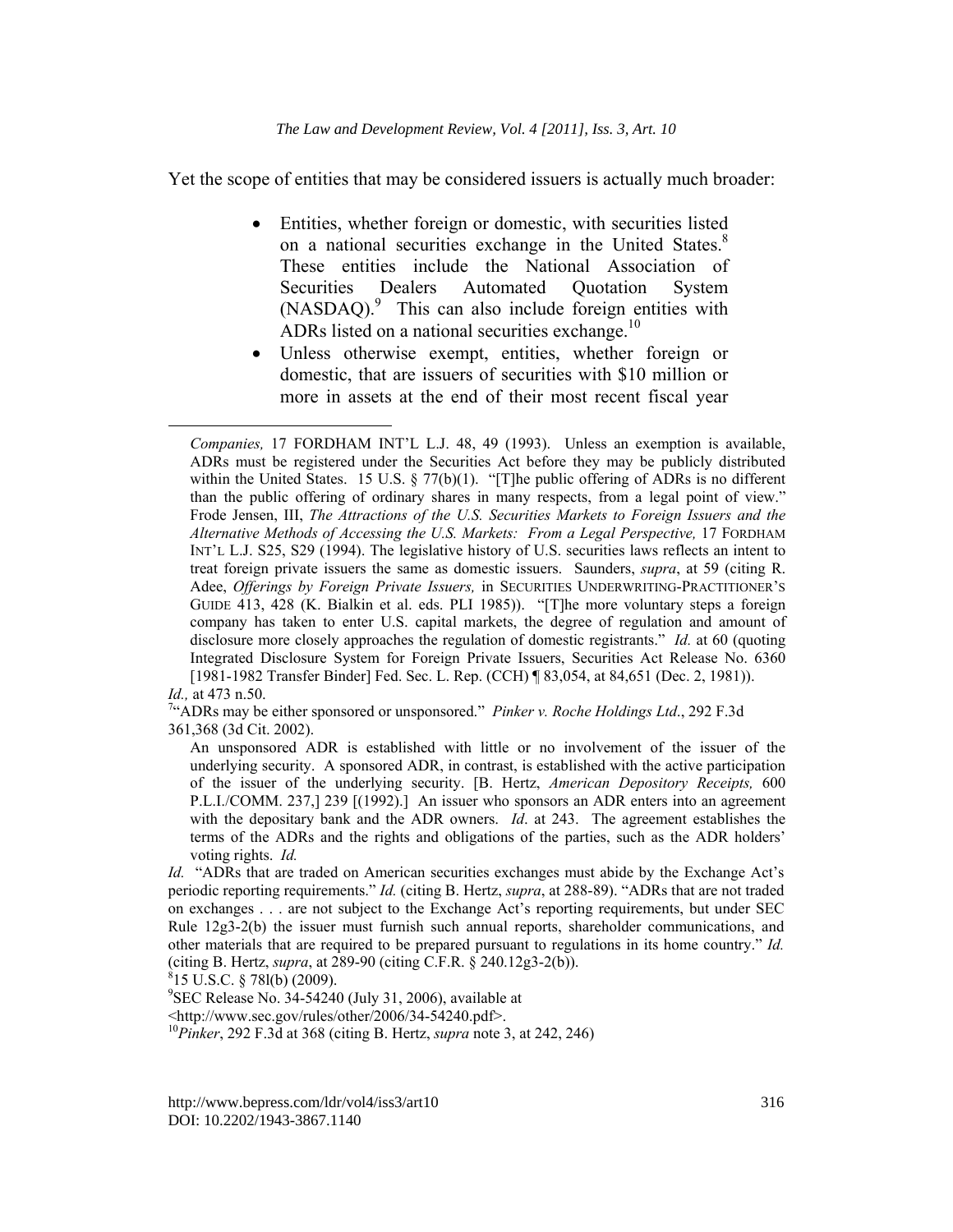with any class of securities held of record by 500 or more persons worldwide, including 300 or more in the United States.<sup>11</sup>

- For the fiscal year in which the registration statement for a class of securities under the Securities Act of 1933 becomes effective or is required to be updated, $12$  entities with a class of securities held of record by more than 300 persons.13
- Banks and savings associations that issue securities and that are insured in accordance with the Federal Deposit Insurance Act.<sup>14</sup>

 An individual's or entity's status as an officer, director, employee, or agent of an issuer or a stockholder of an issuer may subject the individual or entity to the anti-bribery provisions if they act on behalf of the issuer.<sup>15</sup> However, when the use of U.S. territory is not involved in furtherance of a prohibited inducement, foreign entities, including foreign subsidiaries of an issuer, are not subject to the anti-bribery provisions.<sup>16</sup> It does not matter whether the foreign affiliate or subsidiary is wholly or partially owned by an issuer.<sup>17</sup> It is only when

<sup>&</sup>lt;sup>11</sup>"When read in conjunction with Exchange Act Rules 12g-1 (17 CFR 240.12g-1) and 12g3- $2(a)(17 \text{ CFR } 240.12g3 - 2(a))$ , Exchange Act Section  $12(g)$  requires an issuer to file an Exchange Act registration statement regarding a class of securities within 120 days of the last day of its fiscal year if, on that date, the number of its record holders is 500 or greater, the number of its U.S. resident holders is 300 or more, and the issuer's total assets exceed \$10 million." SEC Release No. 34-58465, at 4 n.11 (Sept. 5, 2008), available at <http://www.sec.gov/rules/final/2008/34- 58465.pdf>**.** In some circumstances, an exemption from this registration requirement may be available to a foreign private issuer, 15 U.S.C. § 78(g)(3) (2009); 17 C.F.R. § 240.12g3-2(b) (2009).

 $^{12}$ 15 U.S.C. § 780(d) (2009); 17 C.F.R. § 240.12h-3(c) (2009).

<sup>&</sup>lt;sup>13</sup>*Id.*, § 780(d) (2009); 17 C.F.R. § 240.12h-3(a) (2009).<br><sup>14</sup>15 U.S.C. § 78l(i) (2009). The civil enforcement jurisdiction relative to the accounting and record keeping provisions is delegated to the respective U.S. banking regulators with jurisdiction over the particular bank or savings association. *Id.* Criminal enforcement jurisdiction remains unchanged and resides with the Justice Department.

 $^{15}$ 15 U.S.C. § 78dd-1(a) (2009).<br><sup>16</sup>C.F. Dooley v. United Technologies Corp., 803 F. Supp. 428, 439 (D.D.C. 1992).

<sup>&</sup>lt;sup>17</sup>15 U.S.C. § 78dd-1(a) (2009). This concept can be conceptually confusing especially when a foreign subsidiary or affiliate is a wholly-owned subsidiary of an issuer or domestic concern. But, as a practical matter, in many situations it may not make a difference. As an accomplice or coconspirator to a violation by the parent, a foreign subsidiary or affiliate can expose itself to liability. Under agency principles, if the parent has sufficient knowledge, the parent can be held vicariously liable for the conduct of its foreign subsidiary or affiliate for violations of the antibribery provisions when the subsidiary or affiliate acts on its behalf. The legislative history makes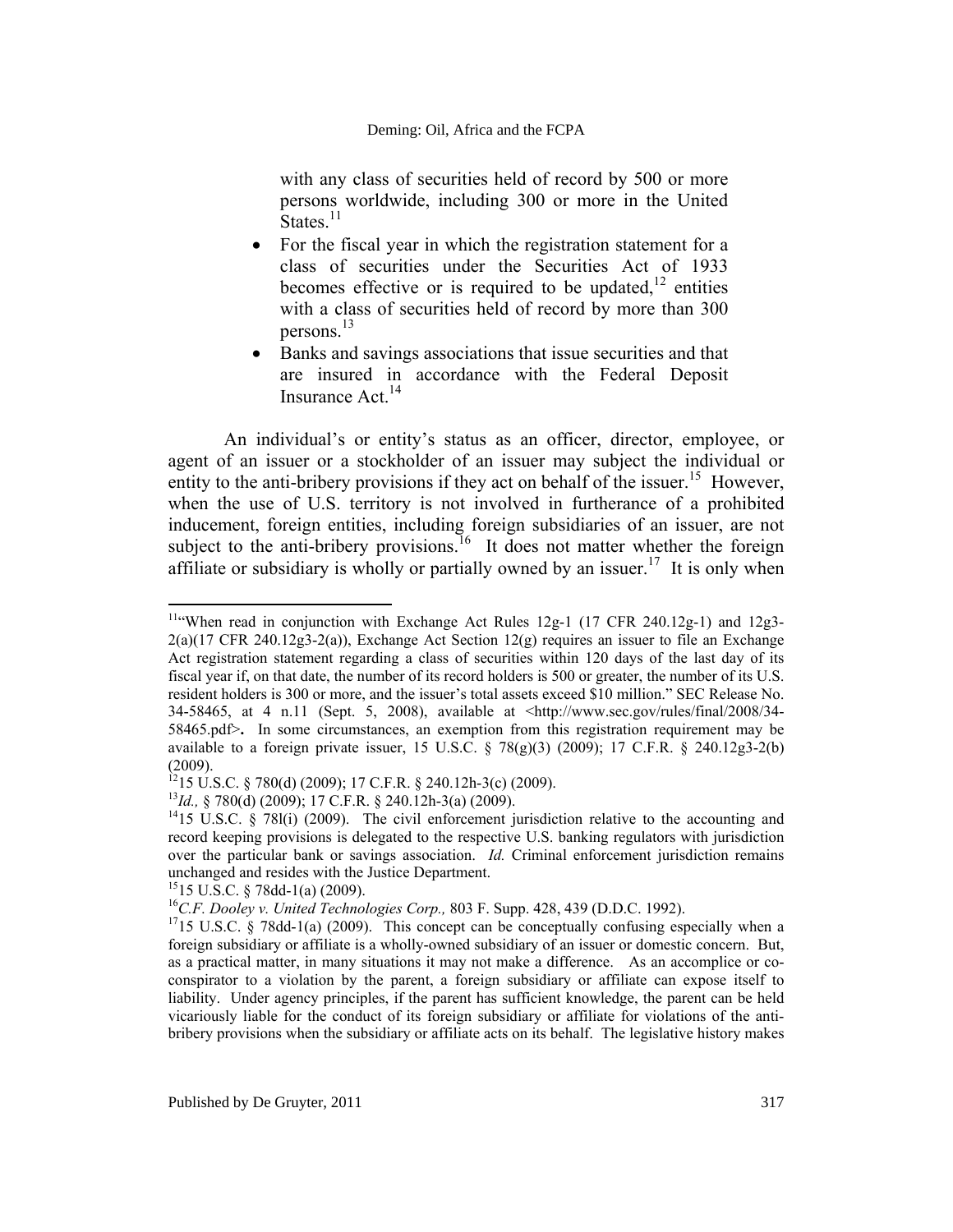the foreign affiliate or subsidiary is acting as an accomplice of an issuer that the foreign affiliate or subsidiary may become subject to the anti-bribery provisions.

## 2. Domestic concerns

The anti-bribery provisions extend to domestic concerns.<sup>18</sup> A domestic concern can be either an individual or an entity.<sup>19</sup> Any individual who is a "citizen, national, or resident of the United States" is a domestic concern.<sup>20</sup> A national of the United States is a U.S. citizen or a person who owes permanent allegiance to the United States.<sup>21</sup> Individuals who are nationals of the United States are subject to the terms of the anti-bribery provisions. At the very least, a permanent resident alien of the United States is a domestic concern. A basis may also exist for an alien to be considered a domestic concern if he or she resides in the United States and does not have status as a permanent resident alien.<sup>22</sup>

 Any juridical entity organized under the law of a state of the United States or a territory, possession, or commonwealth of the United States is a domestic concern.<sup>23</sup> Juridical entities include corporations, partnerships, associations, jointstock companies, business trusts, unincorporated organizations, sole proprietorships, and, in essence, any other type of entity that may be established under the laws of a state, territory, possession, or commonwealth of the United States.<sup>24</sup> By itself, mere status as a nonprofit organization does not exempt an

clear that an entity subject to the anti-bribery provisions that engages in bribery of foreign officials "indirectly through any other person or entity" would itself be liable under the Act. H.R. CONF. REP. No. 576, 100<sup>th</sup> Cong., 2d Sess. 919, at 14 (1988), *reprinted in* 1988 U.S.C.C.A.N. 1949.<br><sup>18</sup>15 U.S.C. § 78dd-2(a)(1) (2009).<br><sup>19</sup>*Id.*, § 78dd-2(h)(1).

<sup>&</sup>lt;sup>20</sup>*Id.*, § 78dd-2(a)(1).<br><sup>21</sup>8 U.S.C. § 1101(a)(22) (2009).

 $^{22}$ Under the Immigration and Nationality Act, the term "residence" means "the place of general abode; the place of general abode of a person means his principal, actual dwelling place in fact, without regard to intent." *Id.*, § 1101(a)(22). Domicile is distinguished from residence in that an individual may have more than one residence but only one domicile. *Gambelli v. United States*, 904 F. Supp 494, 496 (E.D. Va. 1995) (citing Comm'r of Internal *Revenue v. Nubar*, 185 F.2d 584, 587  $(4<sup>th</sup>$  Cir. 1950)). As a result, an argument could be made that a domestic concern includes an illegal alien residing in the United States, a foreign student studying in the United States, or an alien residing in the United States on some sort of a temporary visa.<br><sup>23</sup>15 U.S.C. § 78dd-2(h)(1)(B) (2009). While the precise language of the statute refers specifically

to "any corporation, partnership, association, joint-stock company, business trust, unincorporated organization, or sole proprietorship." *id.,* it should be presumed that the language is not intended to be limited to the juridical entities described. Rather, as suggested by the use of the terms "unincorporated organization," it is intended to include any form of entity that may be created by law.

 $^{24}Id$ .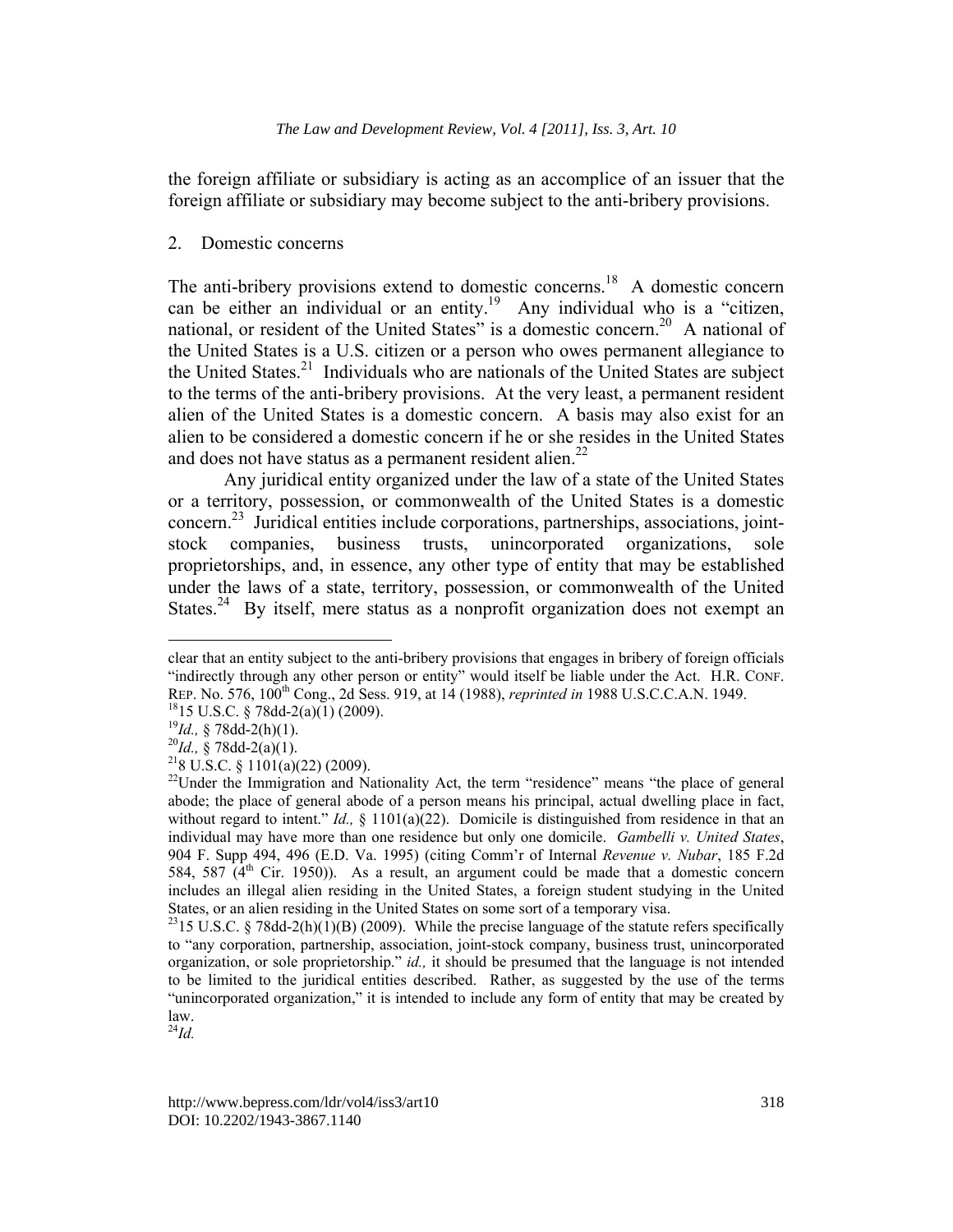organization from being subject to the anti-bribery provisions. Under the antibribery provisions, no legal basis exists for distinguishing between a traditional commercial enterprise and one that may have been established as a nonprofit organization.<sup>25</sup>

 Any juridical entity with its principal place of business in the United States is also a domestic concern.<sup>26</sup> This means that, regardless of where the entity was organized, under what laws the entity was organized, or what might be commonly referred to as the "nationality" of the entity, it still may be a domestic concern under the terms of the anti-bribery provisions if its principal place of business is in the United States.<sup>27</sup> An officer, director, employee or agent of a domestic concern may be subject to the anti-bribery provisions if they act on behalf of the domestic concern.<sup>28</sup>

 The anti-bribery provisions also apply to domestic concerns employed or retained by foreign entities and foreign subsidiaries not subject to the anti-bribery provisions.<sup>29</sup> An individual's or entity's status as a domestic concern does not

29H.R. CONF. REP. NO. 831, *supra* note 17, at 14.

 $^{25}$ In a recent opinion procedure release, the Justice Department explicitly found a nonprofit organization to be a "domestic concern" subject to the terms of the FCPA's anti-bribery provisions. FCPA Opinion Procedure Release No. 10-02 (June 16, 2010). In another opinion release, a nonprofit organization that provides anti-corruption assistance to entities doing business abroad sought an opinion permitting it to pay for the travel and expenses of foreign media to attend its press conference. FCPA Opinion Procedure Release No. 08-03 (July 11, 2008). In its opinion, the Justice Department explicitly found that the organization was a "domestic concern" subject to the terms of the anti-bribery provisions and eligible to seek an opinion under the terms of the opinion procedure. *See also* FCPA Review Procedure Release No. 96-01 (Nov. 25, 1996). 2615 U.S.C. § 78dd-2(h)(1)(B) (2009).

 $^{27}$ This particular provision of the FCPA has yet to be directly addressed by the courts. Case authority in a criminal context may not be of much assistance in providing guidance. However, in a civil context, the courts have looked to a range of factors in determining an entity's principle place of business. *See e.g., Determination of Corporation's Principal Place of Business for Purposes of Diversity Jurisdiction Under 28 U.S.C.A. 1331(c),* 6 A.L.R. FED. 436 (2009) ("nerve center"; "center of corporate activity"; "locus of operations"; "substantial predominance of corporate operations"; "where the principal day-to-day business operations and activities of the corporation are formulated and carried out"). *See also Grimandi v. Beech Aircraft Corp*., 512 F. Supp 764, 776 (D.C. Kan. 1981) (principal place of business of the subsidiary is the location of the parent when the latter acts as the alter ego of the subsidiary); *Steinbock-Sinclair v. Amoco Intern. Oil Co*., 401 F. Supp. 19, 24 (D.C. Ill 1975) ("paramount consideration is where principal day-today business operations and activities are formulated and carried out" after a review of entity's total activities are taken into consideration, including such "factors as character of the entity, its purposes, the kind of business in which it is engaged, and the situs of its operations" after "comparison of character, importance scope of activities" where the entity operates).<br><sup>28</sup>*Id*. For example, a foreign national not otherwise subject to the anti-bribery provisions of the

FCPA becomes subject to its terms by becoming an employee of a domestic concern, even if that employment takes place in a foreign country.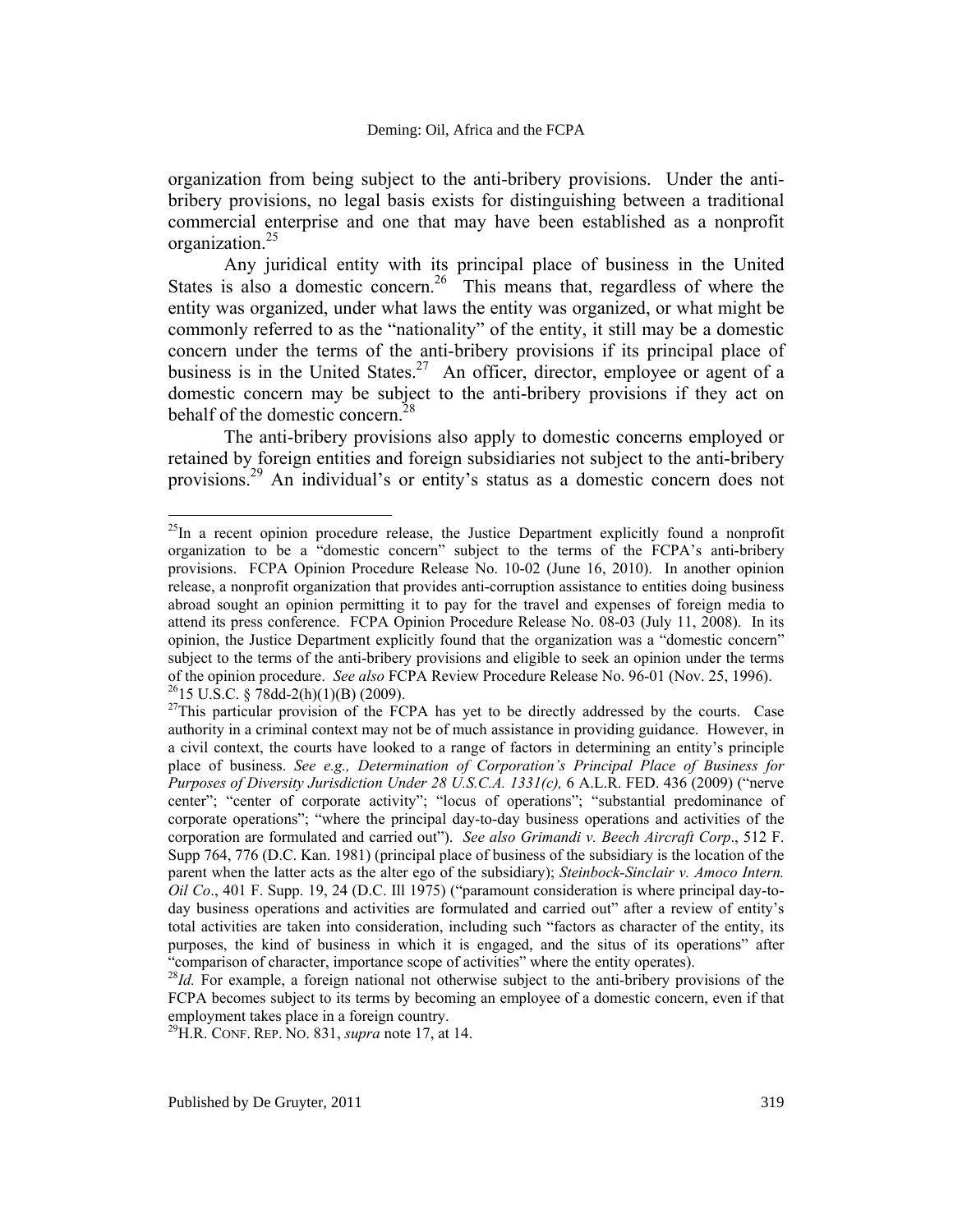change with location or with business or employment relationships. The domestic concern, whether an individual or entity, is still barred from engaging in the conduct prohibited by the anti-bribery provisions.

3. Essential elements

The basic elements of the anti-bribery provisions are designed to preclude any means of circumventing their terms. $30$  Enforcement officials have applied the FCPA in an expansive manner to address conduct that may not normally be perceived as being within the jurisdiction of U.S. authorities. This will have increasing significance for investigations that may relate to questionable conduct in Africa. Conduct that may have previously been perceived as being beyond the scope of the anti-bribery provisions will be subject to enforcement activity.

a. Individual or entity subject to the anti-bribery provisions

The individual or entity must fall under one or more of the categories of individuals or entities subject to the terms of the anti-bribery provisions of the FCPA.

(1) United States person

Based solely on an individual's or entity's status as a United States person, no further proof is required to establish jurisdiction.<sup>31</sup> It does not matter whether use of the mails or any means or instrumentality of interstate commerce is involved.<sup>32</sup> To be a United States person, an individual must be a U.S. citizen or national and an entity must be organized under the laws of the United States, which includes the laws of any state, territory, possession, commonwealth, or any subdivision of each.33

<sup>&</sup>lt;sup>30</sup>See *United States v. Kay*, 513 F.3d 432, 439-40, 443 (5<sup>th</sup> Cir. 2007) (*Kay III*) The number of elements varies depending upon the manner in which the statute is broken into separate parts. *See Stichting Ter Behartiging Van de Velangen Van Ouddaandeelhouders In Het Kapitaal Van Saybolt Int'l B.V. v. Schreiber*, 327 F.3d 173, 179-80 (2d Cir. 2003) (six elements identified for a violation); *United States v. Jefferson*, 594 F. Supp. 2d 655, 667-68 (E.D. Va. 2009) (citing *Stichting* for six elements). *See also United States v. Mead*, Cr. No. 98-240-01, Jury Charge, at 3- 4, available at  $\frac{\text{http://www.justice.gov/criminal/frau/fcpa/append/ix/appendixc.pdf}{}$ <br><sup>31</sup>15 U.S.C. §§ 78dd-1(g), -2(i) (2009).<br><sup>32</sup>*Id.*, §§ 78dd-1(g)(1), -2(i)(1).

 $^{33}$ *Id.*, §§ 78dd-1(g)(2), -2(i)(2); 8 U.S.C. § 1101(a)(22) (2009). A national of the United States is either a citizen of the United States or a person who owes permanent allegiance to the United States or an entity organized under the laws of the United States, any state, territory, possession, or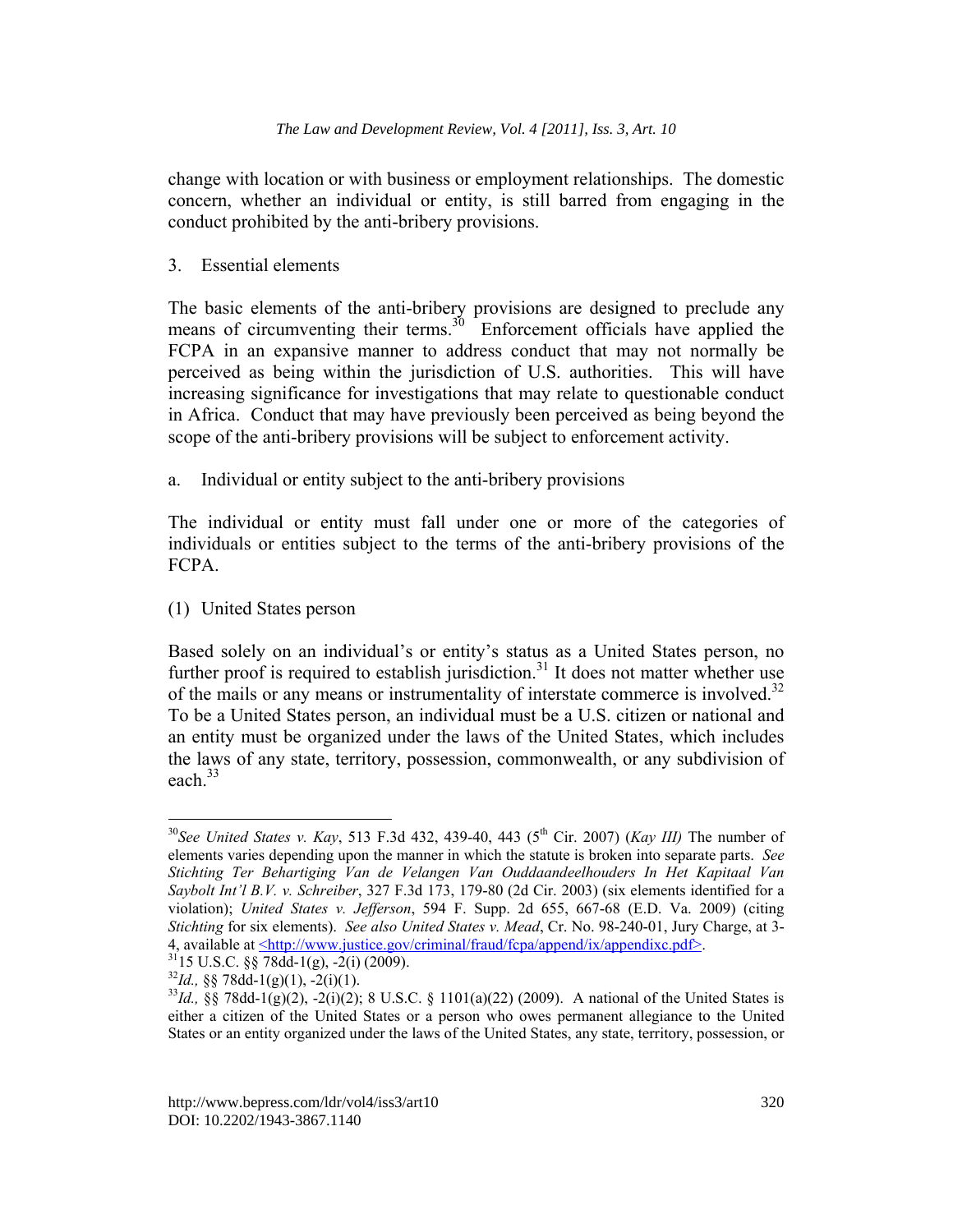#### Deming: Oil, Africa and the FCPA

(2) Foreign issuer or domestic concern using the mails or means or instrumentality of interstate commerce

Where it is established that an entity is an issuer or the individual or entity is a domestic concern, and the issuer or domestic concern is not a United States person, it must also be established that the use of the mails or any means or instrumentality of interstate commerce was used in furtherance of the improper inducement.<sup>34</sup> For individuals, these requirements apply to residents of the United States. For entities, these requirements apply to a foreign issuer or to a foreign entity that is a domestic concern as a result of the United States being its principal place of business.<sup>35</sup>

 Meeting the jurisdictional requirement of the use of the mails or any means or instrumentality of interstate commerce in furtherance of the improper inducement can be easily met. "'Interstate commerce' includes trade, commerce, transportation, or communication among the states of the United States, between any foreign country and any state of the United States, or between any state of the United States and any place or ship outside of state.<sup>36</sup> Interstate commerce can also include "intrastate" use of a facility of a national securities exchange, a telephone or other intrastate means of communication, or other interstate instrumentality.<sup>37</sup>

 In other contexts, the courts have broadly construed the requirement that there be a use of the mails or any means or instrumentality of interstate commerce in furtherance of prohibited conduct.<sup>38</sup> The use of the mails, means or

<u>.</u>

commonwealth of the United States, or any subdivision of any state, territory, possession, or commonwealth of the United States. 8 U.S.C. § 1101(a)(22) (2009). The second category of individuals who are not U.S. citizens and who owe allegiance to the United States is now "apparently limited to residents of American Samoa and Swains Island." *Hashmi v. Mukasey*, 533 F.3d 700, 704 n.1 (8th Cir. 2008) (citing *Hampton v. Mow Sun Wong*, 426 U.S. 88, 90 n.1, 96 S. Ct. 1895, 48 L. Ed. 2d 495 (1976); *Miller v. Albright*, 523 U.S. 420, 467 n.2, 118 S. Ct. 1428, 140 L. Ed. 2d 575 (1998) (Ginsberg J., dissenting).

<sup>&</sup>lt;sup>34</sup>Nationality jurisdiction does not extend to an issuer or domestic concern not organized under U.S. law. 15 U.S.C. §§ 78dd-1(g)(1), -2(i)(1) (2009).

 $35$ Particularly in the latter circumstance, proof of the use of the mails or means or instrumentality of interstate commerce is likely to be supported by substantial evidence.<br><sup>36</sup>*Id*. § 78c(17).<br><sup>37</sup>*Id*.

<sup>38</sup>*Cf., e.g., Pereira v. United States*, 347 U.S. 1, 9, 74 S. Ct. 358, 98 L. Ed. 435 (1954) (citing *United State v. Kenofskey*, 243 U.S. 440, 37 S. Ct. 438, 61 L. Ed. 836 (1917) (Under mail fraud state, "[w] here one does an act with knowledge that the use of the mails will follow in the ordinary course of business, or where such use can reasonably be foreseen, even though not actually intended, then he 'causes' the mails to be used."); *United States v. Hammond*, 598 F.2d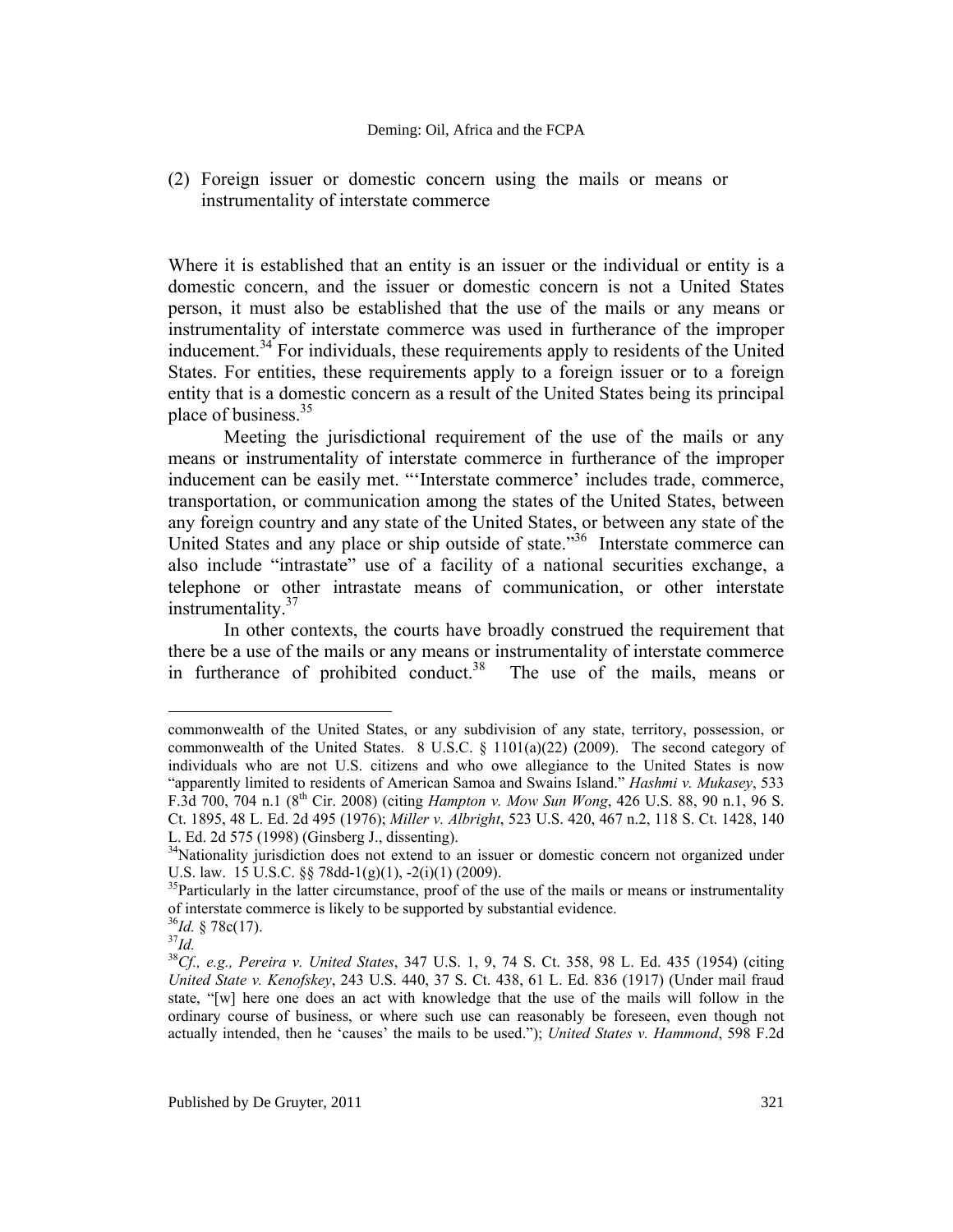instrumentality of interstate commerce can be incidental as opposed to directly in support of furthering the prohibited conduct.<sup>39</sup> If the use of an integral part of interstate commerce is involved, it does not matter whether the use was solely intrastate.<sup>40</sup> In light of the critical role that the various forms of the use of Internet and telecommunications now play in the conduct of international business, it will be a rare situation where the use of a means or instrumentality of interstate commerce cannot be established. $41$ 

(3) Non-United States person acting on behalf of issuer or domestic concern using the mails or means or instrumentality of interstate commerce

Where it is established that an individual is an officer, director, employee, agent, or stockholder of an issuer or domestic concern, and was acting on behalf of the issuer or domestic concern, it must also be established that the use of the mails or any means or instrumentality of interstate commerce was used in furtherance of the improper inducement. For individuals who are not United States persons and not issuers or domestic concerns, their status of being employed by or acting as an agent for the issuer or a domestic concern subjects them to the anti-bribery

<sup>1008, 1022 (5&</sup>lt;sup>th</sup> Cir), *remanded on reh'g on other grounds*, 650 F.2d 862 (5<sup>th</sup> Cir. 1979) (under wire fraud statute, no requirement that communication actually furthered the prohibited conduct but rather the defendant need only transmit or cause to transmit an interstate or foreign communication intending that communication will help further the prohibited conduct); *Franklin Sav. Bank of N.Y. v. Levy*, 551 F.2d 521, 524 (2d Cir. 1977) (confirming letter subsequent to questionable conduct sufficient for use of mails in furtherance of prohibited conduct under the Securities Act of 1933).

<sup>39</sup>*See, e.g., United States v. Cashin*, 281 F.2d 669, 657-74 (2d Cir. 1960) (use of mails may be incidental and not central to the prohibited conduct under the Securities Act of 1933).

<sup>40</sup>*See, e.g., Hyzel v. Fields*, 386 F.2d 718, 727-28 (8th Cir. 1967), *cert. denied,* 390 U.S. 951, 88 S. Ct. 1043, 19 L. Ed. 2d 1143 (1968) (intrastate use of integral part of interstate commerce meets requirement for use of interstate commerce under Exchange Act); *Heyman v. Heyman*, 356 F.Supp. 958, 969 (1973) (under the Exchange Act, "[a]ll that is required is that the designated means be used in some phase of the transaction, which need not be the part in which the [prohibited conduct] occurs").

<sup>&</sup>lt;sup>41</sup><sup>41</sup> The Internet is an international network of interconnected computers." *Reno v. ACLU*, 390 U.S. 951, 88 S. Ct. 1043, 19 L. Ed. 2d 1143 (1997). It is comparable to "a sprawling mall offering goods and services." *Id.,* 521 U.S. at 853, 117 S. Ct. 2329, 19 L. Ed. 2d 1143. As both the means to engage in commerce and the method by which transactions occur, "the Internet is an instrumentality and channel of interstate commerce." *United States v. MacEwan*, 445 F.3d 237, 245 (3d Cir. 2006). A computer connected to the Internet is part of "a system that is inexorably intertwined with interstate commerce." *Id. See, e.g., United States v. Lewis*, 554 F.3d 208, 215  $(1<sup>st</sup> Cir. 2009)$  (use of Internet constitutes use of means or instrumentality of interstate commerce).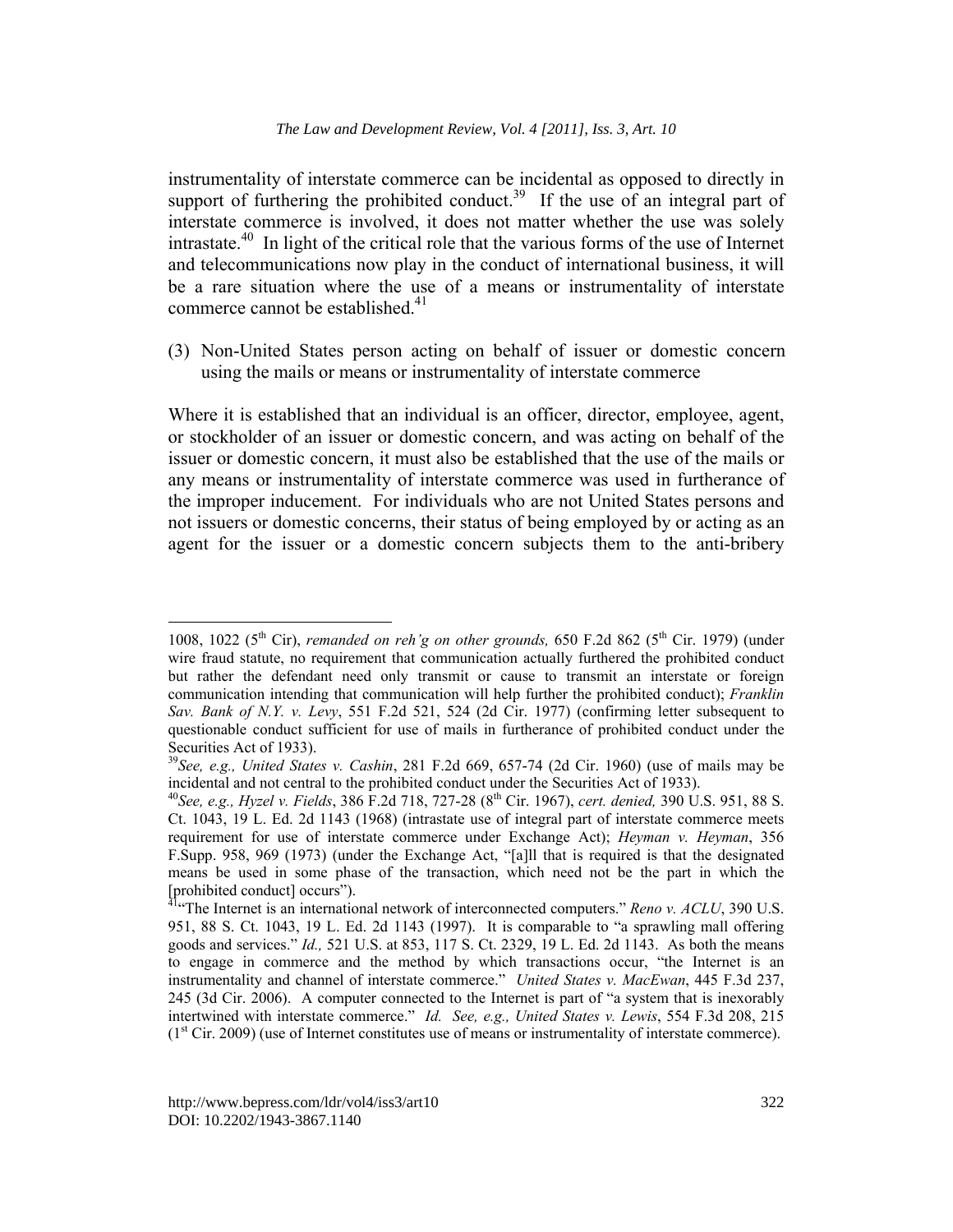#### Deming: Oil, Africa and the FCPA

provisions if they use the mails or means or instrumentality of interstate commerce in furtherance of an improper inducement. $42$ 

(4) Non-United States person doing an act or using the mails or means or instrumentality of interstate commerce while in U.S. territory

Where it is established that an individual or entity, who or which is not a United States person, was in the territory of the United States, it must be established that an act was done in the United States or, alternatively, that the mails or means or instrumentality of interstate commerce were used in furtherance of the improper inducement.<sup>43</sup> These requirements apply to foreign individuals who, and entities which, cause an act in furtherance of an improper inducement while they are within the territory of the United States.<sup>44</sup>

 Under the circumstances of being within the territory of the United States, it does not matter whether the person is a domestic concern or an issuer. Nor is there a requirement "that such act make use of the U.S. mails or other means or instrumentalities of interstate commerce."<sup>45</sup> The critical requirement is that the act in furtherance of offering or making the prohibited inducement takes place within the territory of the United States. This requirement may include situations

<sup>42</sup>In *United States v. Sapsizian*, No. 1:06-CR-20797-PAS-1, Plea Agreement (S.D. Fla., filed June 11, 2007), available at <http://www.justice.gov/criminal/pr-press\_releases/2007/06/06-07-  $07$ sapsizian-plea-agree.pdf>, a French citizen employed by a French company pled guilty to conspiring to violate the anti-bribery provisions and to violating the anti-bribery provisions for making payments to Costa Rican officials in order to obtain a mobile telephone contract from the state-owned telecommunications authority. Press Release, U.S. Dep't of Justice, Former Alcatel Executive Pleads Guilty to participation in Payment of \$2.5 Million in Bribes to Senior Costa Rican Officials to Obtain a Mobile Telephone Contract (June 7, 2007), available at <http://www.justice.gov/criminal/pr/press\_releases/2007/06/06-07-07csapsizian-plea.pdf>.

Jurisdiction was established since the French citizen was an employee of an issuer. The French company had ADRs traded on the New York Stock Exchange. The use of wire transfers from the French company's New York bank to the consulting firm served as the conduit for the bribes and established territorial jurisdiction based upon the use of any means or instrumentality of interstate commerce.

 $4315$  U.S.C. § 78dd-3(a) (2009).

<sup>44</sup>*Id.,* § 78dd-3(f)(1). In *United States v. SSI International Far East, Ltd*., No. CR 06-398, Information (D. Or. 2006), a wholly-owned Korean subsidiary of a U.S. issuer, Schnitzer Steel Industries, Inc., pled guilty to an information in which it was alleged to have conspired to violate 15 U.S.C. § 78dd-3(a), for acting as Schnitzer Steel's agent in South Korea and China. Press Release, U.S. Dep't of Justice, Schnitzer Steel Industries Inc.'s Subsidiary Pleads Guilty to Foreign Bribes and Agrees to Pay a \$7.5 Million Criminal Fine (Oct. 16, 2006), available at <http://www.justice.gov/criminal/pr/press\_releases/2006/10/2006\_4809\_10-16-

<sup>06</sup>schnitzerfraud.pdf>.<br><sup>45</sup>USAM 9 Criminal Resource Manual § 1018 (2009).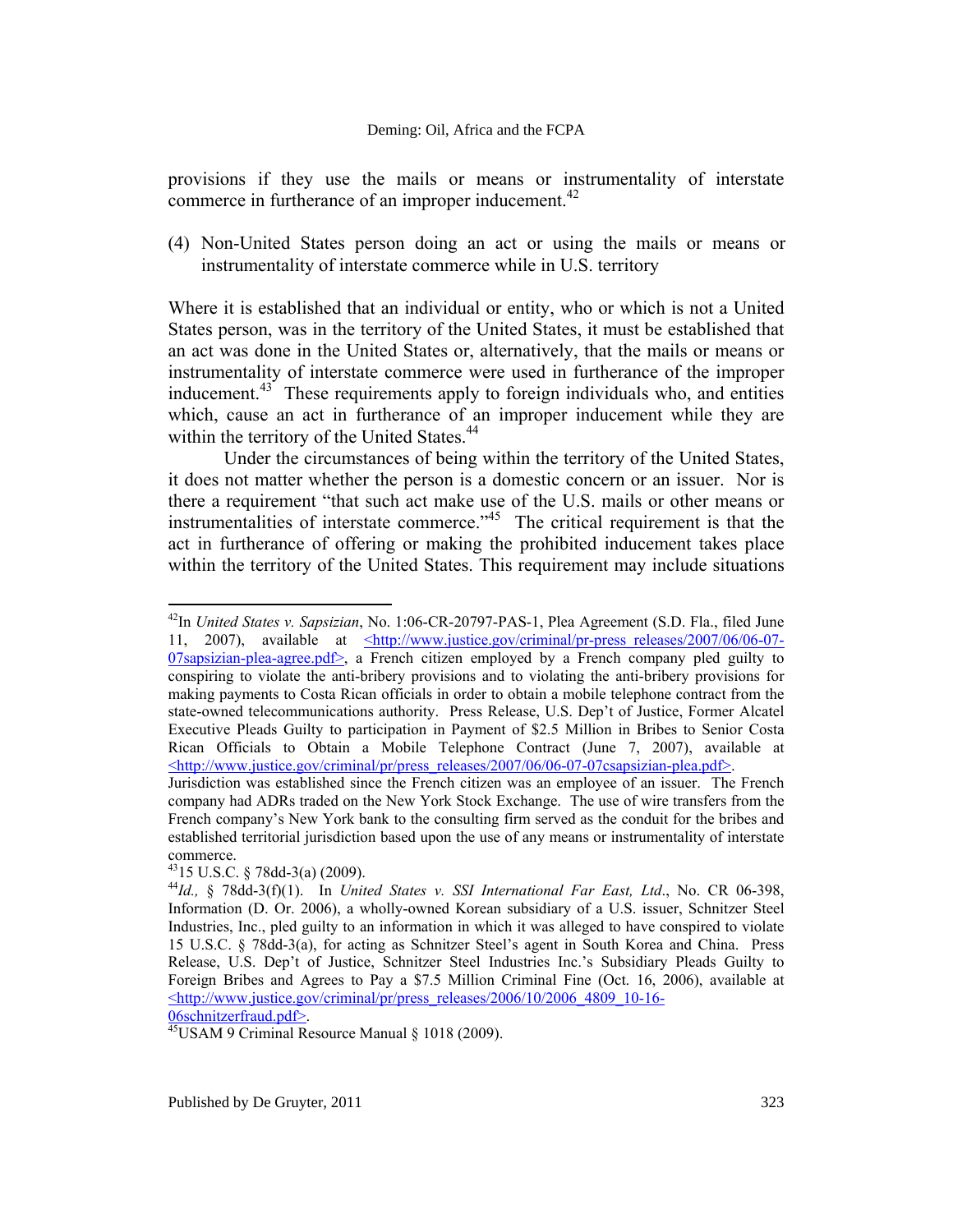when a foreign national or entity not otherwise subject to the anti-bribery provisions causes an act to be done within the territory of the United States.<sup>46</sup>

 How broadly the phrase "while in the territory of the United States" will be interpreted has yet to be determined.<sup>47</sup> Historically, what includes the "territory" of the United States has been interpreted broadly.48 It includes the

 $464$ <sup>46 $46$ </sup>Although this section has not yet been interpreted by any court, the [Justice] Department interprets it as conferring jurisdiction whenever a foreign company or national causes an act to be done within the territory of the United States by any person acting as that company's or national's agent." *Id.*

In *United States v. Hioki,* No. C-08-795, Information (S.D. Tex., filed Dec. 8, 2008), available at 3 FCPA REP. at 31-206 (2d ed. 2009), a Japanese citizen employed by a Japanese company pled guilty to conspiring to violate the anti-bribery provisions of the FCPA. The basis for the charges related to conspiring to violate 15 U.S.C. § 78dd-3(a) through telephone conversations, facsimiles, and e-mails with employees in the United States of the U.S. subsidiary in planning and approving improper inducements being made in Latin America.

In *United States v. Aibel Group Ltd*., No. CR H-07-005 (LNH), Plea Agreement (S.D. Tex., filed Nov. 21, 2008), available at 3 FCPA REP. at 31-191, Aibel Group entered a plea to conspiring to violate and to violating 15 U.S.C.  $\S$  78dd-3(a) by authorizing the payment of an invoice by a telephone call from Norway to Houston. As part of the plea agreement, Aibel Group admitted that it was not in compliance with its deferred prosecution agreement relating to the same underlying conduct. *See* discussion of deferred prosecution agreements, *infra* at 79. At the time, other subsidiaries of Aibel Group, Vetco Gray Controls Inc., Vetco Gray Controls Ltd., and Vetco Gray Ltd., entered guilty pleas to violating the anti-bribery provisions.

In *United States v. Siemens Bangladesh Ltd*., Information (D.D.C., filed Dec. 12, 2008), available at <http://justice.gov/opa/documents/siemens-bangladesh-info.pdf>**,** and in *United States v. Siemens S.A. (Venezuela)*, Information (D.D.C., filed Dec. 12, 2008) available at <http://justice.gov/opa/documents/siemens-venezuela-info.pdf>, each subsidiary of Siemens was charged with conspiring to violate the anti-bribery and record-keeping provisions in violation of 18 U.S.C. § 371, 15 U.S.C. §§78m(b)(2)(A), 78dd-3(a). In each instance, the allegations relative to establishing jurisdiction under 15 U.S.C. § 78dd-3 related to an individual or entity located in the United States being linked to the overall scheme. In addition, the charges included allegations relative to money being directed to or from a bank account in the United States.

 $^{47}$ Based upon the legislative history, Congress intended that the "territorial basis for jurisdiction should be interpreted broadly so that an extensive physical connection to the bribery act is not required." *See* Commentaries on the Convention on Combating Bribery of Foreign Public Officials in International Business Transactions (OECD Commentary) at para. 24. Further, "territory of the United States" should be understood to encompass all areas over which the United States asserts territorial jurisdiction. *See* 18 U.S.C. § 5 ("The term 'United States,' as used in this title in a territorial sense, includes all places and waters, continental or insular, subject to the jurisdiction of the United States, except the Canal Zone."); 18 U.S.C. § 7 (special maritime and territorial jurisdiction of the United States); 49 U.S.C. § 46501(2) (special aircraft jurisdiction of the United States).

 $^{48}$ Some courts have found that a U.S. military installation in a foreign country or U.S. embassies and consular offices constitute territory of the United States. *United States v. Corey*, 232 F.3d 1166, 1176-77 (9<sup>th</sup> Cir. 2000); *United States v. Erdos*, 474 F.2d 157, 158-60 (4<sup>th</sup> Cir. 1973). *Contra, e.g., United States v. Gatlin*, 216 F.3d 207, 216 (2d Cir. 2000).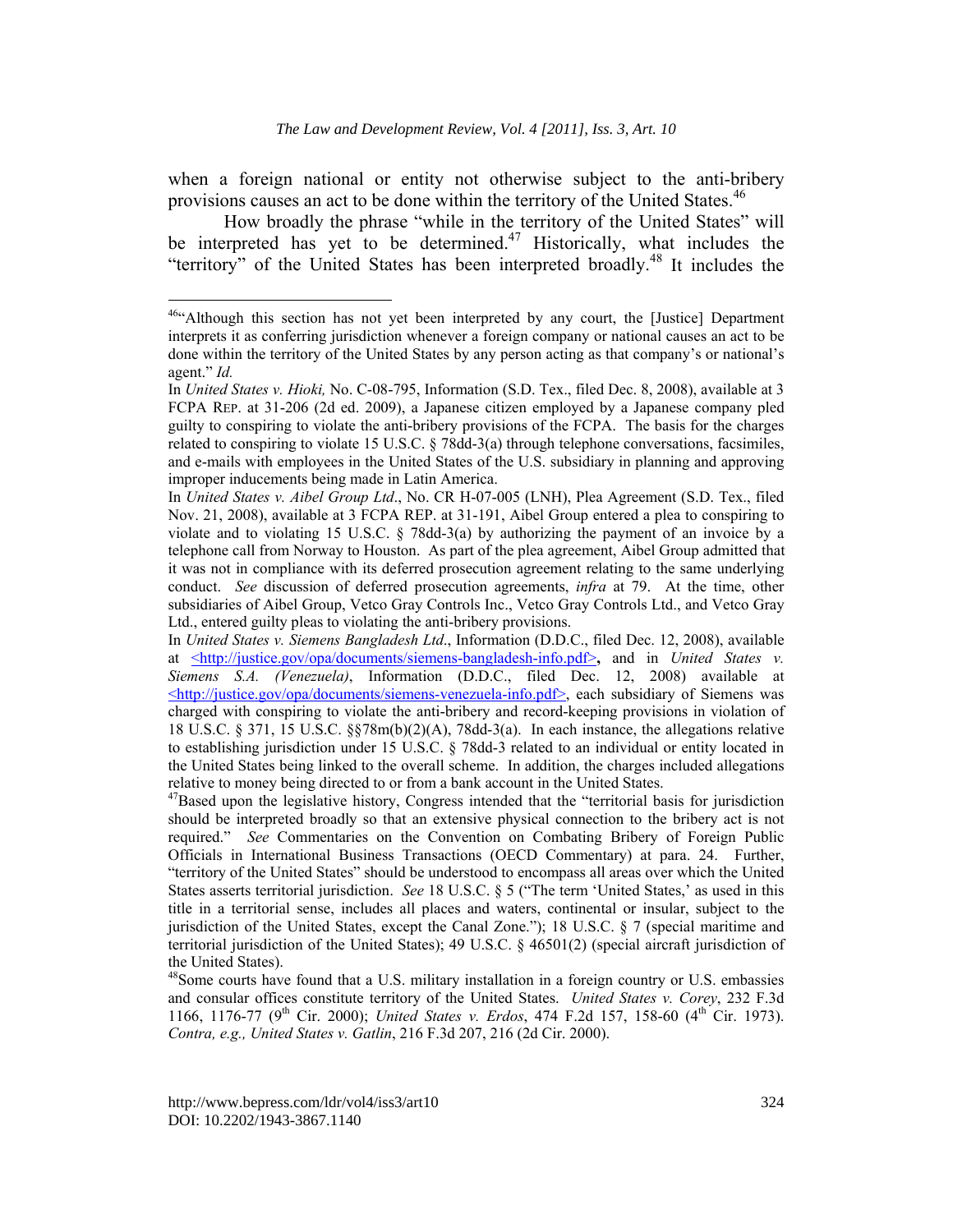territorial boundaries of the 50 states as well as the territorial boundaries of the territories, possessions, and commonwealths of the United States.<sup>49</sup> It also includes the territorial waters of the United States.<sup>50</sup> An individual on the high seas aboard a ship belonging to a U.S. entity or on a flight on a U.S. aircraft may also be considered to be within the territorial jurisdiction of the United States.<sup>51</sup>

 With the critical role that facilities of the United States play in international commerce, such as the Internet, banking, $52$  and air travel, a broad interpretation of what constitutes "while in the territory of the United States" could have dramatic implications. In other contexts, U.S. courts have tended to interpret jurisdictional requirements of this nature very broadly in order to enable the prosecution of especially egregious conduct. In interpreting the anti-bribery provisions, U.S. courts may take a similar approach in determining what constitutes the territory of the United States.

b. Willfully

While the FCPA does not define "willfully,"<sup>53</sup> an individual or entity charged with a violation of the anti-bribery provisions must act intentionally and not by accident or mistake.<sup>54</sup> A violation of the anti-bribery provisions is a specific-intent crime.55 To violate the anti-bribery provisions, an individual or entity is not required to know the terms of the anti-bribery provisions and that the terms of the anti-bribery provisions were being violated.<sup>56</sup> Instead, an individual or entity must know that the act was in some way wrong or unlawful.<sup>57</sup>

 $^{49}$ 18 U.S.C. § 5 (2009).

<sup>&</sup>lt;sup>50</sup>*Id.* <sup>51</sup>See id., §§ 7(1) and (5); 49 U.S.C. § 46501(2) (2009).

<sup>&</sup>lt;sup>52</sup>Some commentators argue that among the jurisdictional allegations in the charges brought against Siemens and Halliburton/KBR, the Justice Department alleged "that U.S. dollar denominated transactions that typically clear through correspondent accounts in U.S. intermediary banks established U.S. jurisdiction over the foreign banks to the transactions." D. Newcomb & P. Urofsky, *FCPA Digest,* at xi (Mar. 2009, Shearman & Sterling LLP), available at  $\text{th}(1)$  /www.shearman.com/shearman-&-sterling-publishes-2009-foreign-corrupt-practices-act-(fcpa)-trends-and-patterns-report-and-fcpa-digest/>. <sup>53</sup>*Kay III,* 513 F.3d at 447. 54*Id.* 

<sup>&</sup>lt;sup>55</sup>U.S. Supplemental Response to OECD Phase 1 Questionnaire  $\S$  1.1.2, available at  $\lt^{\text{http://www.iustice.gov/criminal/frau/fcpa/intlagree/related/srph1quest.html\gt}.$ 

<sup>&</sup>lt;http://www.justice.gov/criminal/fraud/fcpa/intlagree/related/srph1quest.html>. 56*Kay III,* 513 F.3d at 448-51; *Schrieber,* 327 F.3d at 181. 57*Kay III,* 513 F.3d at 450.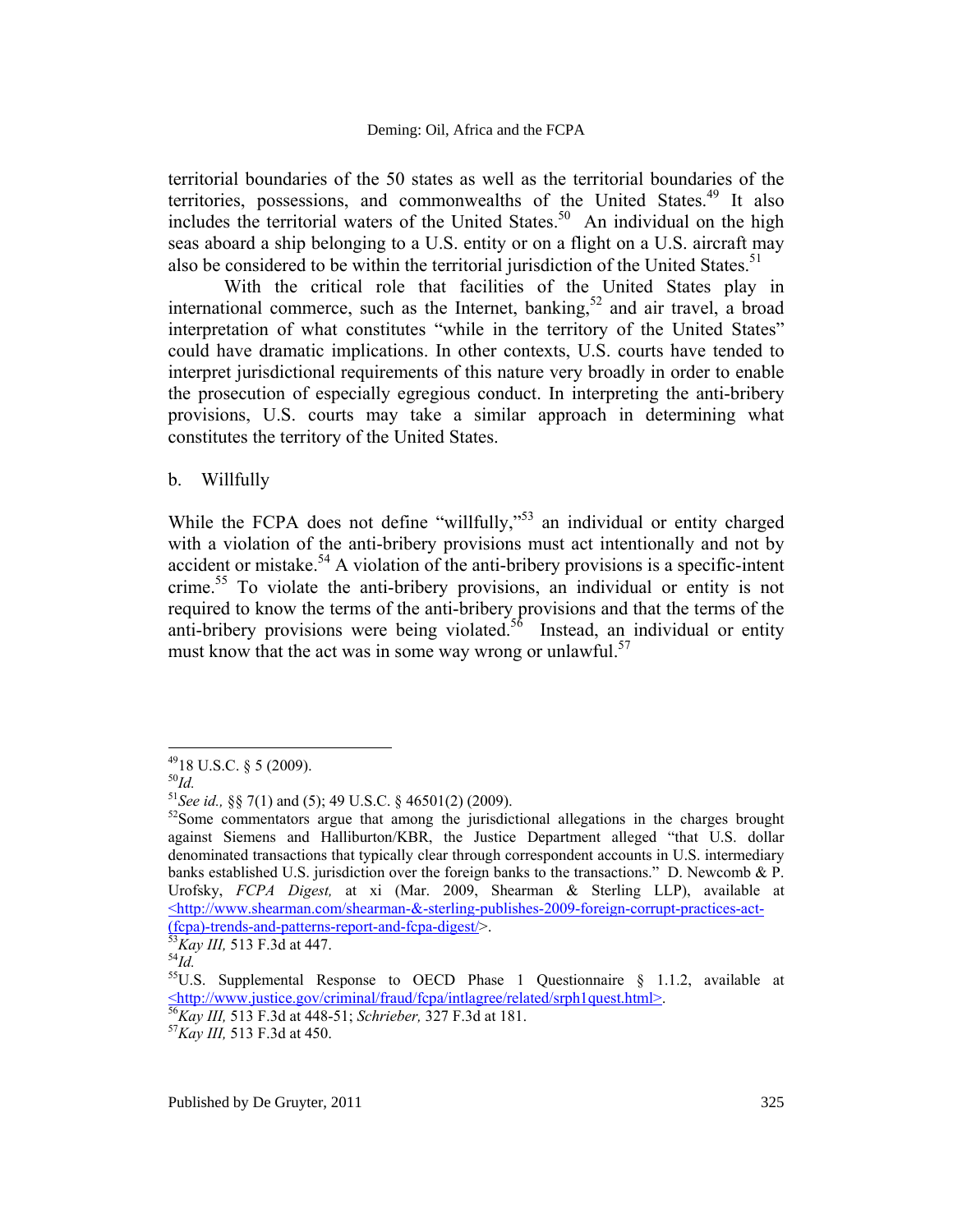#### c. Corrupt intent

The anti-bribery provisions differ from most other fraud statutes in the United States in that they require that the intent be corrupt.<sup>58</sup> "Corrupt intent" is defined as "having an improper motive or purpose."<sup>59</sup> The legislative history of the antibribery provisions makes clear that, like the domestic bribery statute,  $60$  the prohibited conduct occurs only when a payment or offer of payment is made to induce the intended beneficiary to, in some way, misuse his or her official position.

 "Corruptly" as used in the anti-bribery provisions signifies "a bad or wrongful purpose and an intent to influence a foreign official to misuse his official position."61 "[A] person acts 'corruptly' if he or she acts with a 'bad purpose'."<sup>62</sup> The thing of value must be given or offered with the intent to influence as opposed to be simply given whether or not the public official carries out his or her official duties.<sup>63</sup>

<sup>&</sup>lt;sup>58</sup>United States v. Kozeny, 582 F. Supp. 2d 535, 541 (S.D.N.Y. 2008).

<sup>&</sup>lt;sup>59</sup>*Id.* (citing S. REP. No. 114, 9<sup>th</sup> Cong., 1<sup>st</sup> Sess. 10 (1977), *reprinted in* 1977 U.S.C.C.A.N. 4098). S. REP. No. 114 provides:

The word "corruptly' is used in order to make clear that the offer, payment, promise, or gift, must be intended to induce the recipient to misuse his official position in order to wrongfully direct business to the payor or his client, or to obtain preferential legislation or a favorable regulation. The word "corruptly" connotes an evil motive or purpose, an intent to wrong-fully influence the recipient. It does not require that the act be fully consummated, or succeed in producing the desired outcome.<br><sup>60</sup>18 U.S.C. § 201 (2009).

<sup>&</sup>lt;sup>61</sup>Schrieber, 327 F.3d at 183. As explained in *United States v. Liebo*, 923 F. 2d 1308, 1312 (8<sup>th</sup> Cir. 1991), "[a]n act is 'corruptly' done if done voluntarily and intentionally, and with a bad purpose of accomplishing either an unlawful end or result, or a lawful end or result by some unlawful method or means. The term 'corruptly' is intended to connote that the offer, payment, and promise was intended to induce the recipient to misuse his official position." Cf. *Bryan v. United States*, 524 U.S. 184, 191, 118 S. Ct. 1939, 141 L. Ed. 2d 197 (1998) (approving a similar definition of "willful").

<sup>62</sup> *Schrieber*, 327 F.3d at 182 (citing *United States v. McElroy*, 910 F.2d 1016, 1026 (2d Cir. 1990)).

 $^{63}$ *United States v. Strand,* 574 F.2d 993, 996 (9<sup>th</sup> Cir. 1978) (distinguishing between intent required for bribery as opposed to an illegal gratuity in domestic bribery statute). "Corrupt intent" as used within the context of the anti-bribery provisions derives from the domestic bribery statute. *Stichting,* 327 F.3d at 184. In the domestic context, "corrupt intent" requires a higher degree of intent than that required for violating the provisions prohibiting gratuities to public officials. It "incorporate[es] a concept of the bribe being the prime mover or producer of the official act." *United States v. Brewster*, 506 F.2d 62, 82 (1974). It is this element of *quid pro quo* that distinguishes the heightened criminal intent requisite under the bribery sections of the statute from the simple *mens rea* required for violations of the gratuity sections of the domestic bribery statute.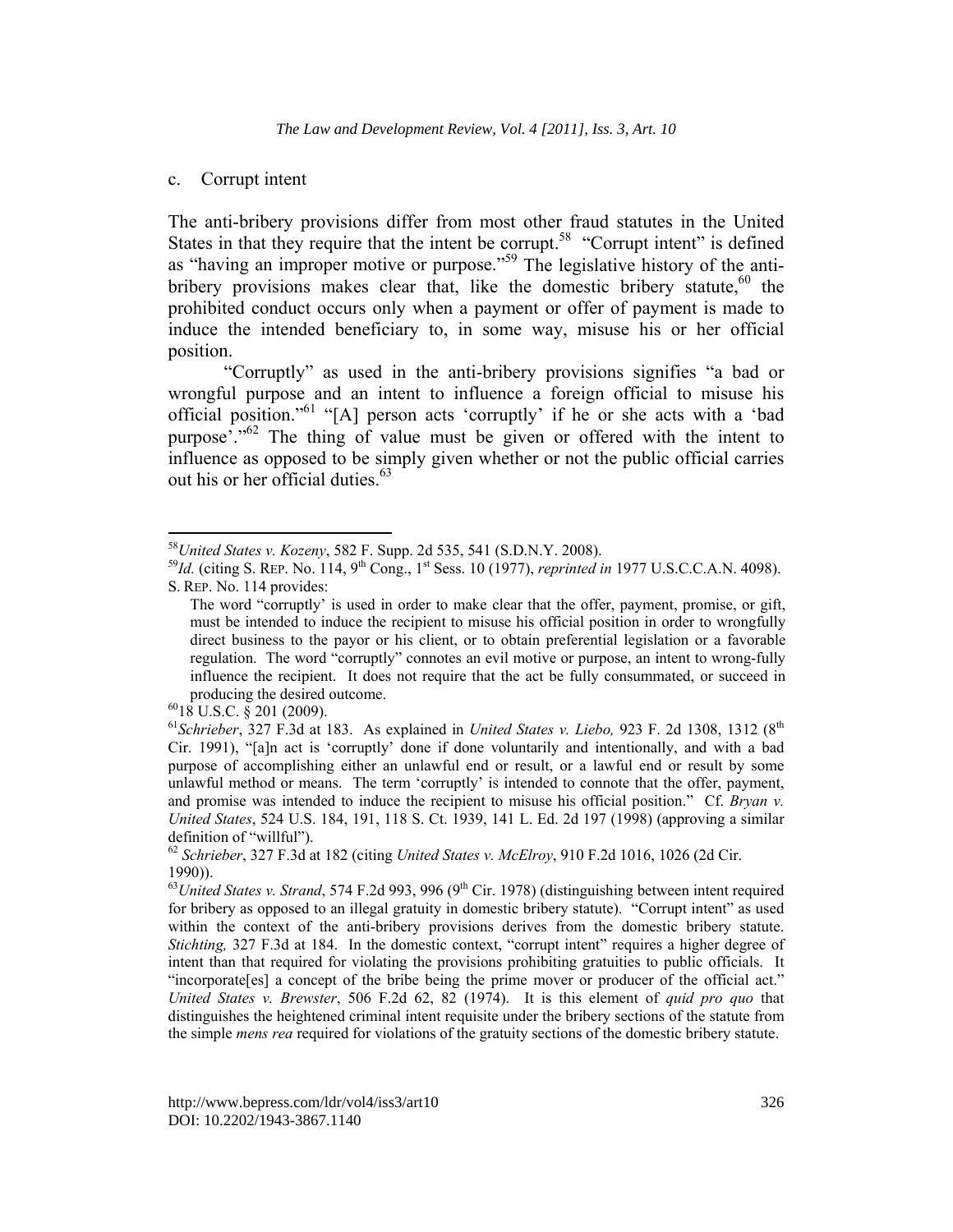Under the anti-bribery provisions, when an inducer intends to cause an official to misuse his or her official position, it is not relevant whether the official has the capacity to influence an official decision. Culpability is determined by the intent of the person making the inducement as opposed to the official's action, inaction, or capacity.<sup>64</sup> The payment or offer does not need to be accepted in order for there to be a violation.<sup>65</sup> Nor does the intended beneficiary need to have the actual authority to make or influence the official decision.<sup>66</sup> Even if the payment or offer was "intended to influence an official act that was lawful," there would still be a violation.<sup>67</sup>

 It is also not relevant whether inducements are made directly or indirectly to a foreign government official. Any evidence of intent to influence a foreign official may be sufficient to constitute a violation of the anti-bribery provisions. As the evidence of intent becomes more dramatic, the case from the perspective of an enforcement official becomes stronger. Trial and appellate courts typically provide a degree of flexibility in finding the other elements of a crime to be met if the requisite evidence of intent is present.<sup>68</sup>

 Generally, an individual or entity forced to make an improper payment on threat of injury or death would not be liable under the FCPA. Under U.S. law, "actions taken under duress do not ordinarily constitute crimes."69 Coercion or duress is established by proving three discrete elements: (1) a threat of force directed at the time of the defendant's conduct; (2) a threat sufficient to induce a well-founded fear of impending death or serious bodily injury; and (3) a lack of a reasonable opportunity to escape harm other than by engaging in the illegal activity."<sup>70</sup>

<sup>&</sup>lt;sup>64</sup>*Kozeny,* 582 F. Supp. 2d at 541.<br><sup>65</sup>*Id.* (citing 1 L. SAND, ET AL., MODERN FEDERAL JURY INSTRUCTIONS-CRIMINAL, ¶ 16.01, Instr. 16-6 (2008)).

<sup>66</sup>*Id.* 

 $^{67}$ *Id.* 

<sup>&</sup>lt;sup>68</sup>From a technical standpoint, true economic extortion and duress arguably fall into the category of affirmative defenses. However, since the anti-bribery provisions do not explicitly provide for such an affirmative defense, the defenses are addressed in the context of "corrupt intent." The essence of each defense is the absence of corrupt intent. Due to the requirement that there be corrupt intent, the anti-bribery provisions implicitly allow for each of these defenses. *Cf. id.*  (citing *United States v. Alfisi*, 308 F.3d 144, 150 n.1 (2d Cir. 2002) (citing *United States v. Kahn*, 472 F.2d 272, 279 (2d Cir. 1973) (finding that the issue of extortion or "economic coercion" is addressed by instructing the jury on the requisite intent of bribery)).<br><sup>69</sup>*Id.* (citing *United States v. Gonzalez*, 407 F.3d 118, 122 (2d Cir. 2005)).<br><sup>70</sup>*Gonzalez*, 407 F.3d at 122 (citing *United States v. Podlog*,

Limited authority also exists for the proposition that corrupt intent is not established when an individual or entity responds to a situation involving "true extortion." *Kozeny,* 582 F. Supp. 2d at 540. The trial court in *Kay* "instructed the jury that threat of 'serious economic loss' could be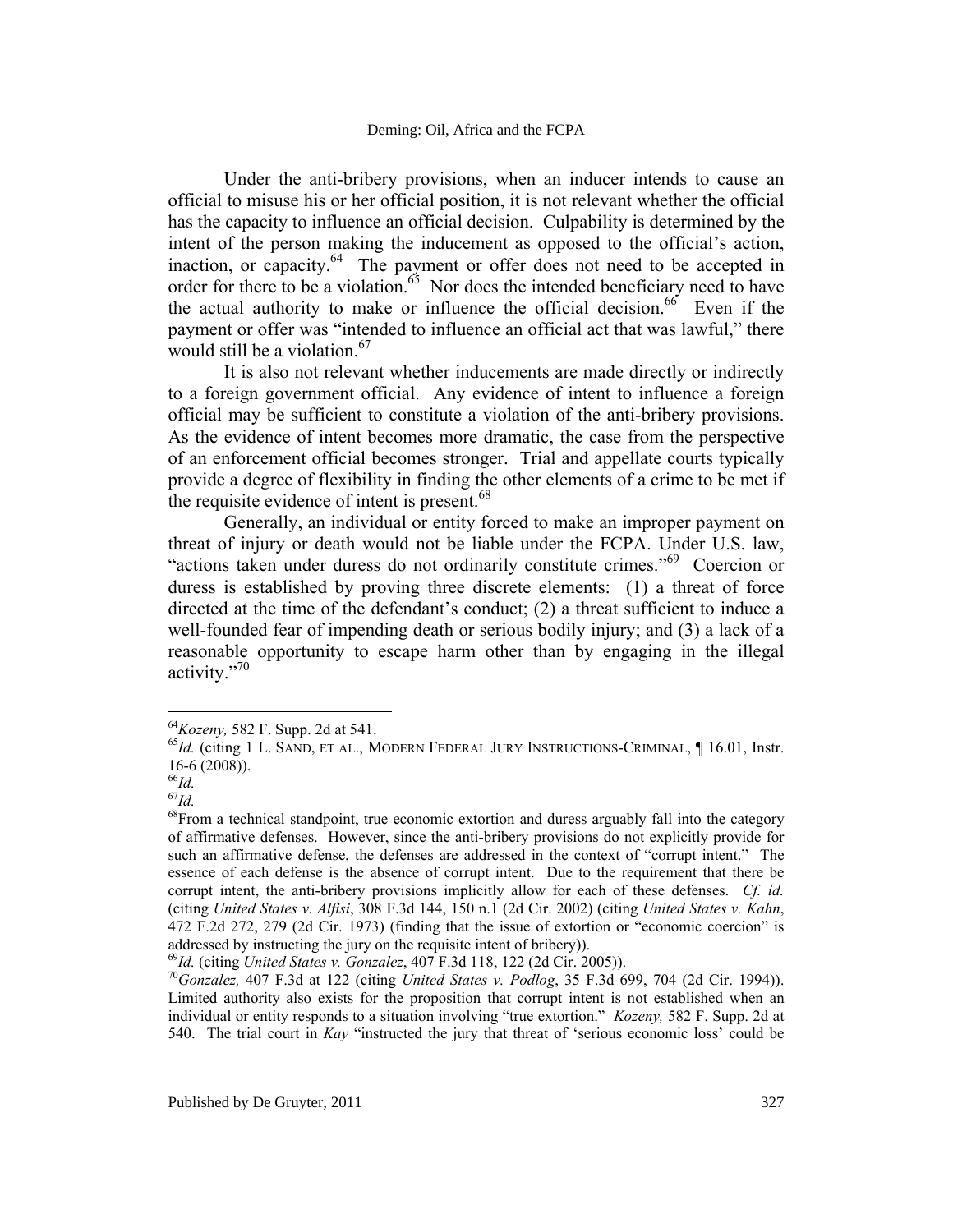#### d. Made or authorized payment, offer, or promise

Whether a payment is actually made is not critical. Any offer or promise that could reasonably be believed to be an improper inducement falls within the category of prohibited conduct. A bribe need not actually be received and the object of the bribe need not be actually attainable.<sup>71</sup> Indeed, the public official need not accept the bribe for there to be a violation.<sup>72</sup> All that is required is that what is paid, offered, or promised be sufficient to form the basis for an inducement.

 Consistent with the broad net that is cast by the anti-bribery provisions, the manner in which a payment is made, offered, or promised is not controlling. If the other elements of a violation of the anti-bribery provisions are met, the manner or means by which a payment, promise, or offer is made can provide no safe harbor or basis for a defense. Irrespective of how attenuated an offer, promise, or payment may be made or communicated to its intended recipient, any indirect means of making or communicating a prohibited inducement may fall within the ambit of the prohibitions of the anti-bribery provisions.

 The anti-bribery provisions not only prohibit an improper inducement to a foreign official, they also prohibit the "authorization" of an improper inducement to be made by another.<sup>73</sup> What constitutes authorization is not defined in the antibribery provisions. Yet the legislative history makes clear that authorization can be either explicit or implicit.<sup>74</sup> To "authorize" appears to mean giving approval or direction to carry out the prohibited conduct. Authorization in the form of acquiescence or direction can be implicit and can be derived from a course of conduct that conveys an intent that an improper inducement be made.

considered in assessing whether a defendant had the requisite corrupt intent." *FCPA Digest, supra*  note 52, at xii. The trial court did not require that there be a threat of harm or destruction of property. However, no published opinion was issued in *Kay* with respect to this aspect of the jury instructions. The limited authority is premised on language in the legislative history of the FCPA stating "that 'true extortion situations' [are not] covered by" its provisions. *Kozeny,* 582 F. Supp. 2d at 540 (citing S. REP NO. 114, *supra* note 75). 71*See, e.g., United States v. Jacobs*, 431 F.2d 754, 759-60 (2d Cir. 1970), *cert. denied,* 402 U.S.

<sup>950, 91</sup> S. Ct., 1613, 29 L. Ed. 2d 120, *reh'g denied,* 403 U.S. 912, 91 S. Ct. 2210, 29 L. Ed. 2d 690 (1971) ("Section 206(b) is violated even though the official offered a bribe is not corrupted, or the object of the bribe could not be attained, or it could make no difference if after the acts were done it turned out that there had been actually no occasion to seek to influence any official conduct"); *United States v. Troop*, 235 F. 2d 123, 125 ( $7<sup>th</sup>$  Cir. 1956) ("[I]t is entirely immaterial that for some reason, subsequently determined, the officer could not have brought about the result desired by the person offering the bribe.").<br> $^{72}Jacobs. 431$  F.2d. at 760.

<sup>&</sup>lt;sup>73</sup>15 U.S.C. §§ 78dd-(1)a, -2(a), -3(a) (2009).

 $^{74}$ *Id.*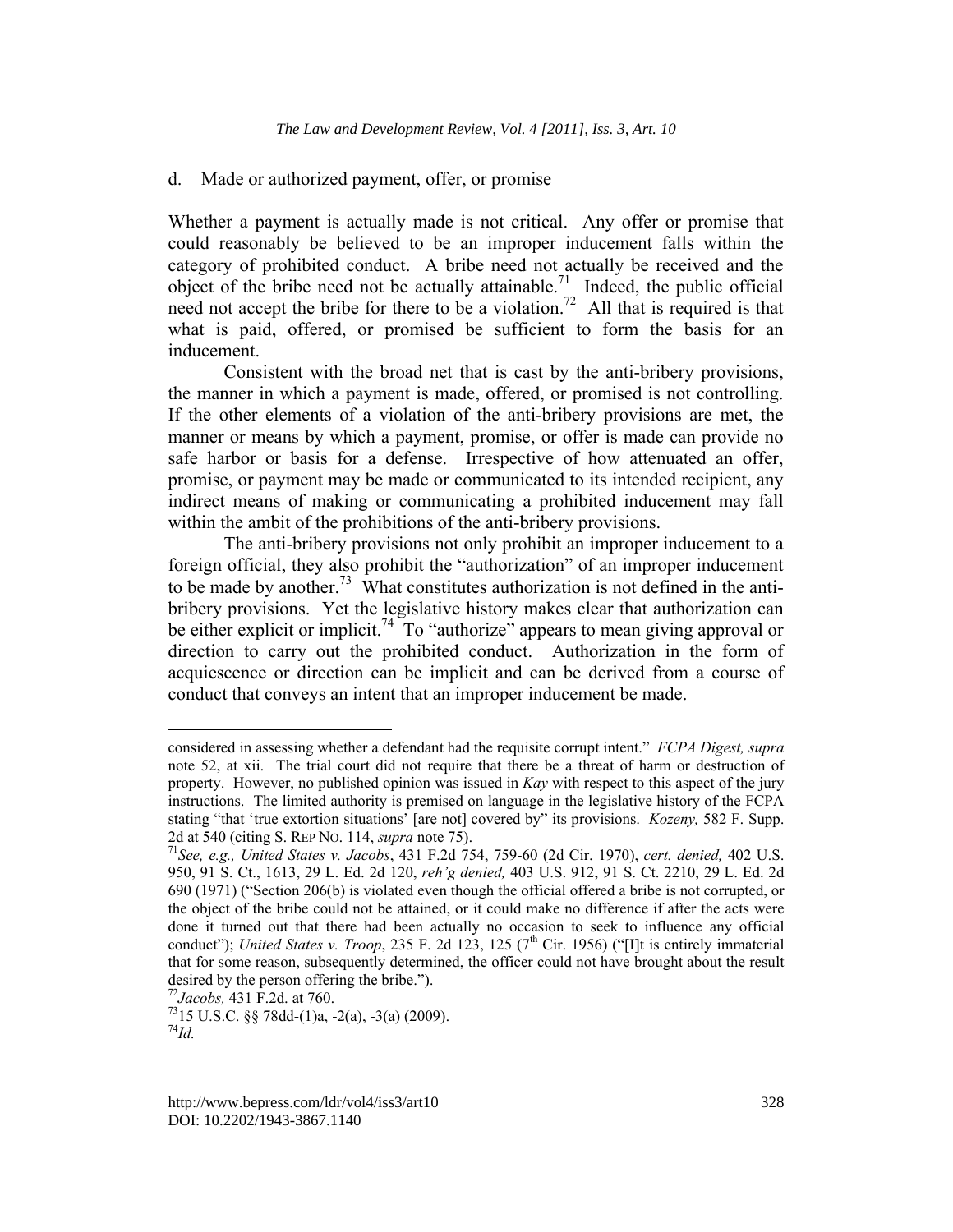As the phrase "anything of value" suggests, what is given or offered can be as broad and as esoteric as can be reasonably conceived. In addition to cash or some form of monetary instrument, almost any form of direct or indirect benefit may constitute something of value. A thing of value can include intangible benefits.<sup>75</sup> These intangible benefits may include a benefit to a family member or a right or ability to designate to whom a benefit is directed.<sup>76</sup>

"'Anything of value' means anything that is of value to the recipient."<sup>77</sup> How a potential benefit may be perceived is critical to any analysis.<sup>78</sup> Because the FCPA has no *de minims* exception, the context in which the inducement is made may be determinative of what constitutes "anything of value." For someone of limited means, what may be significant in terms of value could be perceived quite differently for someone of substantial means. The particular locale or circumstances may also be determinative of what constitutes "anything of value" sufficient to induce improper conduct.<sup>79</sup>

<sup>&</sup>lt;sup>75</sup>Cf. United States v. Moore, 525 F.3d 1033, 1048 (11<sup>th</sup> Cir. 2008).

<sup>&</sup>lt;sup>76</sup>Cf. Sec. & Exch. Comm. v. Schering-Plough Corp., 5 FCPA REP. 699.9033. Although charged under the accounting and record-keeping provisions and not under the anti-bribery provisions, a wholly-owned foreign subsidiary of Schering-Plough Corp. made improper payments to a charitable organization headed by an individual who was also director of a governmental fund that provided money for the purchase of pharmaceutical products and who was also in a position to influence pharmaceutical purchases by hospitals and other entities. This case is also an example of how the accounting and record-keeping provisions provide another means of prosecuting improper inducements on the part of a wholly-owned subsidiary where jurisdiction would not otherwise exist under the anti-bribery provisions.

<sup>&</sup>lt;sup>77</sup>U.S. Supplemental Response to OECD Phase 1 Questionnaire, *supra* at 55, § 1.1.4. <sup>78</sup>Under the domestic bribery statute, 18 U.S.C., § 201 (2009), "anything of value" has been determined to be a subjective standard as opposed to an objective standard. *United States v. Williams*, 705 F.2d 603, 622-23 (2d Cit. 1983) (value from the perspective of the recipient of the securities was basis of determining "anything of value" as opposed to the objective fact that the securities were worthless). *Cf. United States v. Nilsen*, 967 F.2d 539, 543 (11<sup>th</sup> Cir. 1992) (citing *United States v. Zouras*, 497 F.2d 1115, 1121 (7<sup>th</sup> Cir. 1974) ("The conduct and expectations of both the defendant and the subject of the extortionate threat also *can* establish whether an intangible objective is a 'thing of value'").

 $^{79}$ For example, where certain natural resources may be limited, like access to water in an arid region, providing access to water may be of significant value. In other contexts, such as a region with an abundance of water, providing access to water may not be of much significance. Among the benefits that have typically been viewed as falling within the prohibitions of the anti-bribery provisions are scholarships for family members, upgrades to first-class airfare, side trips to resorts, hiring a family member for a summer position, and permitting an official to designate where charitable contributions are directed. Under the domestic bribery statute, 18 U.S.C. § 201 (2009), "anything of value" has been found to include a promise of future employment. *United States v.*  Gorman, 807 F.2d 1299 (6<sup>th</sup> Cir. 1986), transportation of household goods, *United States v. Campbell*, 684 F.2d 141 (D.C. Cir. 1982), loans with favorable interest and repayment terms, *United States v. Hare*, 618 F.2d 1085 (4<sup>th</sup> Cir. 1980); golf outings, *United States v. Standefer*, 610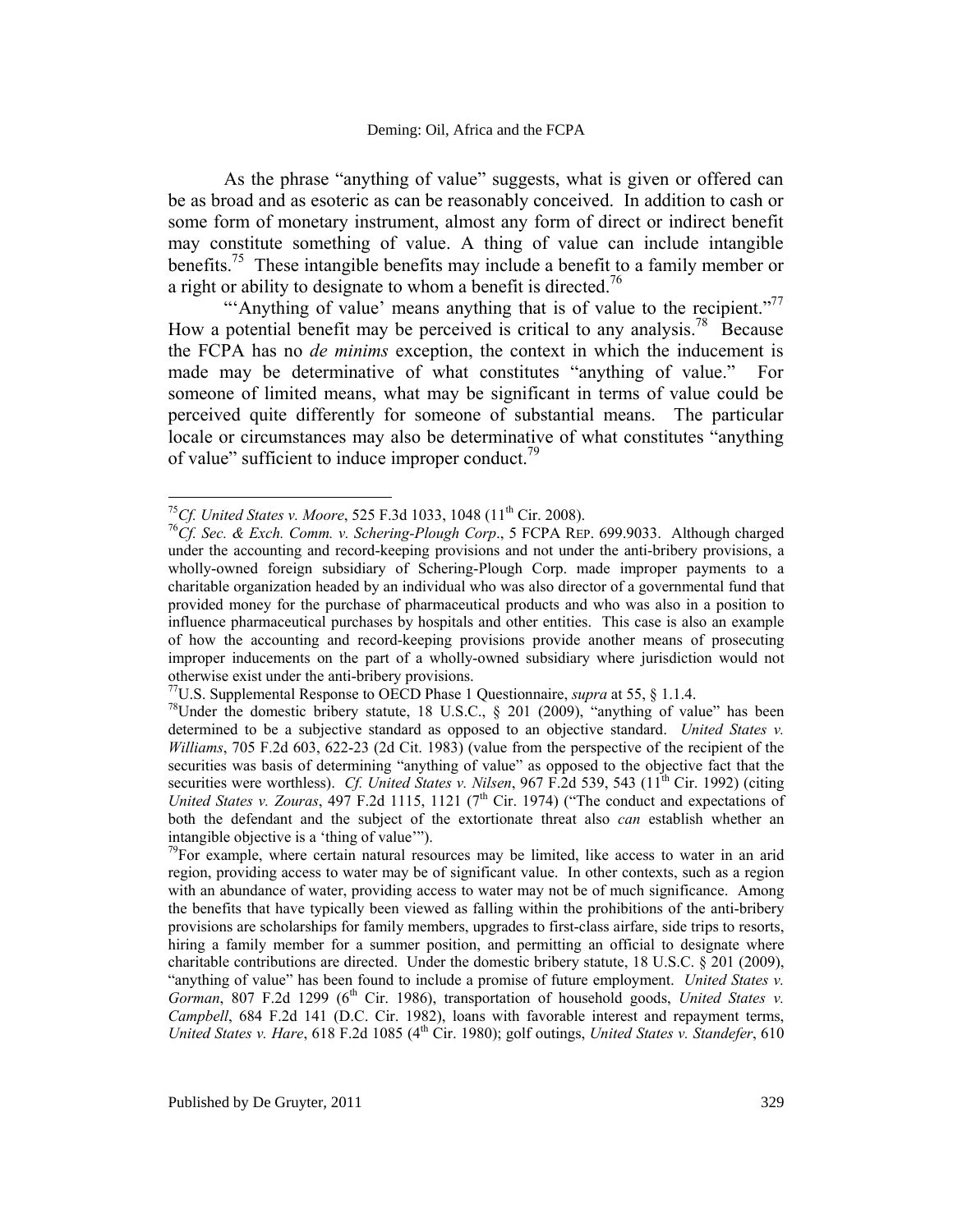## f. Foreign official

 $\overline{a}$ 

Who is considered a foreign official under the anti-bribery provisions should be presumed to have as broad an application as possible.<sup>80</sup> Regardless of country, the prohibitions apply to officials of all branches of government as well as to all units of government.<sup>81</sup> This definition includes civil service and political functions in countries where those functions are not unified. It does not matter whether the public official is a paid or an unpaid official.

 The anti-bribery provisions provide an independent definition of "foreign official."82 Who constitutes a foreign official is not dependent on whether the individual is classified as a foreign official under foreign law. A critical factor in determining whether someone is a foreign official is whether the individual occupies a position of public trust with official responsibilities.<sup>83</sup>

# (1) Political parties, party officials, or candidates for political office

Within the context of the anti-bribery provisions, a "foreign official" can include *de facto* members of government. Political parties, party officials, or any candidate for political office are specifically included within the prohibitions of the anti-bribery provisions.<sup>84</sup> A precise definition is not provided as to what

F.2d 1076 (3d Cir. 1979), *aff'd*, 447 F.2d (9<sup>th</sup> Cir. 1976), an automobile. *United States v. Pommerening*, 500 F.2d 92 (10<sup>th</sup> Cir. 1974), and golf and umbrella, *United States v. McDade*, 827 F.Supp. 1153, 1173-74 (E.D. Pa, 1993), *aff'd in part, dismissed in part,* 28 F.3d 283 (3rd Cir. 1994).

<sup>&</sup>lt;sup>80</sup>Under the domestic bribery statute, 18 U.S.C.  $\S$  201 (2009), the "proper" inquiry in determining whether an individual is a public official is whether the "person occupies a position of public trust with official. . . responsibilities." *Dixson v. United States*, 465 U.S. 482, 496, 104 S. Ct. 1172, 79 L. Ed. 2d 458 (1983) (The recipients of the improper inducements were executives of a private, nonprofit organization with operational responsibility for administering a federal housing grant). The inquiry is not limited to "persons in an agency or formal employment relationship with the Government." *Id. Cf. United States v. Kenney*, 185 F.3d1217, 1222 (11<sup>th</sup> Cir. 1999) (management employee of a government contractor who assists a government agency in procuring materials and equipment for a project is a "public official" under 18 U.S.C. § 201(a)(1)).

<sup>81</sup>In *United States v. Control System Specialist, Inc*., 4 FCPA REP. 699.587 (S.D. Ohio 1998), Control Systems Specialist and its president pled guilty to violating the anti-bribery provisions for improper payments to a Brazilian Air Force colonel stationed in the United States at Wright Patterson Air Force Base in Dayton, Ohio, in exchange for the colonel's cooperation in approving purchases of military equipment from Control Systems Specialist.<br><sup>82</sup>OECD Phase 1 Report on the United States: Review of Implementation of the Convention and

<sup>1997</sup> Recommendations 5, available at **<http://www.oecd.org/dataoecd/16/50/2390377.pdf>.** <sup>83</sup>*C.f. Dixson*, 465 U.S. at 496. In this regard, foreign law may be of assistance in understanding

an individual's role and the nature of his responsibilities.

 $^{84}$ 15 U.S.C. §§78dd-1(a)(2) and (3), -2(a)(2) and (3), and -3(a)(2) and (3) (2009).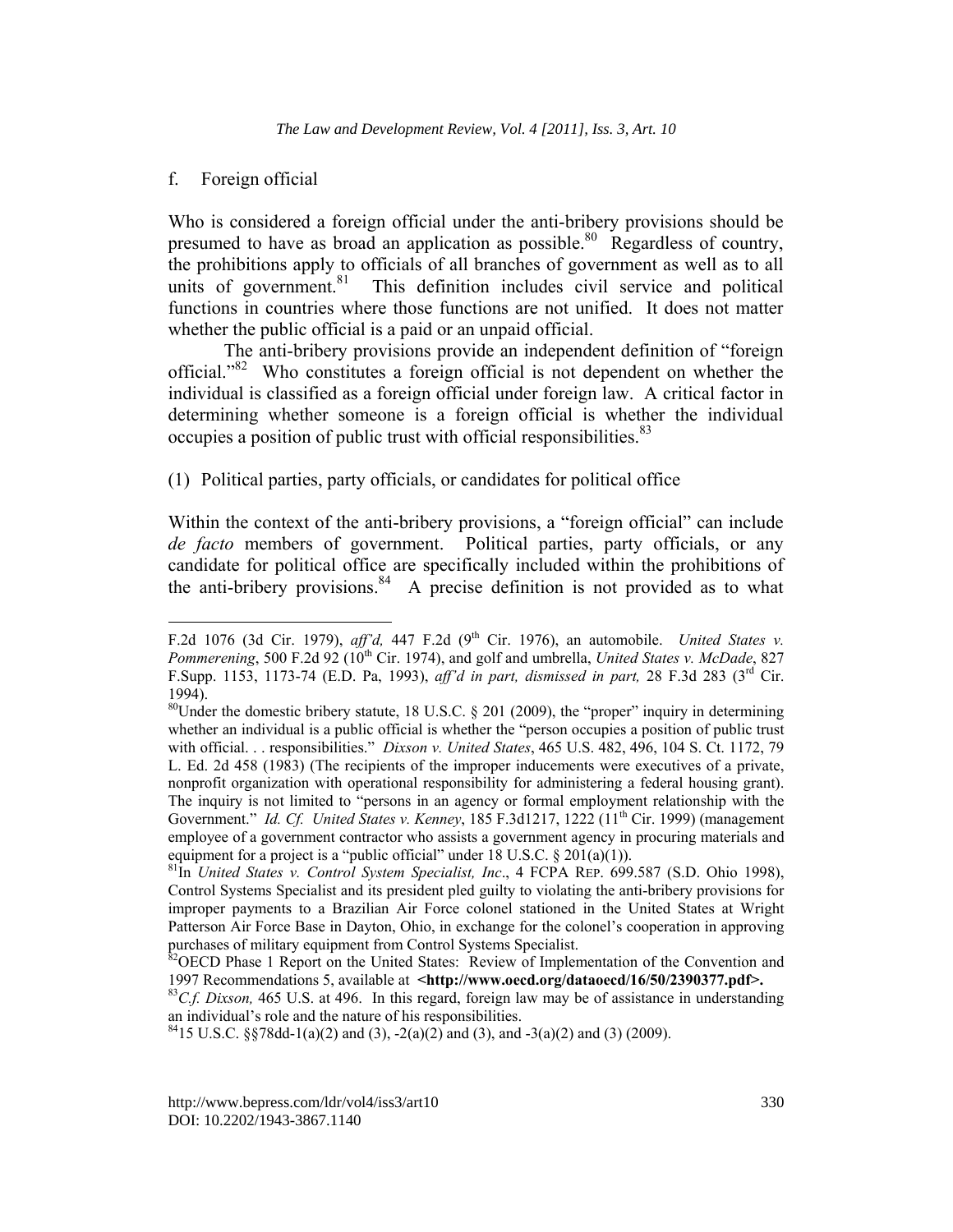constitutes a candidate for public office. Given the expansive manner in which the anti-bribery provisions have been applied, formalisms such as an announced candidacy should not be assumed to be a controlling factor.

 Whether an individual actually holds a position as a party official also may not be controlling in terms of whether an investigation may be instigated. The practical realities of the particular individual's status within a political party may ultimately be more determinative. Perceptions of an individual's influence will be critical to any assessment as to whether there should be an inquiry. For example, a payment to a retired senior party leader may be sufficient because his or her real role, behind the scenes, may be equivalent to that of a party official.

# (2) *De Facto* members of government

The line between what does and does not constitute a foreign official can become especially blurred in parts of the world where there are royal families. The classic situation may be in the Middle East where, in some countries, the royal families are large and their unofficial roles in affairs of state can be significant. Depending upon the facts, members of a royal family may be considered to be "foreign officials" within the meaning of the anti-bribery provisions, regardless of whether the family members have official titles or positions.

# (3) Parastatals

 $\overline{a}$ 

The anti-bribery provisions apply to "instrumentalities" of foreign governments. Although the issue has been raised in a number of recent cases, the courts have, to date, found that instrumentalities under the FCPA can include what are often referred to as parastatals or state-owned enterprises.<sup>85</sup> The result is that a foreign official under the anti-bribery provisions is not limited to someone who is employed by a commercial enterprise owned or operated by a unit of government or carrying out a public function. Depending upon the country, or even certain parts of a country, the services provided by government can vary quite dramatically. Traditionally, these services can extend to telecommunications,

<sup>85</sup>*E.g*., United States v. Aguilar, 783 F.Supp.2d 1108 (C.D. Cal. 2011); United States v. Carson, 2011 WL 5101701 (C.D. Cal. 2011). In a number of FCPA Review Procedure and Opinion Procedure Releases, situations addressed involving entities owned or controlled by a foreign government as instrumentalities of a foreign government. FCPA Review Procedure Release Nos. 80-04 (Oct. 29, 1980), 83-2 (July 26, 1983); FCPA Opinion Procedure Release Nos. 93-01 (Apr. 20, 1993), 96-02 (Nov. 25, 1996).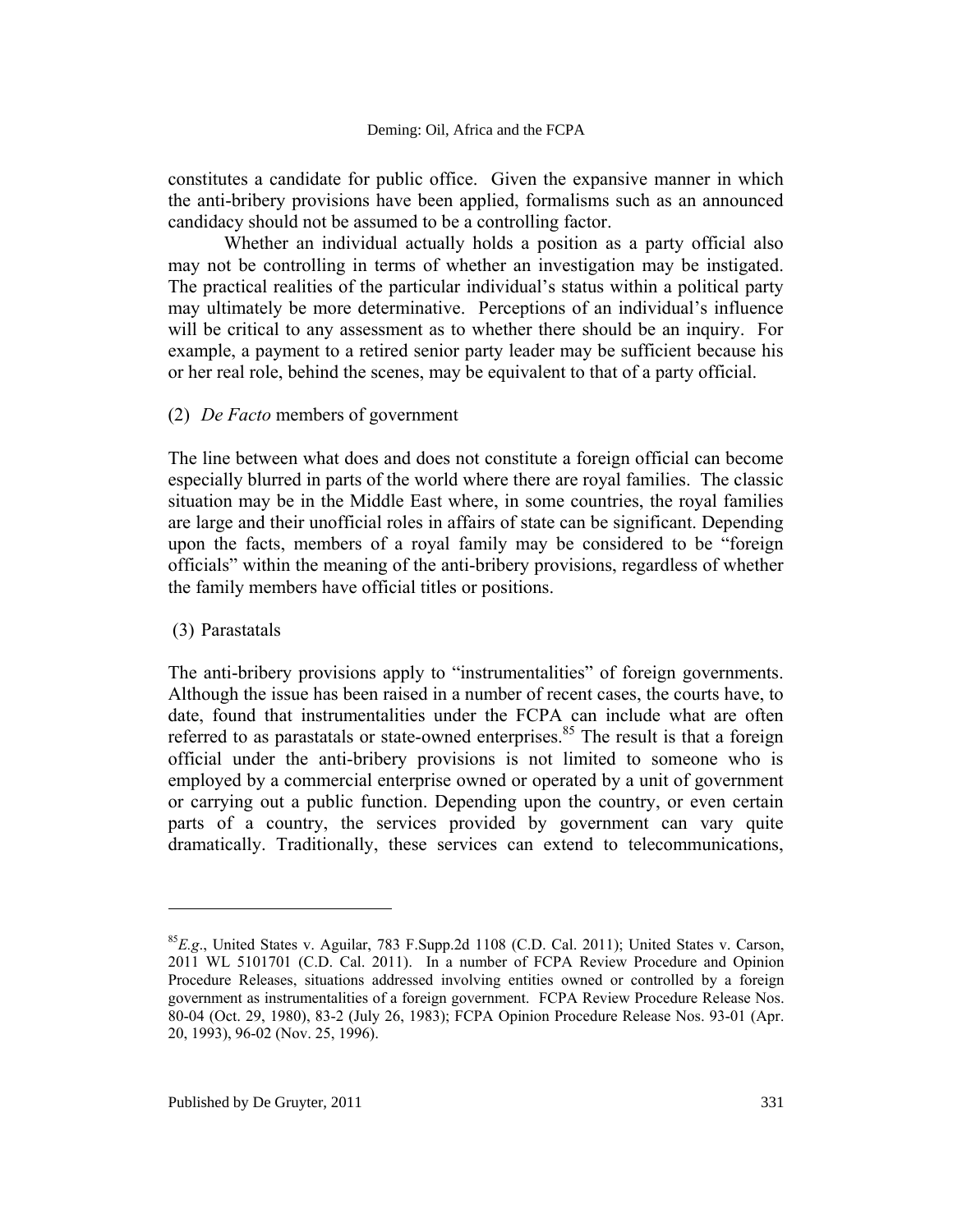transportation, health care,<sup>86</sup> and sanitation services. However, the range of activities in which a parastatal may be engaged is virtually unlimited.

 No definitive test exists for determining what constitutes a parastatal under the anti-bribery provisions.<sup>87</sup> A critical factor will be the degree to which a "government or governments may, directly or indirectly, exercise a dominant influence."<sup>88</sup> Dominant influence may be demonstrated when a government holds a majority of an "enterprise's subscribed capital." Such influence can also be shown if the government controls the "majority of the votes to shares issued" by the enterprises, or can appoint a majority of the enterprise's "administrative or managerial body or supervisory board."<sup>89</sup>

 Another factor that bears upon a determination of whether an entity is a parastatal is the degree to which it carries out a public function and may have "preferential subsidies or other privileges."<sup>90</sup> Other factors that may bear upon such a determination include how the enterprises are characterized by its government; whether the foreign government prohibits and prosecutes bribery of the employees of state-owned enterprises as public corruption; and the circumstances surrounding the establishment of the enterprise.<sup>91</sup> Though not conclusive, reference to factors that are considered under other U.S. statutes to

<sup>86</sup>In *United States v. Syncor Taiwan, Inc*., No. 02-CR-1244-ALL, Information (C.D. Cal., filed Dec. 4, 2002), *reprinted in* 5 FCPA REP. 699.8623, Syncor Taiwan, an owner of medical imaging centers, pled guilty to making improper payments to hospitals in Taiwan owned by governmental authorities in order to obtain business from the hospitals as well as to doctors employed by the same hospitals in order to obtain referrals. *See also United States v. DPC (Tainjin) Co. Ltd.,* No. CR 05-482, Information (C.D. Cal., filed May 20, 2005), *reprinted in* 5 FCPA REP. 699.9317. 87*E.g., Carson*, *supra* note 85, at \*3-4. The Justice Department "has not adopted a bright-line test

for determining which enterprises are instrumentalities or what are referred to as parastatals." U.S. Response to OECD Phase 1 Questionnaire, at § 1.1 OECD Doc. DAFFE/IME/BR(98)8/ADD1/FINAL (Oct. 30, 1998), available at

Shttp://www.justice.gov/criminal/fraud/fcpa/intlagree'related'usrph1quest.html>.<br><sup>88</sup>Since the United States ratified the OECD Convention and was intimately involved with its negotiation, the Commentaries to the OECD Convention [hereinafter OECD Commentaries], OECD Doc. DAFFE/IME/BR(97)20, ¶ 14, provide credible authority as to what constitutes a parastatal under the anti-bribery provisions. Given that the OECD Convention was ratified and implemented without any reservation, *United States v. Kay*, 359 F.3d 738, 755 n.68 (5<sup>th</sup> Cir. 2004) (*Kay II*), the OECD Commentaries have been cited as relevant authority in interpreting the antibribery provisions of the FCPA. *Id.*, at 754-55 nn. 65-68.<br><sup>89</sup>OECD Commentaries, *supra* note 88, at ¶ 14.<br><sup>90</sup>*Id.*, ¶ 15. On the other hand, when an enterprise subject to the dominant control of a government

<sup>&</sup>quot;operates in the relevant market, i.e., on a basis which is substantially equivalent to that of a private enterprise, without preferential subsidies or other privileges," it does not perform a public function and, according to the OECD Commentaries, should not be considered a parastatal." *Id.* <sup>91</sup>*Carson*, *supra* note 85, at \*3-4. U.S. Response to OECD Phase 1 Questionnaire, *supra* note 87.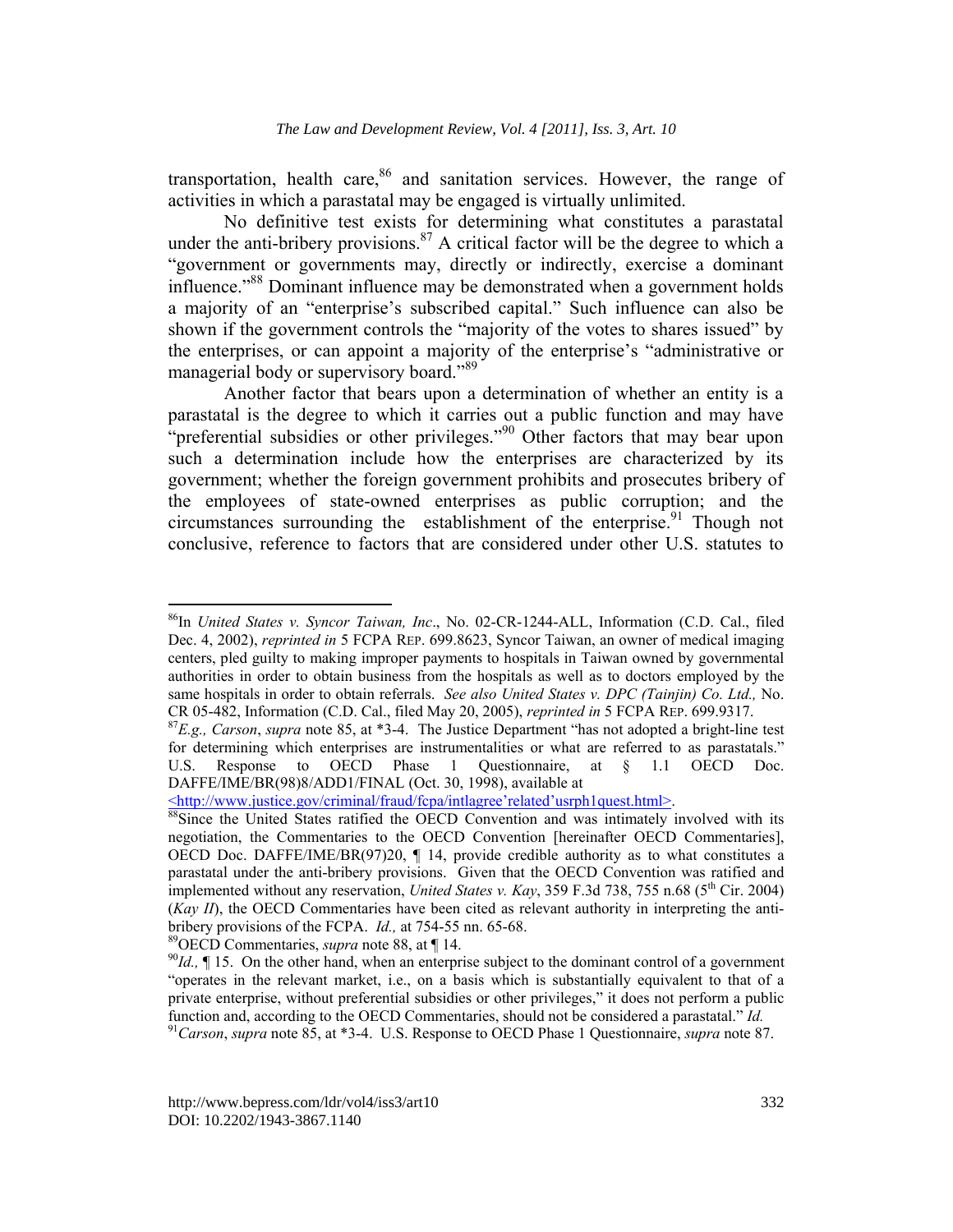determine what constitutes an instrumentality of government may also be helpful in determining whether an entity is a parastatal. $92$ 

 The likelihood that an entity will be considered a parastatal is increased with the degree to which a country is or has been socialized. As privatization takes place in various parts of the world, the likelihood that entities will be considered a parastatal will diminish. Similarly, the greater the degree to which nationalization takes place, the likelihood that an entity may be considered a parastatal will increase. The incidence of parastatals will vary over time with the political dynamics of a country yet nothing should be assumed. What may appear to be a traditional commercial enterprise may, in reality, be a parastatal.

*(4) International organization* 

The definition of a foreign official in the anti-bribery provisions was expanded in 1998 to include any official or employee of a public international organization or any individual or entity acting on behalf of a public international organization.<sup>93</sup> The public international organizations covered by the anti-bribery provisions are those organizations whose officials are accorded diplomatic immunity under U.S. law or which have been designated by the President of the United States as an international organization for purposes of the anti-bribery provisions.  $94$ 

(f) Influencing an official act

Official action or inaction that is sought to be induced to assist in obtaining or retaining business is known as the *quid pro quo* element of the anti-bribery provisions.<sup>95</sup> As opposed to a gift or gratuity "for or because of" an official act, there must be an intent "to influence" an official act. $96$  The types of inducements that are sought to be prohibited fall into four categories:

1. Influencing the official's action in the context of the individual's official capacity;  $97$ 

<sup>92</sup>*E.g.,* Foreign Sovereign Immunities Act, 28 U.S.C. §§ 1602-1611 (2009); Federal Tort Claims Act, 28 U.S.C. § 2671 (2009); U.S. anti-boycott regulations, 15 C.F.R. pt. 760.

<sup>&</sup>lt;sup>93</sup>15 U.S.C. §§ 78ff-1(f)(1)(A), -2(h)(2)(A), -3(f)(2)(A) (2009).<br><sup>94</sup>*Id.*, §§ 78ff-1(f)(1)(B), -2(h)(2)(B), -3(f)(2)(B).

<sup>&</sup>lt;sup>95</sup>For bribery under the domestic bribery statute, 18 U.S.C. § 201 (2009), "there must be a quid pro quo – a specific intent to give or receive something of value in exchange for an official act." *United States v. Sun-Diamond Growers of Cal*., 526 U.S. 398, 404-405, 119 S. Ct. 1402, 143 L. Ed. 2d 576 (1999).<br><sup>96</sup>Id.. at 404.

<sup>&</sup>lt;sup>97</sup>15 U.S.C. §§78dd-1(a)(1)(A)(i); dd-2(a)(1)(A)(i); dd-3(a)(1)(A)(i) (2009).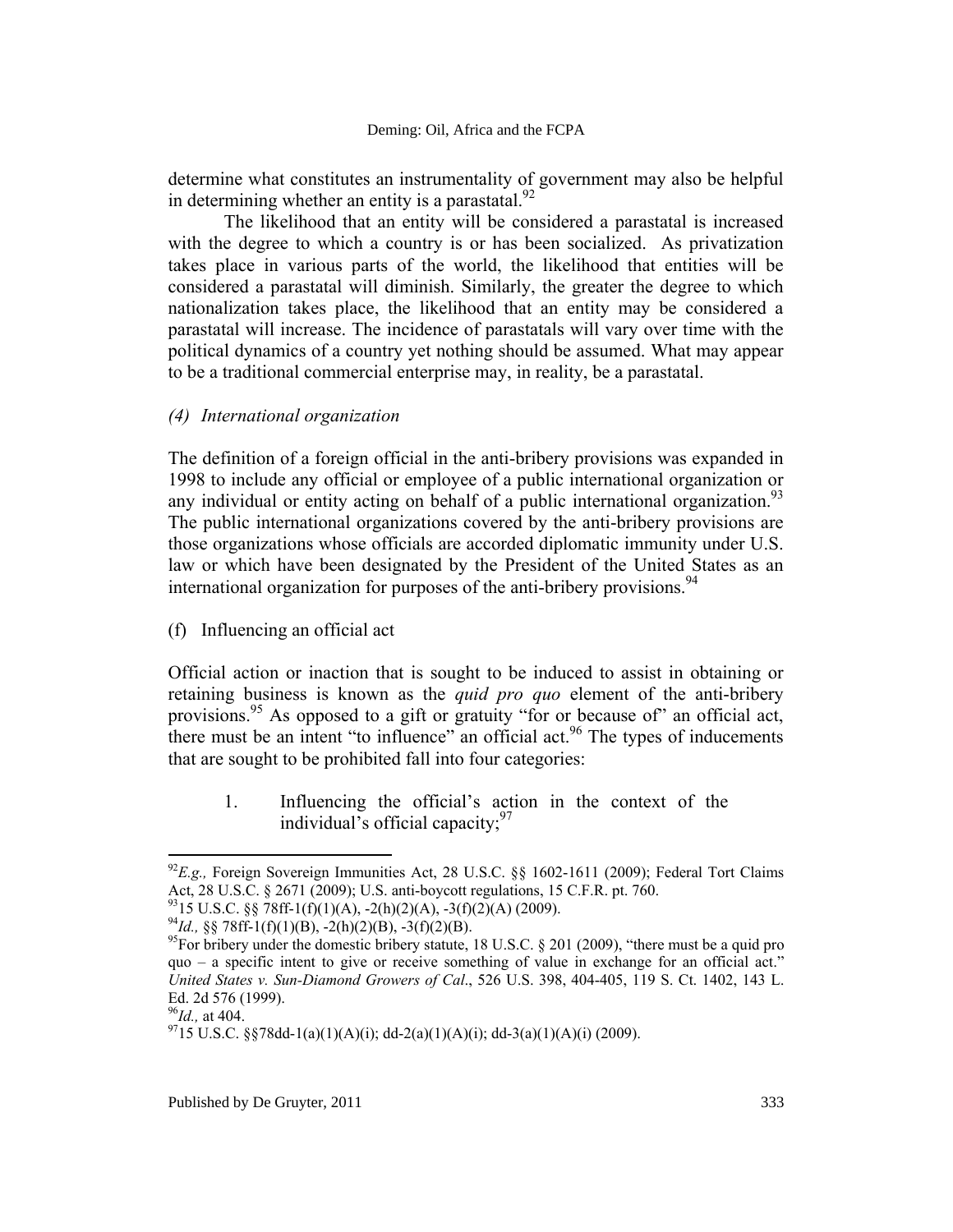- 2. Inducing the foreign official to do or not to do an act in violation of the individual's lawful duty;  $98$
- 3. Inducing the official to influence or affect an act or decision of his or her government or instrumentality of that government;<sup>99</sup>
- 4. Securing any improper advantage.<sup>100</sup>

 It is not necessary that the induced action relates to the foreign official's government. "Congress was principally concerned about payments that prompt an official to deviate from his official duty."<sup>101</sup> As long as the action being influenced relates to the official capacity of the individual being induced, the ultimate purpose does not need to relate to that official's government or to any government. The ultimate purpose can relate to influencing the U.S. government or to influencing private enterprise and still be improper. For example, inducing a foreign official to put in a "good word" with the U.S. government relative to procurement by a U.S. firm has served as a basis for an enforcement action.<sup>102</sup>

(g) Obtain or retain business

The anti-bribery provisions prohibit improper inducements to a foreign official in order to assist the individual or entity in obtaining or retaining business for or with, or directing business to, any individual or entity.<sup>103</sup> The inducement must be intended to induce the official to act on the inducer's behalf to assist the individual or entity making the inducement in obtaining or retaining business.<sup>104</sup>

 The anti-bribery provisions "apply broadly to [inducements] intended to assist the payor, either directly or indirectly, in obtaining or retaining business for

1

<sup>&</sup>lt;sup>98</sup>*Id.*, §§ 78dd-1(a)(1)(A)(ii); dd-2(a)(1)(A)(ii); dd-3(a)(1)(A)(ii).<br><sup>99</sup>*Id.*, §§ 78dd-1(a)(1)(B); dd-2(a)(1)(D); dd-3(a)(1)(B).<br><sup>100</sup>*Id.*, §§ 78dd-1(a)(1)(A)(i); dd-2(a)(1)(A)(i); dd-3(a)(1)(A)(i).<br><sup>101</sup>*Kay II*, 3 company in connection with the operation and maintenance of wastewater treatment facilities in Egypt by a local government entity. The chairman of the local governmental entity did not participate in the evaluation of bidders for further work on the wastewater treatment facilities. But officials of the U.S. company knew that the chairman could influence his subordinates who were involved in the evaluation process and that the chairman could make his preferences known to the U.S. officials involved with awarding the contracts. The chairman and his wife and children were provided with two trips in first class to the United States, These trips included travel to tourist destinations. The chairman was also paid a cash per diem despite having already been paid for the trips.

<sup>10315</sup> U.S.C. §§ 78dd-1(a)(1), (2), and (3), -2(a)(1), (2), and (3), -3(a)(1), (20), and (3) (2009). 104*Kay II,* 359 F.3d at 742.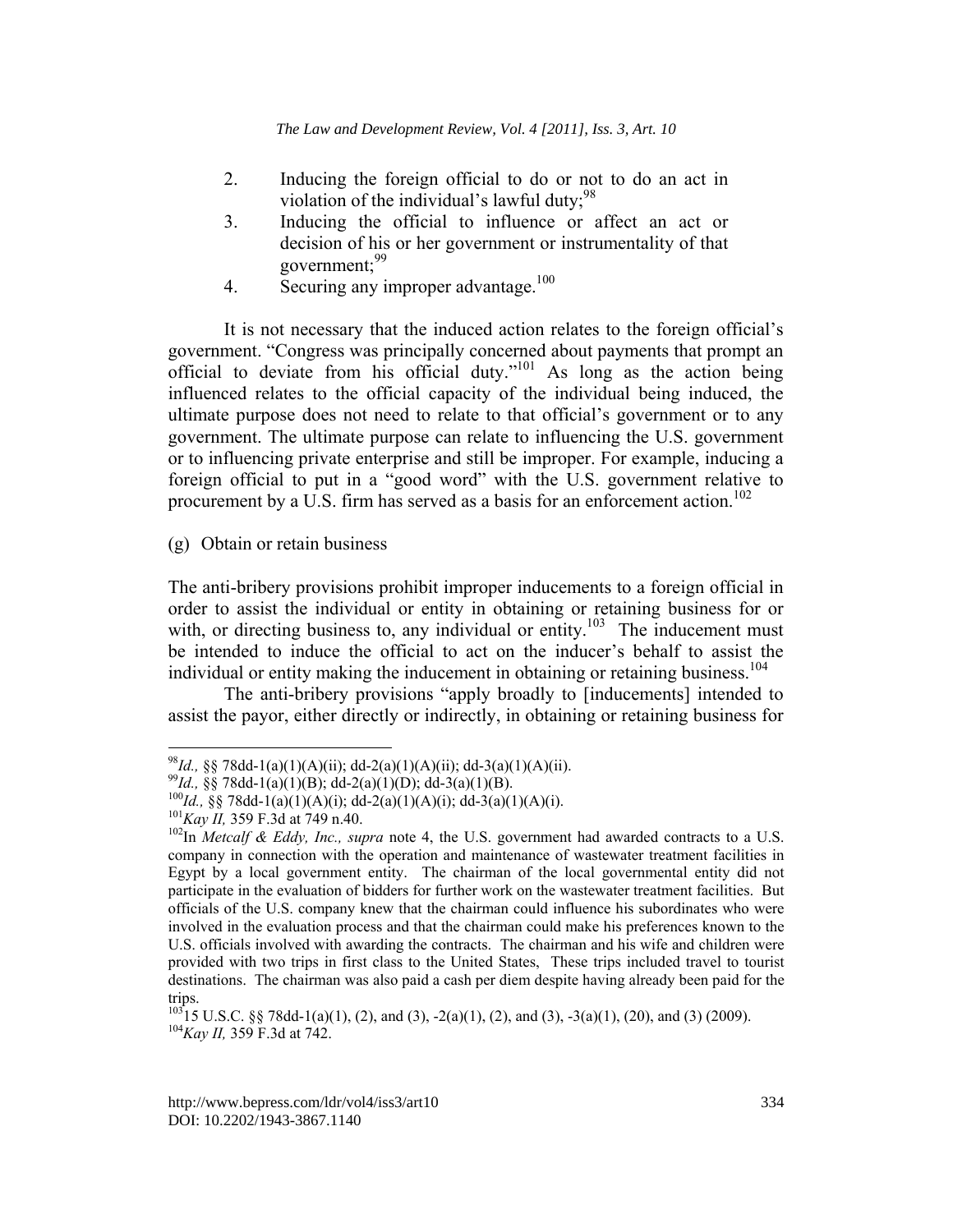some person."<sup>105</sup> They should be presumed to extend to an official act or inaction that assists indirectly the individual or entity making the inducement. Seeking official action favorable to carrying on or maintaining a business enterprise satisfies the business purpose element of the anti-bribery provisions.<sup>106</sup> This includes making it easier to do more business, whether, for example, it is a reduction of taxes or customs duties.<sup>107</sup>

 The term "assist" in the anti-bribery provisions is to be interpreted broadly.<sup>108</sup> Actions can assist a particular goal simply by making the eventual realization of that goal more likely. This interpretation might include payments to circumvent quotas, bypass licensing requirements, obtain concessions or reduce taxes. In so doing, an improper inducement assists in obtaining or retaining business by increasing the amount of produce available for sale or reducing an inducer's expenses of sale. This activity could extend to, for example, increasing or maintaining the quantity of its sales or other economic dealings.

 No requirement exists for the foreign official to be directly involved in awarding or directing the business. Retaining business is not limited to the renewal of contracts or other business. The prohibition extends to more than the renewal or award of a contract. It extends to corrupt payments related to the execution or performance of a contract or the carrying out of existing business. It also extends to inducements to a foreign official for the purpose of obtaining more favorable treatment.

What constitutes "business" under the anti-bribery provisions has yet to be clearly defined. No clarity is provided in the language of the statute or legislative history as to whether activities of a nonprofit organization constitute "business" since that term is used within the context of the anti-bribery provisions. Also, there are no definitive criteria regarding whether the business that is sought to be obtained or retained be commercial in nature or whether it extends more generally to the business of the individual or entity.

 While the legislative history of the anti-bribery provisions focuses on business in the classic commercial sense,<sup>109</sup> the legislative history also

 $105$ *Id.*, at 755.

<sup>&</sup>lt;sup>106</sup><sup>*IO6</sup>* The congressional target was bribery paid to engender assistance in improving the business</sup> opportunities of the payor or his beneficiary, irrespective of whether that assistance be direct or indirect, and irrespective of whether it be related to administering the law, awarding, extending, or renewing a contract, or executing or preserving an agreement." *Kay II,* 359 F.3d at 750. In implementing the OECD Convention, "Congress reaffirmed its intention for the statute to apply to payments that even indirectly assist in obtaining business or maintaining existing business operations in a foreign country." *Id.*, at 756.<br><sup>107</sup>*Id.*, at 755.<br><sup>108</sup>*Id.* 109Reference was made to "corporate bribery." S. REP. No. 114, *supra* note 59, at 4.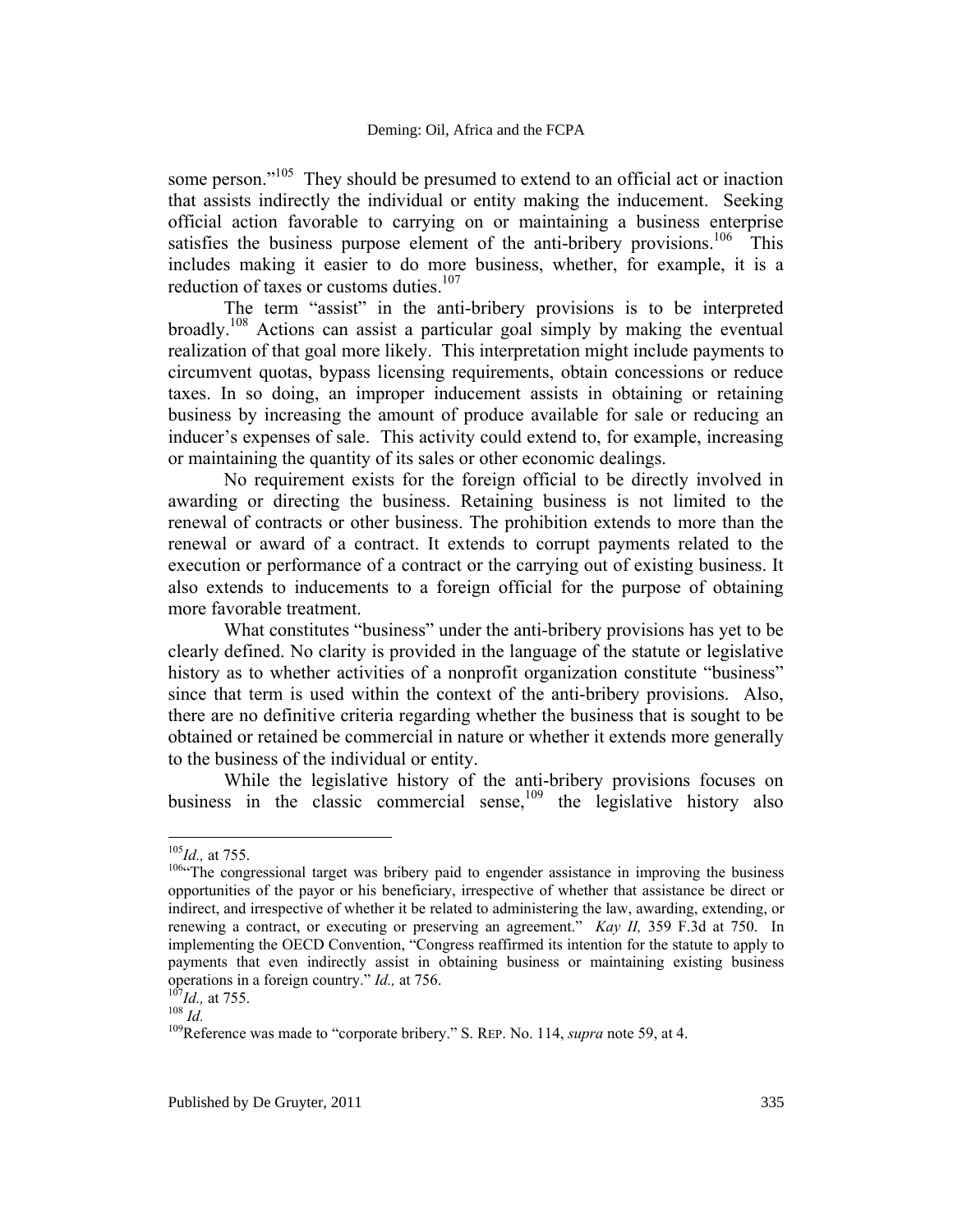demonstrates that the business nexus requirement was "not to be interpreted unduly narrowly."<sup>110</sup> "When the FCPA is read as a whole, its core of criminality is seen to be bribery of a foreign official to induce him to perform an official duty in a corrupt manner."111 The FCPA was enacted not only because foreign bribery was "morally and economically suspect, but also because it was causing foreign policy problems for the United States."<sup>112</sup>

 In determining that U.S. law fulfilled the obligations of the United States under the United Nations Convention Against Corruption (UN Convention) without the need for implementing legislation, $113$  U.S. ratification may implicitly have broadened the construction to be applied to the business nexus requirement.114 The UN Convention expands on what is customarily viewed as the definition of "international business" to include "the provision of international aid" within the meaning of conducting international business.<sup>115</sup> By its very

of the UN Convention relating to transnational bribery. *Id.,* at 9-10. Prior to the U.S. ratification of the UN Convention, the settlement reached in Metcalf  $\&$  Eddy suggested that the anti-bribery provisions might lead to such a result. *Metcalf*  $\&$  *Eddy, supra* note 4.

<sup>115</sup>Report of the Ad Hoc Committee for the Negotiation of a Convention Against Corruption on the Work of Its First to Seventh Sessions, Addendum, Interpretative Notes for the Official Records (Travaux Preparatoires) of the Negotiations of the United States Convention Against Corruption, A/58/422/Add.1, at ¶ 25, 7 October 2003 [hereinafter Interpretative Notes to UN Convention]. As opposed to the text of the UN Convention, the Interpretative Notes make reference to "the provision of international aid" within the meaning of "international business." In the prepared remarks of Attorney General John Ashcroft associated with the signing of the UN Convention by the United States, he specifically responded to a question as to the authoritative nature of the *travaux preparatoires* submitted to the Senate for its information in connection with the submission of the UN Convention for ratification:

Answer. The Interpretative Notes for the official records (travaux preparatoires) preserve certain points relating to articles of the instruments that are subsidiary to the text, but nonetheless of potential interpretive importance. In accordance with article 32 of the Vienna Convention of the Law of Treaties, to which the United States is not a party but which reflects several commonly accepted principles of treaty interpretation, preparatory work such as that memorialized in the Interpretative Notes may serve as a supplementary means of interpretation, if an interpretation of the treaty done in good faith and in accordance with the ordinary meaning given to the terms of the treaty results in ambiguity or is manifestly absurd. Thus, the Interpretive Notes, while not binding as a matter of treaty law, could be important as a guide to the meaning of terms in the Convention and Protocols.

 $110$ Kay II, 359 F.3d at 754.

<sup>&</sup>lt;sup>111</sup>*Id.*, at 761.<br><sup>112</sup>*Id.*, at 746 (citing S. Rep. No. 114, *supra* note 59, at 17).<br><sup>112</sup>*Id.*, at 746 (citing S. Rep. No. 114, *supra* note 59, at 17).<br><sup>113</sup><sup>*N*</sup>O implementing legislation is required for the Conven Cong., 2d Sess., 9-10 (2006). "The United States of America declares that, in view of its reservations, current United States law, including the laws of the States of United States, fulfills the obligations of the Convention for the United States." *Id.*, at 10.<br><sup>114</sup>There was no express reservation, declaration, or understanding directly addressing Article 16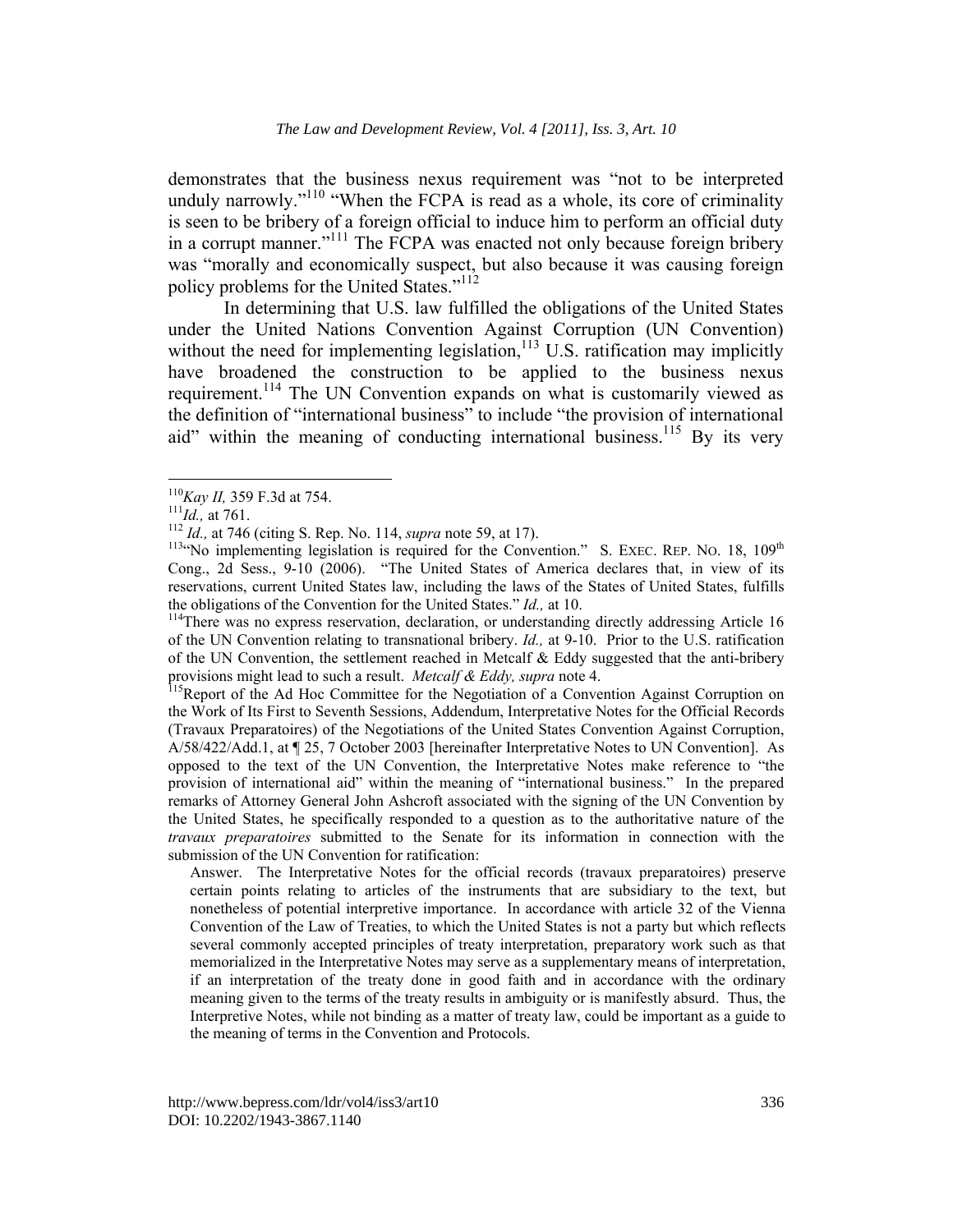#### Deming: Oil, Africa and the FCPA

nature, the provision of international aid includes the work of nonprofit organizations.

## 4. Exceptions and affirmative defenses

Relief from the prohibitions of the anti-bribery provisions is limited. The antibribery provisions contain one category of exceptions and two categories of affirmative defenses. Each of these categories refers to circumstances where inducements may be made and would otherwise be prohibited by the anti-bribery provisions. The practical effect is to provide a form of safe harbor where the particular inducement clearly falls within the terms of these exceptions or affirmative defenses.<sup>116</sup>

## a. Expediting payments

 $\overline{a}$ 

Through an exception, the anti-bribery provisions permit what are commonly referred to as "expediting," "facilitating," or "grease" payments. These payments are made "to expedite or to secure the performance of a routine governmental action by a foreign official, political party, or party official."<sup>117</sup> Expediting payments are given to secure or accelerate performance of a nondiscretionary act that an official is already obligated to perform. $118$ 

S. EXEC. REP. No. 18, *supra* note 114, at 60. The prepared remarks were included in the report of the Senate Foreign Relations Committee recommending ratification of the UN Convention. *Id.,* at 59.

<sup>&</sup>lt;sup>116</sup>In addition, the Justice Department has developed an opinion procedure by which an individual or entity, in certain circumstances, can secure guidance and a limited form of protection from potential criminal prosecution and civil enforcement. 15 U.S.C. §§ 78dd-1(e), -2(f); 28 C.F.R. §§ 80.1-.16 (2009). The opinion procedure is available only for the anti-bribery provisions and not for the accounting and record-keeping provisions. The opinion procedure provides a rebuttable presumption that the conduct that is the subject of the opinion does not violate the anti-bribery provisions. An opinion binds only the Justice Department and the parties to a request. It does not act as binding precedent with respect to anyone else. Reliance can be placed only on a written opinion and not on oral statements by Justice Department officials. The SEC does not have an equivalent procedure. However, the SEC has taken the position that it will not take civil enforcement action under the anti-bribery provisions against a party that has obtained a favorable opinion from the Justice Department. Exchange Act Release No. 34-18255, 4 Fed. Sec. L. Rep. (CCH) ¶ 26,629 (Nov. 12, 1981). A favorable opinion also does not preclude action by the Justice Department or the SEC relative to the accounting and record-keeping provisions or to any other statutory or regulatory provisions.<br><sup>117</sup>15 U.S.C. §§ 78dd-1(b), -2(b), -3(b).

<sup>&</sup>lt;sup>118</sup>To enhance the likelihood of understanding what is a very difficult and inherently contradictory concept, the term "expediting" is used instead of "facilitating." From a conceptual standpoint, the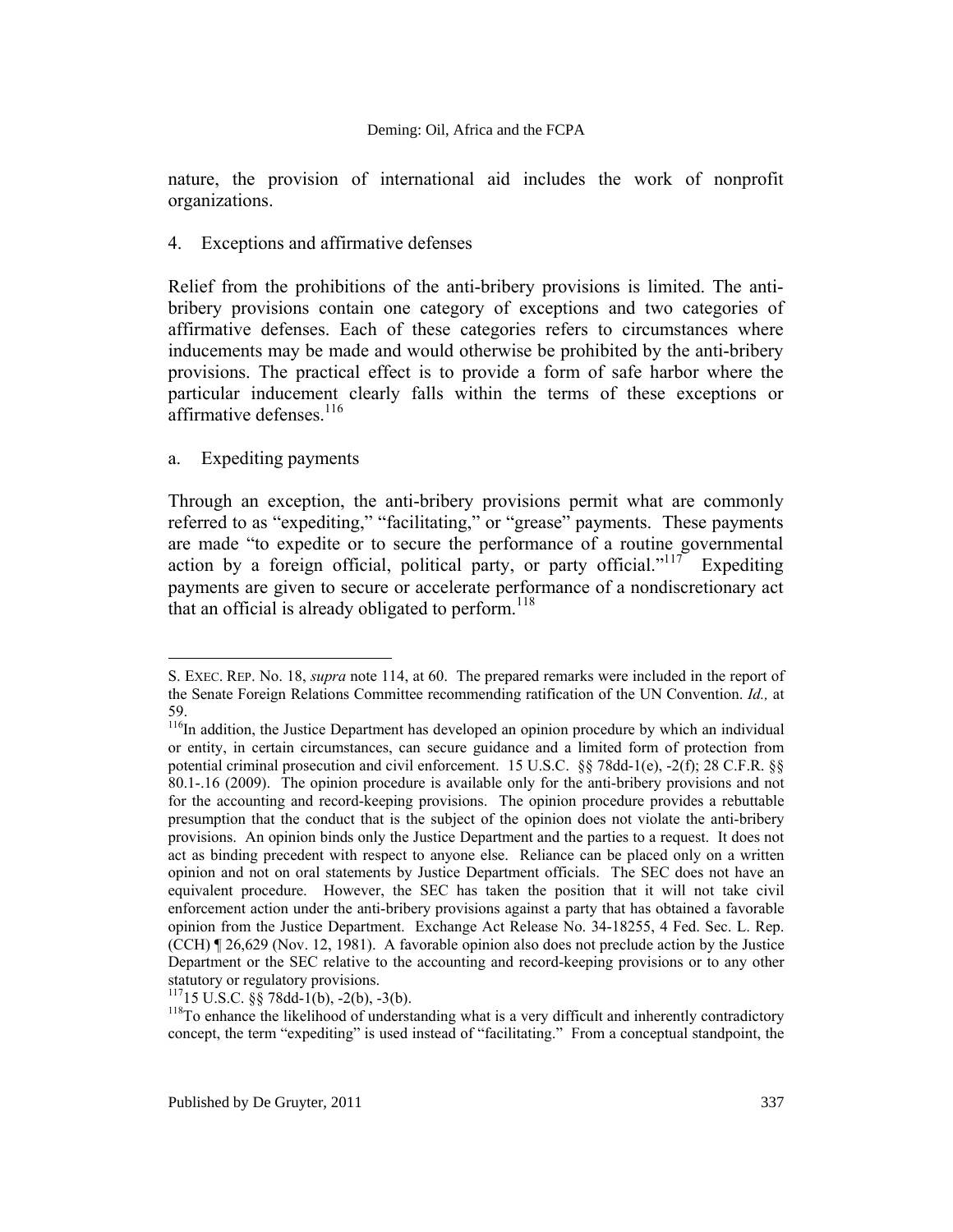Conceptually, an expediting payment relates to "essentially ministerial actions" on the part of foreign officials that are not discretionary in nature.<sup>119</sup> For example, if the issuance of a permit is deemed to be automatic or only a matter of time, it is not subject to discretion. A payment made to expedite the process or move the issuance of a permit up in line is likely to be considered an expediting payment. Payments to a government-run telephone company to expedite installation of service are also apt to be considered expediting payments. No question exists regarding whether one can get the telephone service; the payments are intended only to influence the timing.

 The anti-bribery provisions define "routine governmental action" to include only action that is ordinarily and commonly performed by a foreign official.<sup>120</sup> Expediting payments apply to "very narrow categories of largely nondiscretionary, ministerial activities performed by mid- or low-level functionaries. $121$  The definition does not include a decision by a foreign official to award new business or to continue business.

 Expediting payments can include payments made to obtain permits, licenses, or other official documents and to receive services such as police protection, mail, telephone, utilities, cargo handling, and the protection of perishable products.122 They also include payments made in exchange for the processing of governmental papers, including visas and work orders; scheduling of inspections associated with contract performance or the transit of goods across country; and expediting shipments through customs.<sup>123</sup>

#### b*.* Bona fide *business expenditures*

Through an affirmative defense, the anti-bribery provisions permit reasonable and *bona fide* business expenditures.<sup>124</sup> To be permitted, the expenditures must relate directly to the promotion, demonstration or explanation of products or services or to the execution or performance of a contract with a foreign government or

<sup>119</sup>*Kay II, 359 F.3d at 747. Expediting payments are "essentially ministerial" actions that 'merely* move a particular matter toward an eventual act or decision or which do not involve any discretionary action." *Id.* (citing H.R. REP. NO. 640, 95<sup>th</sup> Cong., 1<sup>st</sup> Sess. 8 (1977)).

term "expediting" is more consistent with the conceptual underpinnings of the exception. It also better describes the essence of the exception than does the term "facilitating."

<sup>&</sup>lt;sup>120</sup>15 U.S.C. §§ 78dd-1(f)(A), -2(h)(4)(A), -3(f)(4)(A) (2009).<br><sup>121</sup>*Kay II*, 359 F.3d at 751. An expediting payment has been likened "to payments to foreign officials to cut through bureaucratic red tape and thereby facilitate matters." *Id.*, at 761. <sup>122</sup>15 U.S.C. § 78dd-1(f)(3)(A) (2009). <sup>124</sup>15 U.S.C. §§ 78dd-1(c)(2), -2(c)(2), -3(c)(2) (2009).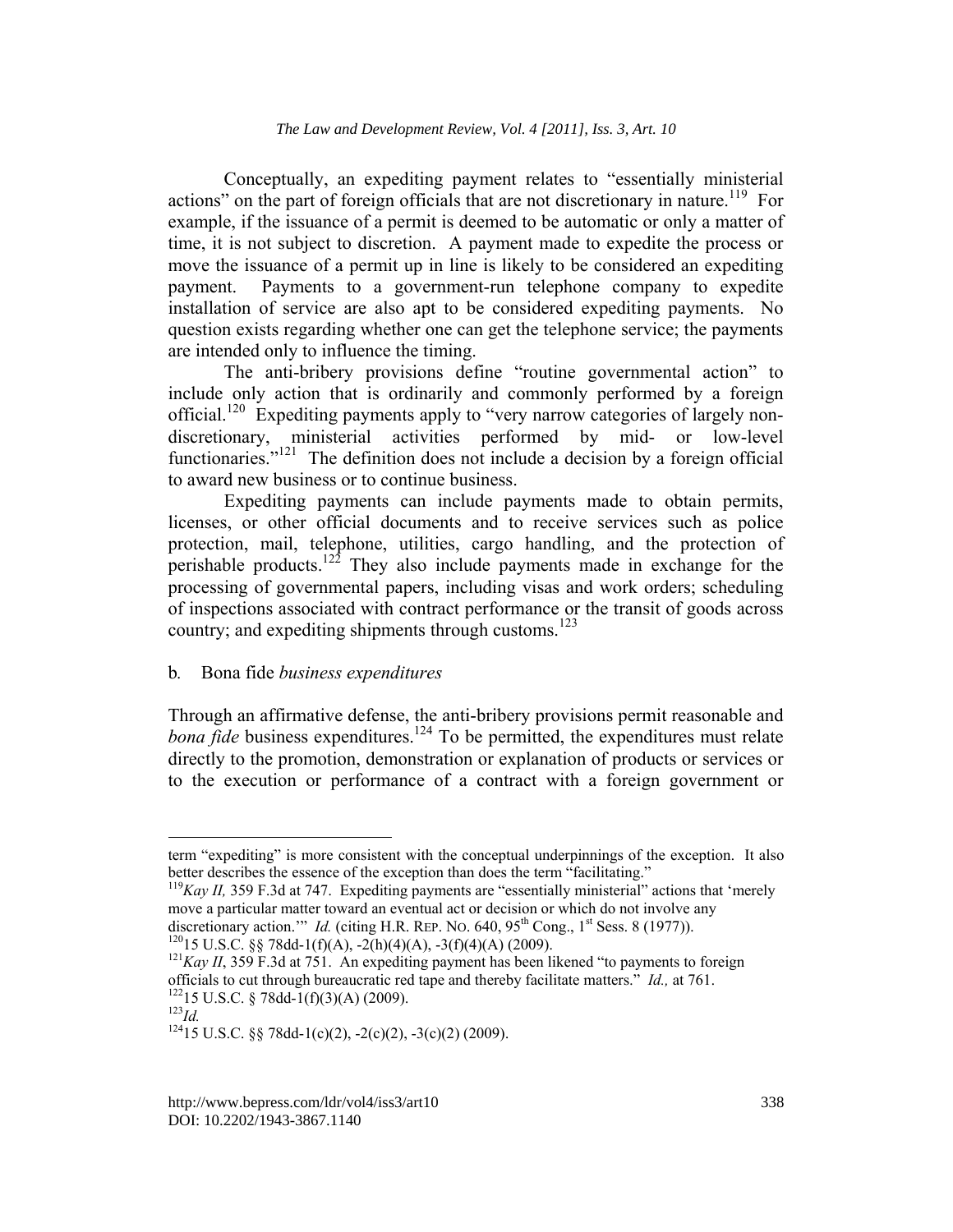agency.<sup>125</sup> Unnecessary diversions to resorts and travel upgrades to first class can be a cause for concern. Expenditures for family members should always give rise to concern.<sup>126</sup> With the radical differences in living standards in various parts of the world, situations may arise where relatively modest expenditures can be viewed as improper inducements. Something that is viewed as a customary practice in certain parts of the world is apt to be viewed as once-in-a-lifetime opportunities in other places.

c. Local law

An affirmative defense exists under the anti-bribery provisions for payments or offers that are lawful under the written laws and regulations of the country of the foreign official, political party, party official, or candidate.<sup>127</sup> It is a rare situation where a government would, as an official matter, permit payments or offers to violate a lawful duty. Recognized customs or practices within a particular country cannot form the basis of an affirmative defense. Nor is it a defense if "everyone does it." The sole basis is whether such a practice is permitted under the written laws, including case law, of the relevant jurisdiction.

## **D. Increased Application of the Accounting and Record-Keeping Provisions**

In addition to prohibiting improper inducements to foreign officials, the FCPA placed new and significant obligations on issuers to maintain records that accurately reflect transactions and dispositions of assets and to maintain systems of internal accounting controls.128 The accounting and record-keeping provisions apply to all aspects of an issuer's practices relating to the preparation of its financial statements and extend to its worldwide operations.<sup>129</sup> They provide a

 $^{125}$ *Id* 

<sup>&</sup>lt;sup>126</sup>FCPA Opinion Procedure Release Nos. 07-01 (June 24, 2007); No. 07-03 (Dec. 24, 2007).<br><sup>127</sup>15 U.S.C. §§ 78dd-1(c)(1), -2(c)(1), -3(c)(1) (2009).<br><sup>128</sup><sup>128</sup>[T]he more significant addition of the FCPA is the accounting

provision, which gives the SEC authority over the entire financial management and reporting requirements of publicly-held United States corporations." *Sec. & Exch. Comm'n v. World-Wide* 

*Coin Inv., Ltd*., 567 F. Supp. 724, 746 (N.D. Ga. 1983). 129*See also* Arthur F. Matthews, *Defending SEC and DOJ FCPA Investigations and Conducting Related Corporate Internal Investigations: The Triton Energy/Indonesia SEC Consent Degree Settlements,* 18 NW. J. INT'L L. & BUS. 303, 349 (1998) (citing 2 KATHLEEN F. BRICKEY, CORPORATE CRIMINAL LIABILITY § 9:20, at 279 (1992)).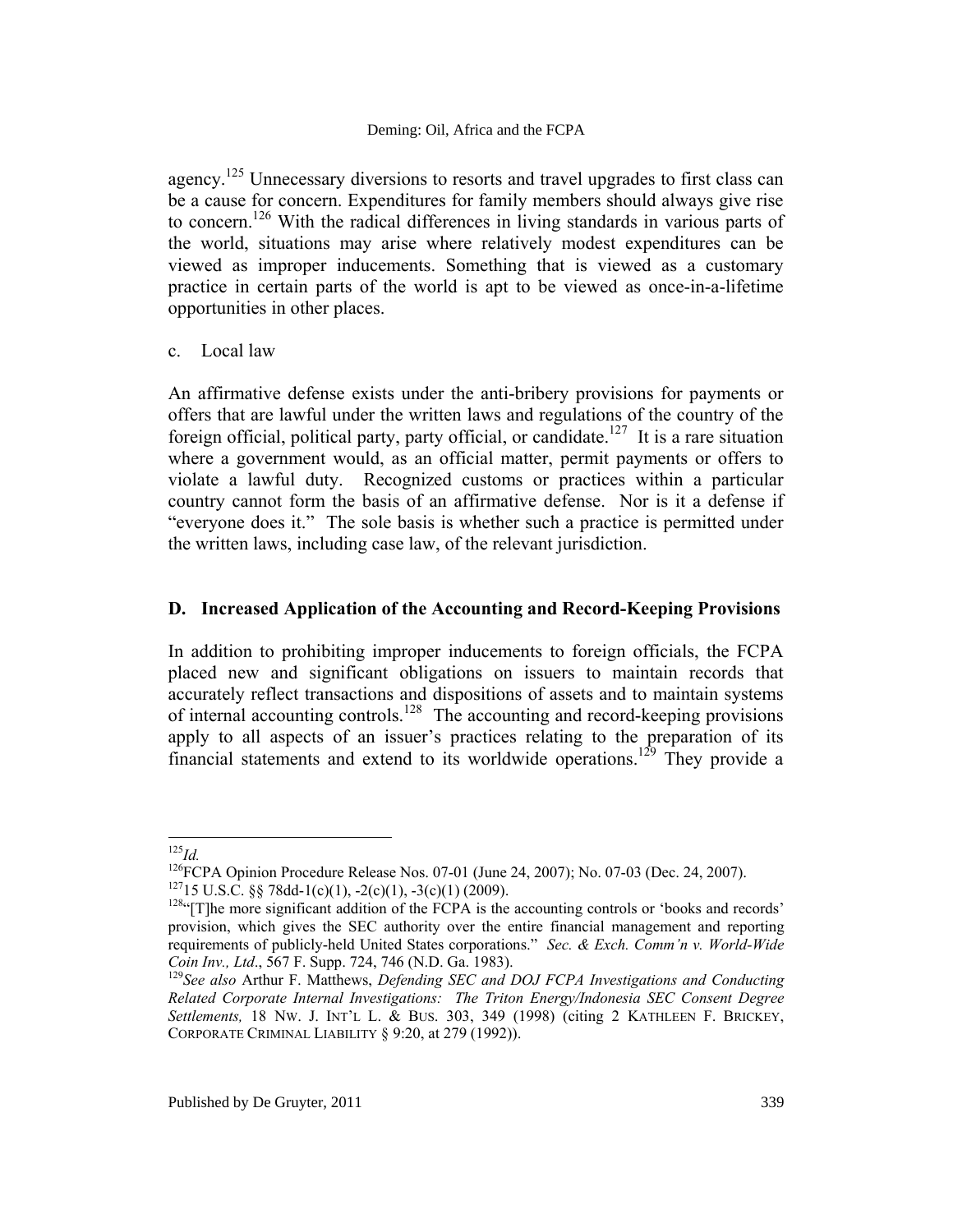completely independent basis for prosecuting issuers or those acting on their behalf for making improper inducements.<sup>130</sup>

#### 1. No proof of intent required for a civil violation

Unlike the anti-bribery provisions, no "knowing" requirement for civil liability exists under the accounting and record-keeping provisions.<sup>131</sup> Strict liability is imposed. This practice has dramatic ramifications for an issuer or anyone subject to the jurisdiction of the SEC. The evidentiary requirements are very low regarding what must be proven in order to establish a civil violation of the accounting and record-keeping provisions. All that is required is that the substantive violation be proven by a preponderance of the evidence. Entities subject to the SEC's jurisdiction are left with little recourse but to settle and cooperate relative to the investigation of individuals that may be involved.

2. Broad reach

 $\overline{a}$ 

Seemingly, the application of the accounting and record-keeping provisions is more limited than the anti-bribery provisions. They apply to foreign and domestic issuers of securities as defined by Section 3 of the Securities Exchange Act of 1934 as entities required to register under Section 12 or file reports under Section  $15(d)$ .<sup>132</sup> However, issuers can include foreign entities with ADRs.<sup>133</sup> Also, unlike

<sup>&</sup>lt;sup>130</sup>Deming, *supra* note 6, at 493.<br><sup>131</sup>Sec. & Exch. Comm'n. v. McNulty, 137 F.3d 732, 740-41 (2d Cir. 1998); *Sec. & Exch. Comm*'n *v. Softpoint, Inc.*, 958 F. Supp. 846, 865-66 (S.D.N.Y. 1997), *aff'd on other grounds,* 159 F.3d 1348 (2d Cir. 1998); *Sec. & Exch. Comm'n v. Sys. Software Assocs., Inc*., 145 F. Supp. 2d 954, 958 (N.D. Ill. 2001); *World-Wide Coin Invs., Ltd.,* 567 F. Supp. a 749 (N.D. Ga. 1983). *See also Ponce v. Sec. & Exch. Comm'n,* 345 F.3d 722, 736 n.10 (9<sup>th</sup> Cir. 2003). However, proof of intent may be required to establish civil liability for aiding and abetting a violation of the accounting and record-keeping provisions. *See id.,* at 737; *Sec. & Exch. Comm'n v. Autocorp Equities, Inc.*, 292 F. Supp. 2d 1310 (D. Utah 2003) (knowledge or reckless disregard of the fact that the defendant was aiding or abetting a violation of securities law must be established).<br><sup>132</sup>15 U.S.C. §§ 77a-77c, 780(d), 781 (2010).<br><sup>133</sup>As part of the United Nations Food for Oil investigations, ADRs were used as a basis for

jurisdiction to prosecute foreign entities for kickbacks to Iraqi officials. *See, e.g.,* U.S. Dep't of Justice, Press release No. 08-1140, Fiat Agrees to \$7 Million Fine in Connection with Payment of \$4.4 Million in Kickbacks by Three Subsidiaries Under the U.N. Oil for Food Program (Dec. 22, 2009), available at <http://www.justice.gov/opa/pr/2008/December/08-crm-1140.html>.In the informations filed against two of Fiat's wholly-owned subsidiaries, Iveco S.p.A and CNH Italia S.p.A., available at <http://www.justice.gov/opa/pr/2008/December/08-crm-1140.html>, each foreign subsidiary was charged with conspiracy to commit wire fraud and to violate the recordkeeping provisions for making improper payments to Iraqi officials. Kickbacks were inaccurately recorded as "commissions" and "service fees" for agents.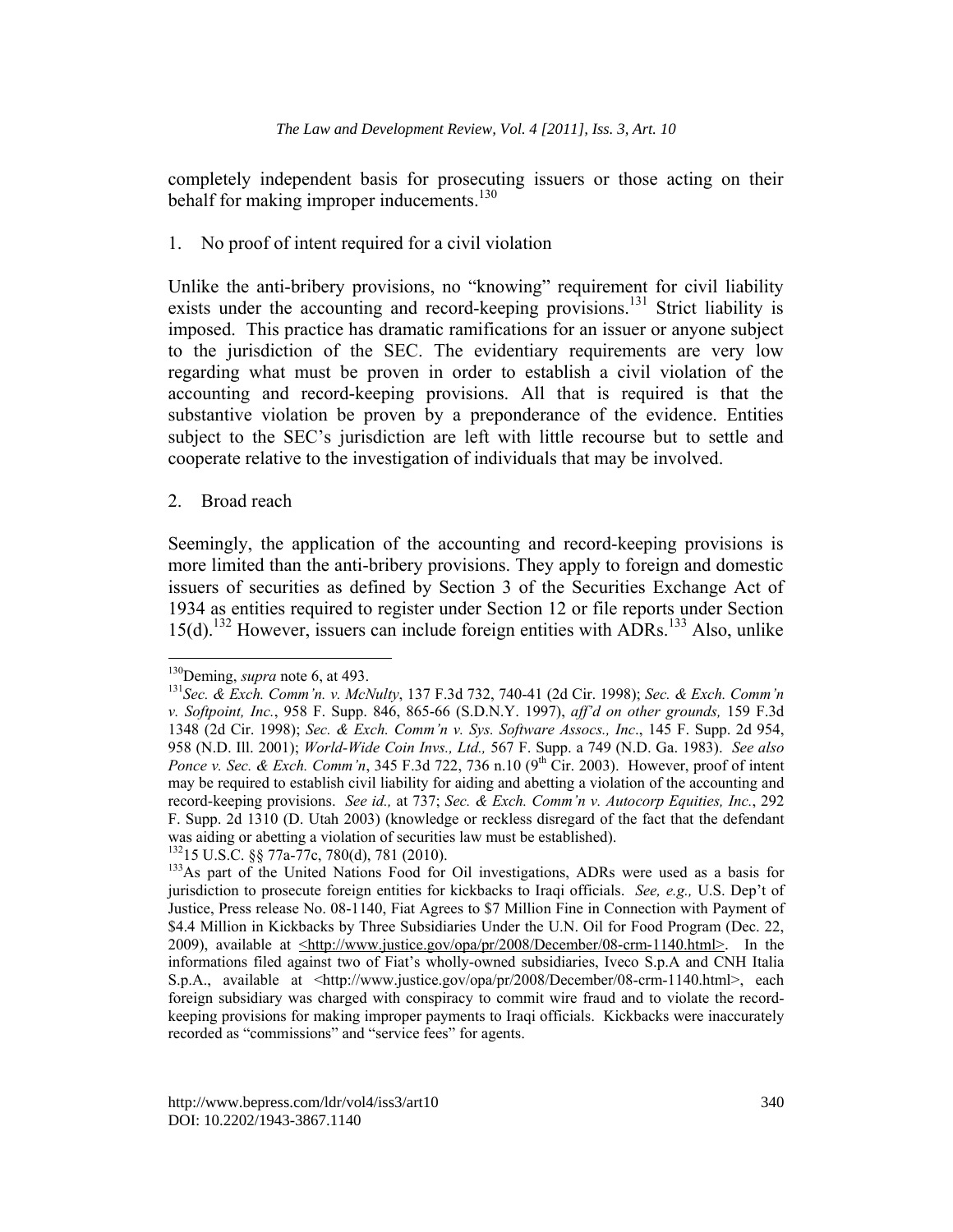the anti-bribery provisions, they also apply to majority-owned foreign subsidiaries of an issuer  $^{134}$ 

 Even when an issuer holds an interest of 50 percent or less, it must "proceed in good faith to use its influence to the extent reasonable under the circumstances to cause [the subsidiary] to devise and maintain a system of internal accounting controls" consistent with the accounting and record-keeping provisions.<sup>135</sup> In such circumstances, an issuer will be "conclusively presumed" to have complied when it can demonstrate its good-faith efforts to influence its subsidiary.<sup>136</sup> The degree of effective control can be expected to bear directly on the evaluation. $137$ 

 Individuals can be subject to the terms of the accounting and recordkeeping provisions while acting within the scope of their duties on behalf of an

 In *United States v. York Int'l Corp*., Information (D.D.C., filed Oct. 1, 2007), *reprinted in* 3 FCPA REP. 30-257 (2d ed. 2009), one of the counts of the information associated with the deferred prosecution agreement charged York International Corp., an issuer, with record-keeping violations for the failure of two of its subsidiaries to keep accurate books and records. Payments were recorded as "commission" and "consultancy" payments when they were known to be unlawful kickbacks to the Iraqi. No violation of the anti-bribery provisions was charged.<br><sup>135</sup>15 U.S.C. § 78m(b)(6) (2010).<br><sup>136</sup>Id., § 78o(d).<br><sup>136</sup>Id., § 78o(d).<br><sup>137</sup>H.R. REP. No. 100-576, at 917 (1988), *reprinted in* 

<sup>&</sup>lt;sup>134</sup>In *United States v. Titan Corp, .* United States Corp., No. 05CR0314, Plea Agreement (S.D. Cal., filed Mar. 1, 2005), *reprinted in* 5 FCPA REP. 699.9287, Titan pled guilty to violating both the anti-bribery and record-keeping provisions of the FCPA as well as to assisting in the filing of a false tax return in violation of 26 U.S.C.  $\S$  7206(2). Titan was an issuer that, along with its subsidiaries, was involved in constructing wireless telephone systems in certain developing countries. The subsidiaries, including foreign subsidiaries, "shared employees, officers, and personnel with Titan" and, with the knowledge of Titan, entered into a business relationship with the President of Benin's business advisor. Titan failed to conduct any formal due diligence regarding its agent in Benin "before or after engaging him." It also made payments without any evidence that the services were actually performed or the expenses actually incurred. At the direction of a senior Titan officer based in the United States, Titan funneled approximately \$2 million, through its agent in Benin, toward the election campaign of Benin's president. Titan made the payments to assist its development of a telecommunications project in Benin and to obtain the Benin government's consent to an increase in the percentage of Titan's project management fees for that project. Titan violated the record-keeping provisions by falsely characterizing the payments to its agent in Benin as "social payments."

<sup>78</sup>m(b)(6)(2010). In the SEC's action against BellSouth, In *Re BellSouth Corp, Exchange Act* Release No. 45,279 (Jan. 15, 2002), available at <http://www.sec.gov/litigation/admin/34- 45279.htm>, BellSouth's Nicaraguan subsidiary, Telefonia Celular de Nicaragua, S.A. (Telefonia), improperly recorded payments to the wife of a Nicaraguan legislator who chaired a committee with oversight over the legislation that would enable BellSouth to acquire a majority interest in Telefonia. BellSouth "held less than 50 percent of the voting power of Telefonia, but through its operational control, had the ability to cause Telefonia to comply with the FCPA's books and records and internal controls provisions."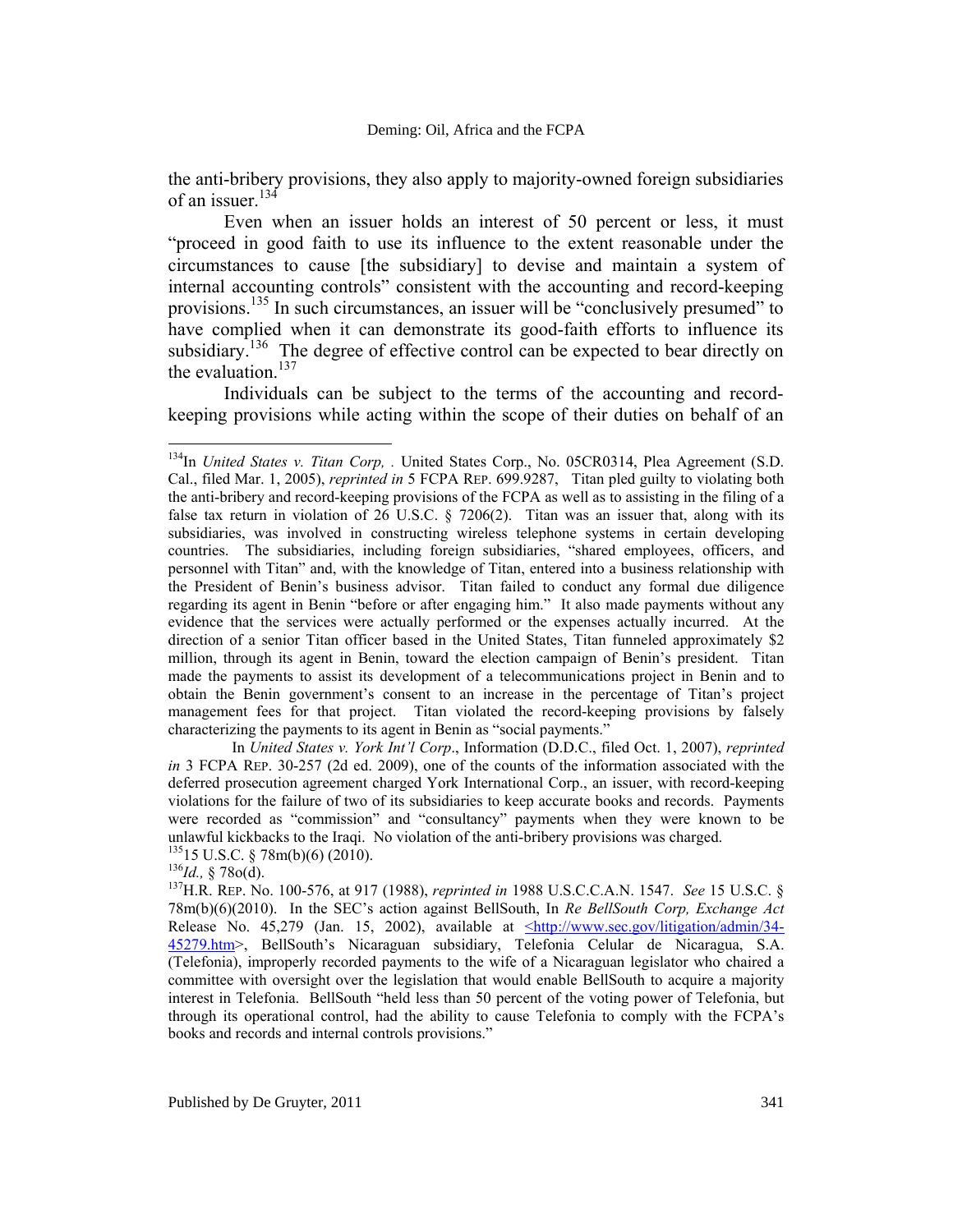issuer. Particular individuals include officers, directors, employees, stockholders, and agents of an issuer.<sup>138</sup> The accounting and record-keeping provisions also extend to individuals who, while acting within the scope of their duties, are officers, directors, employees, or agents of a foreign subsidiary where the issuer has an interest greater than 50 percent. Even individuals and entities not otherwise subject to the accounting and record-keeping provisions can become subject to them.139 The record-keeping provisions apply to "any person" and not just to officers and directors<sup>140</sup>

#### 3. Falsification of books and records

Under the record-keeping provisions, $141$  an issuer must ensure that the books and records are accurate so that the financial statements can be prepared in conformity with accepted methods of recording economic events.<sup>142</sup> Books and records subject to the record-keeping provisions are not specifically defined; however, generally, "the greater the degree to which a record may relate to the preparation of financial statements, the adequacy of internal controls, or the performance of audits, the more courts are likely to find the record to be subject to the terms of the record-keeping provisions."<sup>143</sup>

 The record-keeping provisions can and do play a critical role in buttressing charges of violations of statutes other than the anti-bribery

<sup>&</sup>lt;sup>138</sup>The one major exception relates to violations of Rule 13b2-2 relating to disclosures to auditors by officers and directors. Yet anyone acting in concert with an officer or director could be liable as an accomplice. See, e.g., 15 U.S.C. § 78t(e) (2010).<br><sup>139</sup>Id. See, e.g., *York Int'l Corp.*, *supra* note 134.<br><sup>140</sup>SEC v. Softpoint, Inc., 958 F. Supp. 846, 865-66 (S.D.N.Y. 1997). The addition of Section

<sup>13(</sup>b)(5) to the Exchange Act of 1934, 15 U.S.C. § 78m(b)(6) (2010), in the 1988 amendments to the FCPA resolves any question as to the application of the accounting and record-keeping provisions to any person. See Matthews, *supra* note 3, at 350-51 (citations omitted).

<sup>&</sup>lt;sup>141</sup>15 U.S.C. § 78m(b)(2)(A) (2010).<br><sup>142</sup>*See* H.R. REP. No. 95-831, at 10 (1977), *reprinted in* 1977 U.S.C.C.A.N. 4120. There must be "such level of detail and degree of assurance as would satisfy prudent officials in the conduct of their own affairs." 15 U.S.C. § 78m(b)(7)(2010); 17 C.F.R. § 240.13b2-1 (2010).<br><sup>143</sup>"The purpose of the [accounting and record-keeping provisions] is to strengthen the accuracy of

the corporate books and records and the reliability of the audit process . . ."). S. REP. NO. 95-114, at 7, *reprinted in* 1977 U.S.C.C.A.N. 4098. They were focused solely with the preparation of financial statements. Promotion of Reliability of Financial Information, Exchange Act Release No. 34-15570, [1979 Transfer Binder] FED. SEC. L. REP. (CCH) ¶ 81,959, at 81,960 (Feb. 15, 1979). "Given Sarbanes-Oxley's emphasis on internal controls and deterring conduct that might impede or affect the audit function, . . . by inference Congress has reaffirmed the broad scope of records subject to the terms of the accounting and record-keeping provisions." Deming, *supra* note 6*,* at 486 n. 116.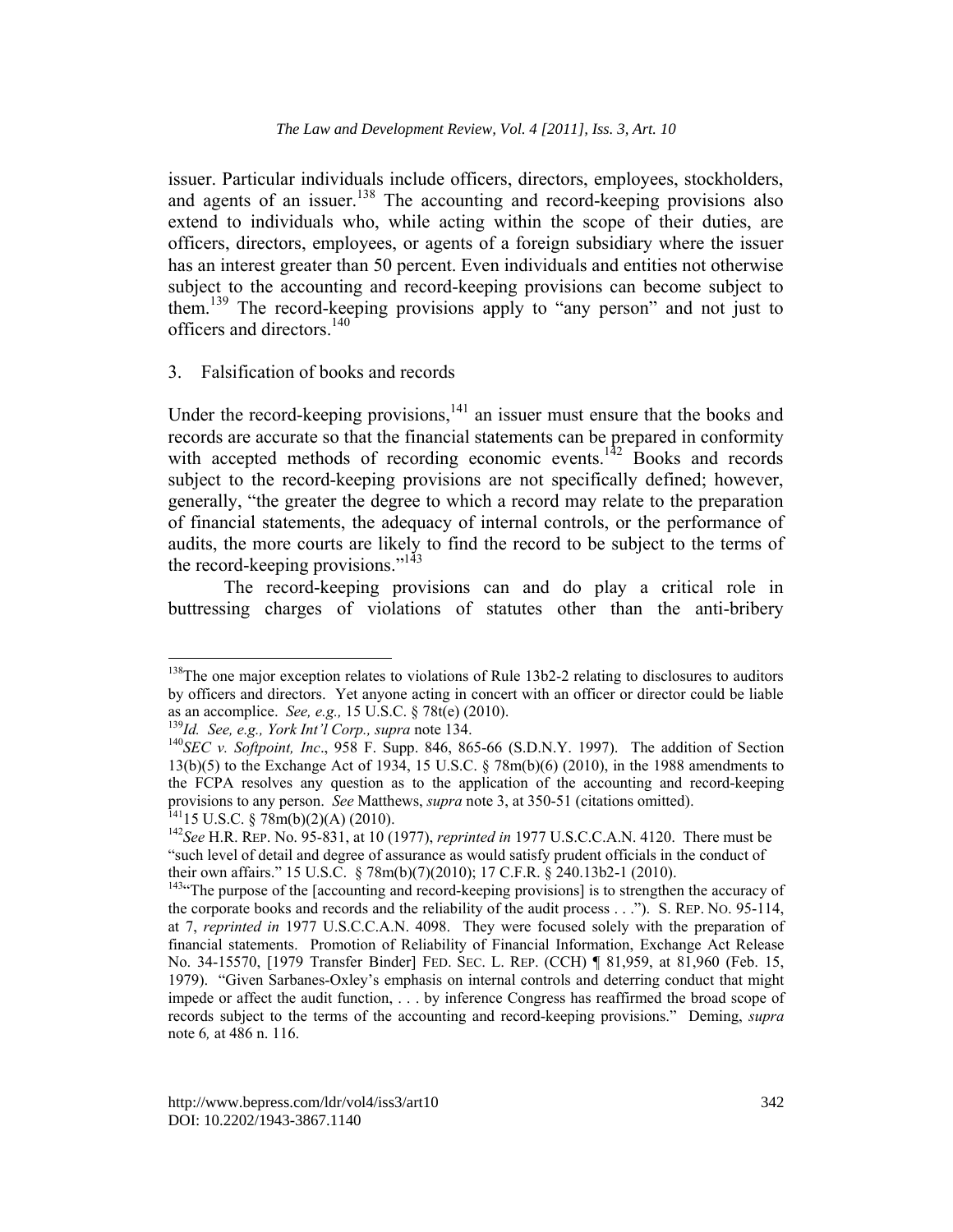provisions.<sup>144</sup> "No requirement exists for violations of the record-keeping provisions to be charged in conjunction with a violation of the anti-bribery provisions or in conjunction with other violations of U.S. law."145 There is also no requirement that there also be material misstatements or omissions associated with financial statements.<sup>146</sup>

Of great significance is the absence of a materiality requirement.<sup>147</sup> Even if the amount of a transaction does not affect the bottom line of an issuer in quantitative terms, it may still constitute a violation of the record-keeping

<sup>&</sup>lt;sup>144</sup>"Especially when records are falsified so as to conceal a violation of statutes other than the antibribery provisions, the record-keeping provisions can and do play a strategic role in being among the charges brought." Deming, *supra* note 6, at 495. Among others, "[t]he record-keeping provisions have been used in conjunction with allegations of violations by defense contractors, of public corruption within the United States, kickbacks, concealing an off-the-books account, and commercial bribery." *Id.* (citations omitted). *United States v. Konigseder*, Cr. 00-0517, Indictment (N.D. Cal., filed Oct. 5, 2000). *United States v. Bergonzi*, No. CR 00-0505 MJJ, Superseding Indictment (N.D. Cal., filed Jan. 12, 2001). *United States v. UNV/Lear Servs*., No. 3:00-cr-00031, Statement of Facts (W.D. Ky., filed Dec. 8, 1999). *United States v. UNC/Lear Servs*., No. 3:00-cr-00031, Information (W.D. Ky, filed Dec. 8, 1999). In *United States v. Crop Growers Corp.,* 954 F. Supp. 335 (D.D.C. 1997). *United States v. Scharf*, No. Cr-84-76, Information (N.D. Ohio), *reprinted in* 3 FCPA REP. 696.72. *United States v. Duquette*, No. H-84- 64, Information (D. Conn. 1984), *reprinted in* 3 FCPA REP. 696.74. *States v. Thomson*, No. CR-04-J-0240-S, Indictment (N.D. Ala., filed July 28, 2004), *reprinted in* 3 FCPA REP. 699.907400. 145Deming, *supra* note 6, at 494. In *United States v. Rothrock,* Daniel Ray Rothrock, an officer of the Cooper Division of Allied Products Corporation (Allied), an issuer, pled guilty to a single count of violating the record-keeping provisions for preparing a "bogus" invoice in the amount of \$300,000. *United States v. Rothrock*, No. SA01CR3430G, Plea Agreement (W.D. Tex., filed June 13, 2001), *reprinted in* 3 FCPA REP. 699.818801. In 1991, the Cooper division entered into a contract to sell certain rigs to RVO Zarubezhneftestory (Nestro), a government-owned purchasing agency in Russia. At that same time, an agreement was reached to pay a sales commission of \$282,076 to Trading & Business Services, Ltd. (TBS), an entity jointly owned by Comco Holding, A.G. (Comco), a Swiss company, and Nestro. This payment was for the ultimate benefit of Nestro. A day after the sales commission was paid, the Cooper Division obtained the rig contract from Nestro. Knowing that no consultation fee or market study had been or would be provided by TBS, Rothrock later delivered to TBS a draft of a \$300,000 invoice for a "consultation fee and market study." The draft invoice was in reality a mechanism for disbursing Allied funds to TBS. Rothrock received an invoice similar to the draft invoice from an Austrian company with which the Cooper Division had no contract or relationship. Following the signing of the second contract with Nestro for additional rigs, Rothrock, using the bogus invoice from the Austrian company, had the Cooper Division issue a check to the Austrian company for \$300,000. It was in reality an invoice from TBS. While the circumstances suggested a possible violation of the anti-bribery provisions, the record-keeping provisions were ultimately used as the basis for criminal charges.<br><sup>146</sup>Deming, *supra* note 6, at 495.<br><sup>147</sup>*World-Wide Coins Inv. Ltd.*, 567 F. Supp. at 179. Rule 13b2-1 provides "an indepe

for enforcement action . . . , whether or not a violation of the provisions may lead, in a particular case, to the dissemination of materially false or misleading information to investors." Promotion of Reliability of Financial Information, *supra* note 35.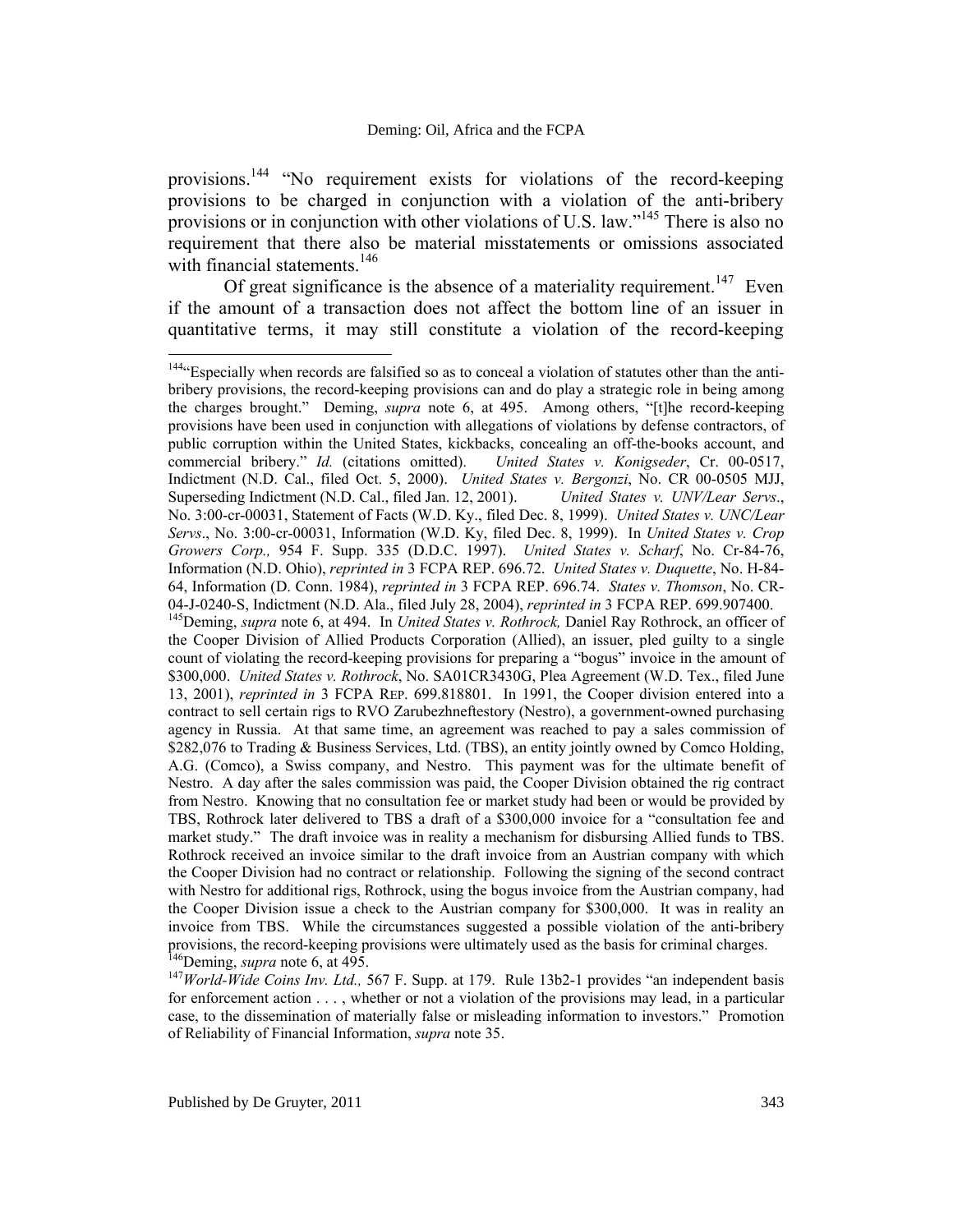provisions if not accurately recorded.<sup>148</sup> Manipulating records to mask transactions by characterizing them in some oblique manner or actually falsifying a transaction can implicate an issuer and those individuals involved.<sup>149</sup> Placing a transaction into an abnormal category or "burying" it in some other way may serve as a basis for a violation.<sup>150</sup>

 The SEC's posture has been described as one of "zero tolerance" for the falsification of records relating to an improper inducement.<sup>151</sup> Whether an action will be brought by the SEC rests largely upon the underlying circumstances. To the degree that discretion is apt to be exercised by the SEC, a declination is most likely in situations where prompt, effective and comprehensive remedial measures are taken.

 $148$ In the action taken by the SEC against Lucent Technologies, Inc., *Sec. & Exch. v, Comm'n v. Lucent Technologies, Inc.*, Case No. 1:07-cv-02301, Complaint (D.D.C., filed Dec. 21, 2007), available at <http://www.sec.gov/litigation/complaints/207comp20414.pdf>, Lucent was alleged to have spent over \$10 million for approximately 1,000 employees of Chinese state-owned or state-controlled enterprises for travel to inspect Lucent's factories and to train the officials. During many of these trips, instead of Lucent's facilities, tourist destinations were visited. Although anti-bribery violations were not alleged, Lucent was alleged to have violated the recordkeeping provisions for improperly recording many of the trips. Over 160 trips were booked to Lucent's "Factory Inspection Account" even though the customers did not visit a Lucent factory. Also, in violation of the internal control provisions, Lucent was alleged to have lacked sufficient internal controls to detect and prevent trips intended for entertainment and to have properly trained its officers and employees to understand and appreciate the nature and status of its customers in China in the context of the FCPA.

<sup>&</sup>lt;sup>149</sup>For example, expediting payments, which are permitted under the anti-bribery provisions, 15 U.S.C. § 78dd-1(b)(2010), can pose a problem if not accurately recorded.<br><sup>150</sup>See, e.g., *Lucent Technologies, Inc., supra* note 148.<br><sup>151</sup>In *Sec. & Exch. Comm'n* v. *Nature's Sunshine Products, Inc.*, Civil No. 2:09CV067

Complaint (D. Utah, filed July 31, 2009), available at

 $\langle \text{http://www.sec.gov/litigation/complaints/2009/comp21162.pdf} \rangle$ , the charges related to cash payments made by the Brazilian subsidiary of Nature's Sunshine Products Inc. ("NSP") to customs officials to import product into that country and then the purchase of false documentation to conceal the nature of the payments. The cash payments continued after NSP became aware of the cash payments. The complaint alleged that the chief executive officer and former chief financial officers, in their capacities as control persons under the Securities Exchange Act of 1934, 15 U.S.C. § 20(a), violated the accounting and record-keeping provisions of the securities laws in failing to keep accurate books and records and institute adequate internal controls relative to the cash payments of the Brazilian subsidiary. NSP was also charged with violating the anti-bribery provisions as well as the accounting and record-keeping provisions for characterizing the payments as legitimate importation expenses, for the absence of supporting documentation, and for purchasing fictitious supporting documents. NSP was also charged with violations of the antifraud provisions, 15 U.S.C. § 78j(b), 17 C.F.R. § 240.15b-5, and for false filings with the SEC for omitting material information relating to the cash payments. 15 U.S.C. § 78m(a), 17 C.F.R. §§ 240.112b-20; 240.13a-1; and 240.13a-13.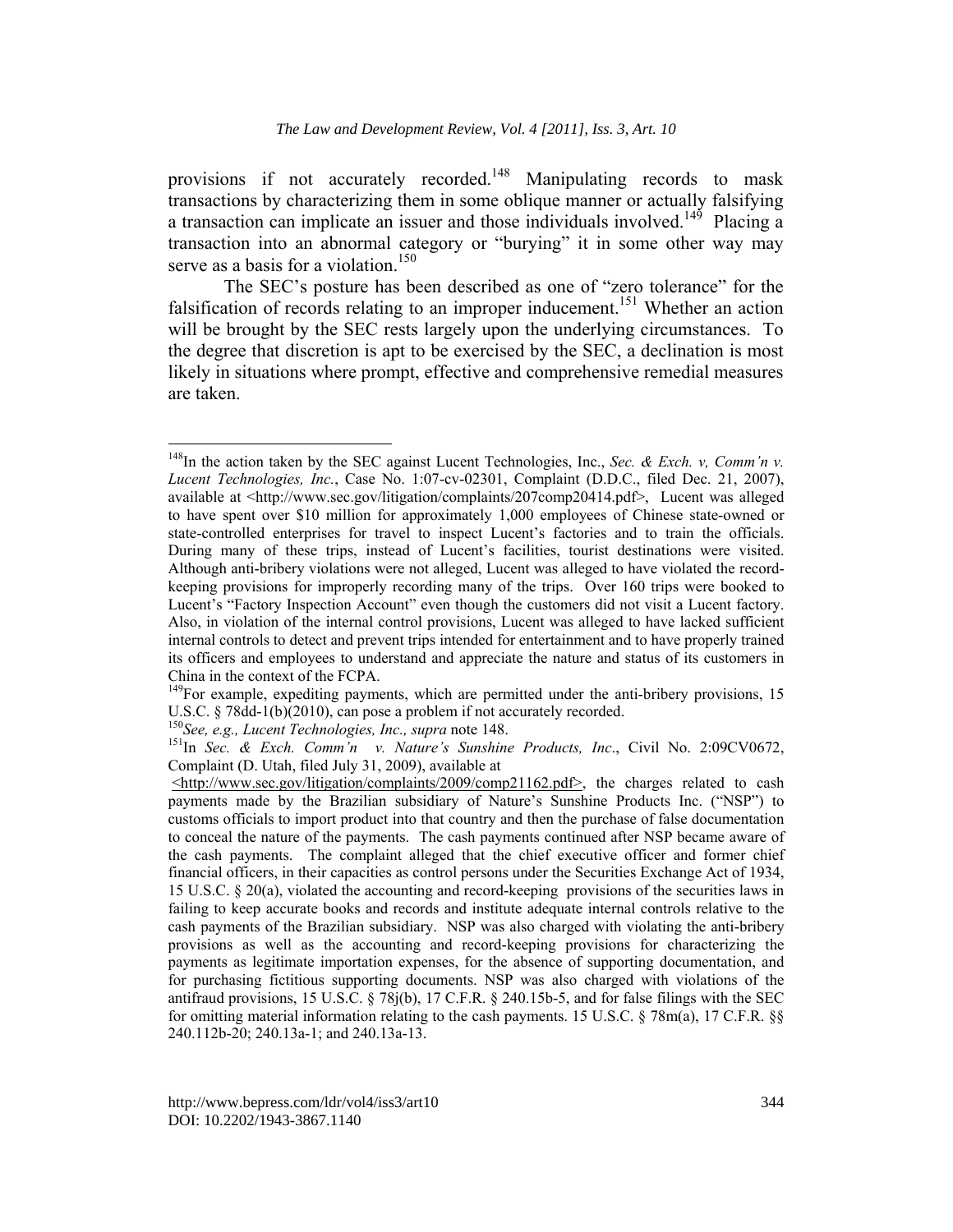However, the record-keeping provisions can provide a completely independent basis for prosecuting issuers or those acting on their behalf in making improper payments.<sup>152</sup> The critical factor with the record-keeping provisions is that the transaction need not be material. In almost every instance, it is unlikely that the making of an improper payment will be accurately recorded. For this reason, the Justice Department can be expected to investigate violations of the record-keeping provisions when investigating violations of the anti-bribery provisions on the part of an issuer or anyone acting on an issuer's behalf.<sup>153</sup>

 One practical consideration in prosecuting violations of the anti-bribery provisions is the difficulty in securing evidence in a foreign setting. This difficulty is further complicated by the question of whether evidence obtained in a foreign setting will be admissible in a U.S. court. However, in the context of prosecuting a violation of the record-keeping provisions, the evidence is more likely to be documentary in nature and to be in the possession or control of an issuer. That issuer is subject to compulsion by U.S. enforcement authorities to produce records, including foreign records, in its custody or control.

 Moreover, proving a violation of the record-keeping provisions is more straightforward and more likely to succeed than proving a violation of the antibribery provisions. The evidence necessary to establish a criminal violation is much simpler and less apt to confuse a jury.<sup>154</sup> Unlike the anti-bribery provisions, proving "corrupt intent" is not required nor is there a requirement to prove whether a "foreign official" was involved or whether a promise, offer, or payment was made "to obtain or retain business." In large part, the elements of the offense

1

<sup>152</sup>Deming, *supra* note 6, at 493. In *United States v. Cantor,* Case No. 01 CR 687, Information (S.D.N.Y., filed July 18, 2001), *reprinted in* 4 FCPA REP. 699.821601, *Sec. & Exch. Comm'n v. Weissman*, Civil Action No. 01 CV 6449, Litig. Release No. 17,068A (S.D.N.Y. July 18, 2001), available at <http://www.sec.gov/litigation/litreleases/lr17068a.htm>.<br><sup>153</sup>S. REP. NO. 114, *supra* note 59, at 11 ("Under the accounting section no off-the-books

accounting fund could be lawfully maintained, either by a U.S. parent or by a foreign subsidiary, and no improper payment could be lawfully disguised").

<sup>&</sup>lt;sup>154</sup>"In other contexts, prosecutors have historically preferred charges for making false statements to the government because they are much easier to prove to a jury." Deming, *supra* note 6, at 492. There are five elements to proving a false statement to a federal agency in violation of 18 U.S.C. § 1001 (2009): (1) the defendant made a statement; (2) the statement was false or fraudulent; (3) the statement was material; (4) the defendant made the statement knowingly and willfully; and (5) the statement pertained to an activity within the jurisdiction of a federal agency. *E.g., United States v. Steele*, 933 F.2d 1313, 1318-19 ( $6<sup>th</sup>$  Cir. 1991). "Similarly, in tax prosecutions, the filing of a false tax return is much easier to prove than tax evasion." Deming, *supra* note 6, 493. Proof of the filing of a false return only requires proof that the person filing the return believed that it "was not true and correct as to every material matter." 26 U.S.C. § 7206(1) (2009). In contrast, tax evasion, 26 U.S.C. § 7201 (2009), requires proof of willfulness, the existence of a tax deficiency, and an affirmative act constituting an evasion or attempted evasion of the payment of the tax. *Sansone v. United States*, 380 U.S. 343, 351, 185 S. Ct. 1004, 13 L. Ed. 2d 882 (1965).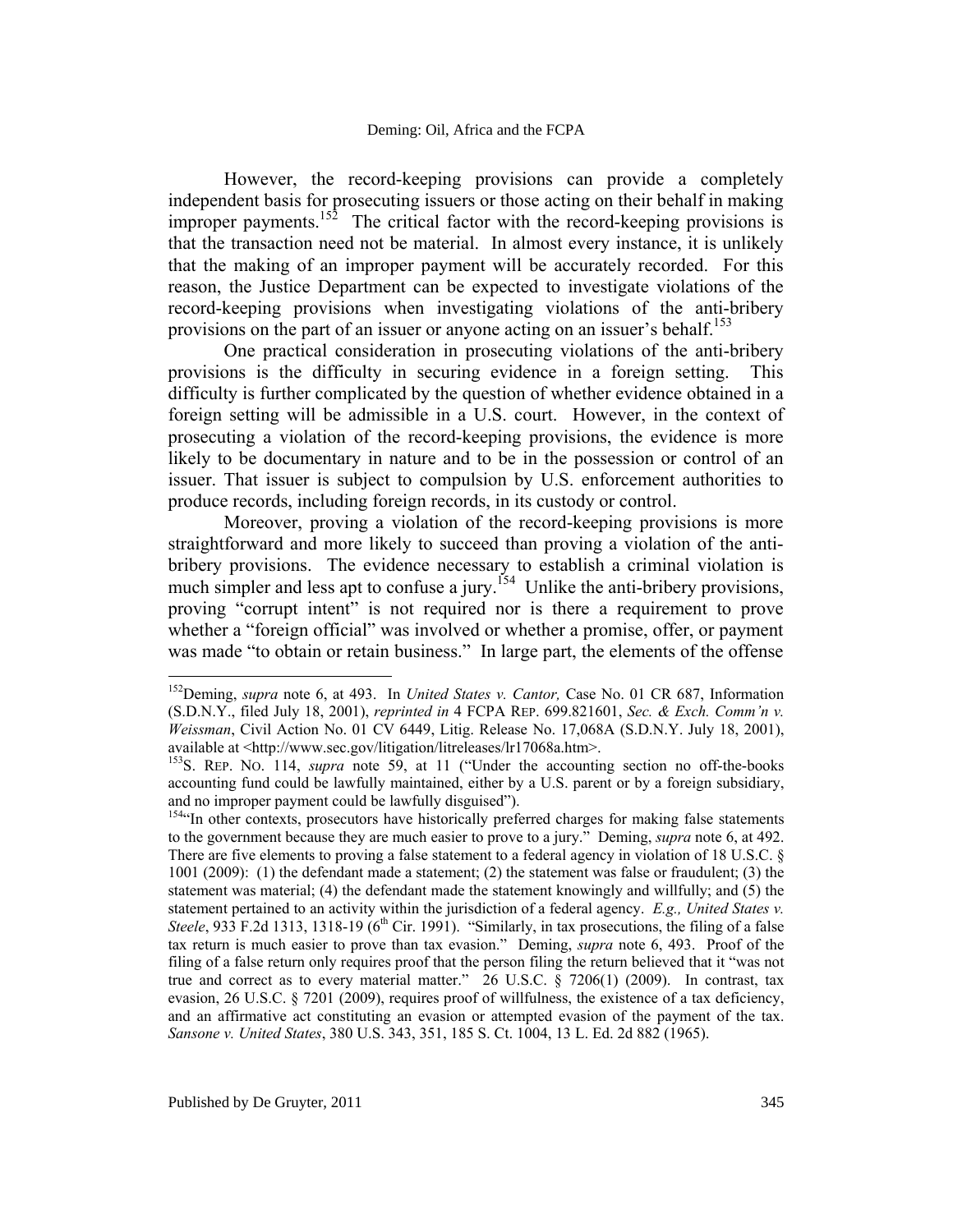are limited to whether the record is subject to the record-keeping provisions, whether the conduct was willful, and whether the record was accurate in reasonable detail.<sup>155</sup> The documentary nature of the evidence makes proving a violation "less dependent upon recollections that can be subjective and that can fade over time."156 Unlike proving a bribe, proving "a false statement is likely to be much more clear cut and less susceptible to differing interpretations."<sup>157</sup>

 From the standpoint of a prosecutor, "a criminal violation of the recordkeeping provisions has an added strategic advantage because it carries a far more severe penalty" than a violation of the anti-bribery provisions.<sup>158</sup> Given the severity of the criminal penalty for a violation of the accounting and recordkeeping provisions, and a greater ability to prove a violation, a prosecutor has an enhanced ability to negotiate a plea. It also enhances a prosecutor's ability to secure cooperation to provide evidence relative to violations of the accounting and record-keeping provisions as well as the anti-bribery provisions. Individuals facing a prison sentence are apt to be receptive to alternatives that may limit the possibility of a lengthy prison term.

4. Adequate internal controls

As part of the accounting provisions, the purpose of internal controls is to ensure that entities adopt accepted methods of recording economic events, protecting assets, and confirming transactions to management's authorization.<sup>159</sup> A system of internal controls must be sufficient to provide reasonable assurance that directors, officers, and shareholders are made aware of and thus able to prevent the improper use of assets. $160$  "Reasonable assurance" means 'such level of detail and degree of assurance as would satisfy prudent officials in the conduct of their own affairs."<sup>161</sup> No particular kind of internal controls is required. The standard for compliance is whether a system, taken as a whole, reasonably meets the requirements of the internal control provisions.

1

<sup>155</sup>*Cf. United States v. Wilson*, No. 01 CR. 53 (DLC), 2001 U.S. Dist. LEXIS 9572, at \*19

<sup>(</sup>S.D.N.Y. July 13, 2001).<br><sup>156</sup>Deming, *supra* note 6, at 492.

<sup>157</sup>*Id*<br><sup>158</sup>*Id*<br><sup>159</sup>H.R. REP. No. 95-831, *supra* note 142, at 10. <sup>161</sup>15 U.S.C. § 78m(b)(2)(B)(2010). <sup>161</sup>*Id.*, § 78m(b)(7).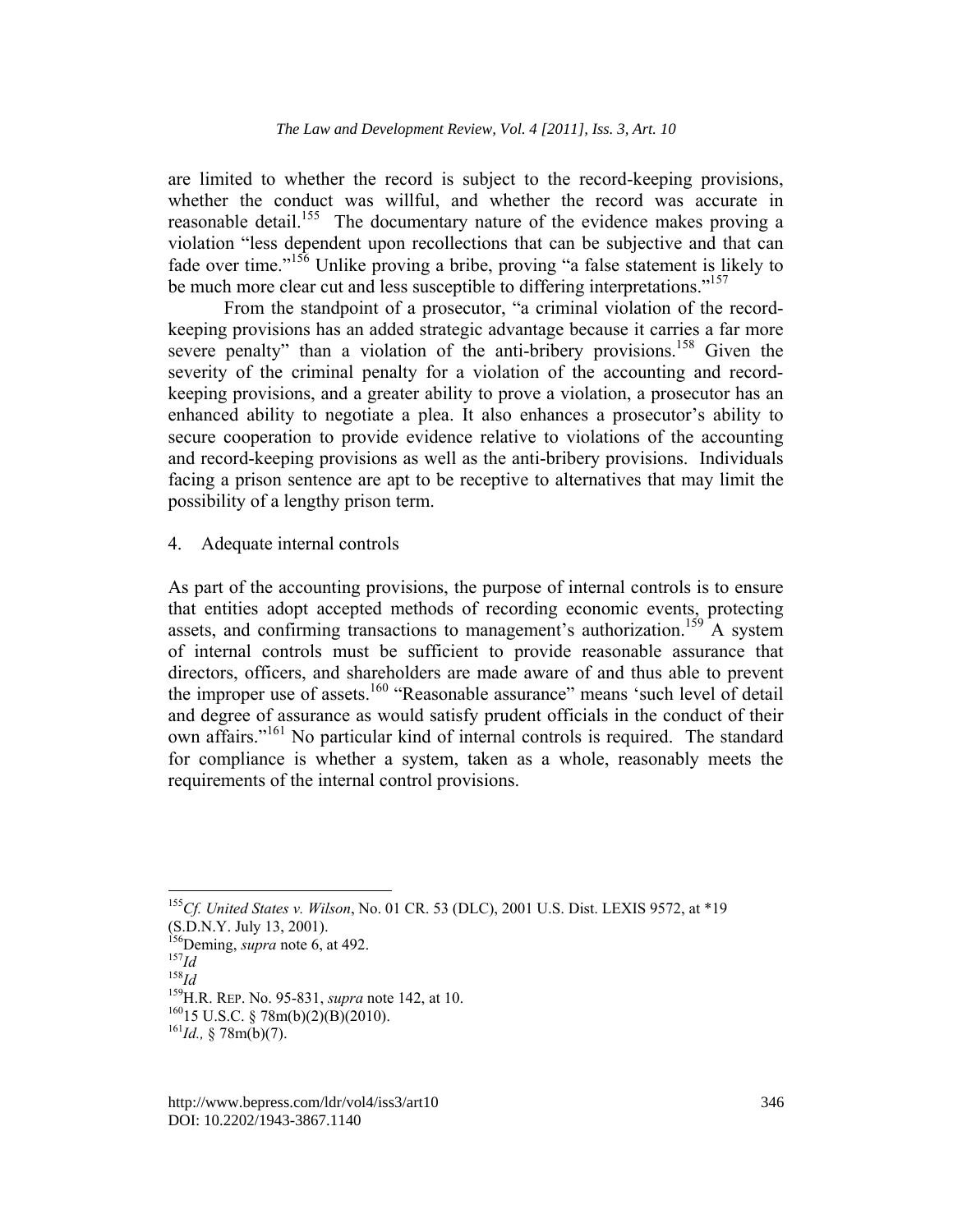Due to their esoteric nature,<sup>162</sup> the internal accounting control provisions are seldom the focus of criminal enforcement activity. Yet, in a civil enforcement context, where no proof of intent is required, these provisions provide an almost endless series of bases for the SEC to take action against an issuer. In almost any after-the-fact analysis relating to financial irregularities, the SEC will be able to point to a breakdown of some sort associated with the internal accounting controls of an issuer.<sup>163</sup>

 For issuers engaged in international business, the failure to devise or maintain an effective system to prevent or detect violations of the anti-bribery provisions can constitute a violation of the internal controls provisions. At the very least, it must include a formal FCPA policy made applicable to the entire entity, an FCPA compliance program, and a practice of conducting due diligence and maintaining due diligence records on the entity's foreign agents.<sup>164</sup> Those responsible for ensuring compliance with an FCPA policy must have adequate experience and training to address issues that may arise relative to preventing, detecting, and addressing possible violations of the FCPA.<sup>165</sup>

<sup>162</sup>*See World-Wide Coin Inv. Ltd.,* 567 F. Supp. at 751 ("[T]here are no specific standards by which to evaluate the sufficiency of controls; any evaluation is inevitably a highly subjective process in which knowledgeable individuals can arrive at totally different conclusions").

<sup>&</sup>lt;sup>163</sup>In the complaint filed by the SEC against Baker Hughes included allegations of violations of the books and records and internal controls provisions of the FCPA in Nigeria, Angola, Indonesia, Russia, Uzbekistan, and Kazakhstan. *Sec. & Exch. Comm'n v. Baker Hughes Inc*., Civil Action No. H-07-108 Complaint (S.D. Tex., filed Apr. 26, 2007), *available* at <http://www.sec.gov/litigation/complaints/2007/comp20094.pdf>. Baker Hughes made payments to agents and other individuals, including public officials, in circumstances that reflected an absence of adequate internal controls. No mechanism was in place to determine whether the payments were for legitimate services, whether the payments would be shared with government officials, or whether these payments would be accurately recorded in Baker Hughes' books and records. For example, in Nigeria, payments were authorized to certain customs brokers to facilitate the resolution of customs deficiencies. Baker Hughes failed to adequately assure itself that such payments were not being passed on, in part, to Nigerian customs officials. In Angola, an agent was paid more than \$10.3 million in commissions under circumstances in which the company failed to adequately assure itself that such payments were not being passed on to employees of Sonangol, Angola's state-owned oil company, to obtain or retain business in Angola.

<sup>164</sup>In *Sec. & Exch. Comm'n v. Titan,* the SEC alleged that Titan failed to devise or main an effective system of internal controls. Litig. Release No. 19, 107 (Mar. 1, 2005) available at <http://www.sec.gov/litigation/litreleases/lr19107.htm>. Despite utilizing over 120 agents in over 60 countries, Titan failed to have a company-wide FCPA policy, to implement an FCPA compliance program, maintain sufficient due diligence files on its foreign agents, and have meaningful oversight over its foreign agents, and, at the same time, circumvented the limited FCPA policies and procedures in effect.

<sup>&</sup>lt;sup>165</sup>In the action taken by the SEC against BellSouth, the SEC referred to the lack of experience of the attorney who approved the arrangement in finding that BellSouth failed to devise and maintain a system of internal accounting controls at Telefonia sufficient to detect and prevent FCPA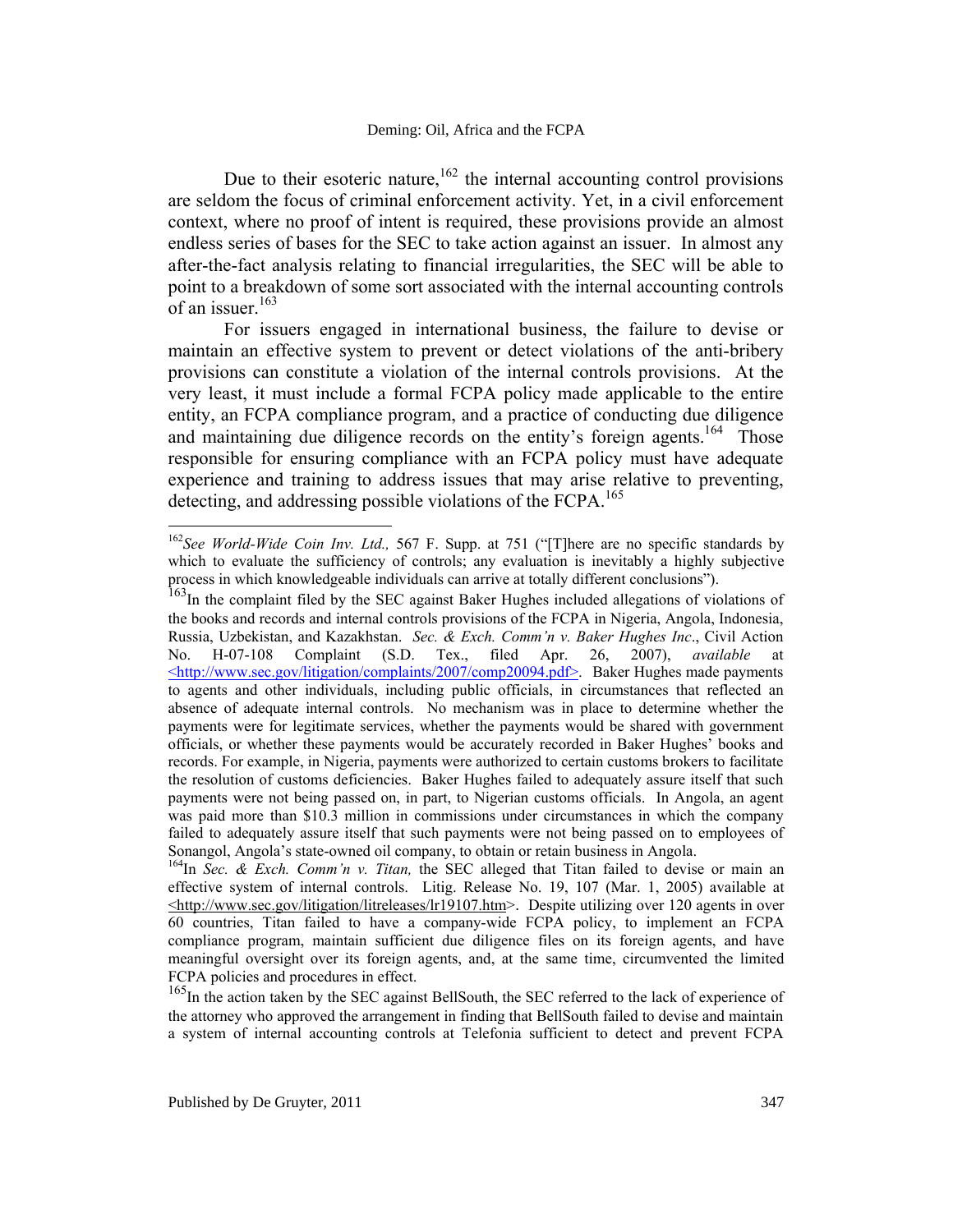# **E. Vicarious Liability**

An individual or entity can be held vicariously liable for the conduct of a third party when the third party is acting for or on behalf of the individual or entity. This definition can include agents, consultants, representatives, distributors, joint venture partners, foreign subsidiaries or affiliates, contractors, or subcontractors. Even if a third party is not directly subject to the FCPA, an individual or entity can become subject to vicarious liability for the actions taken by a third party if the individual or entity authorizes, directs, or in some way ratifies or acquiesces to conduct prohibited by the FCPA.

1. Knowledge of an entity

Whether the context is civil or criminal, understanding what constitutes knowledge on the part of an entity is critical to understanding the ease by which an entity may be found to have the requisite knowledge under U.S. law. The knowledge requirement under U.S. law for an entity is distinctly different from that of a natural person.<sup>166</sup> The practical effect is a much lower standard for an entity than an individual.

 No one person within an entity necessarily must have the requisite knowledge. Nor is there a requirement that there exist knowledge on the part of senior members of management. Regardless of how disparate the knowledge may be within an entity, the collective knowledge of officers, employees, and agents of an entity acting within the scope of their employment can serve as the basis for establishing knowledge under U.S. law.<sup>167</sup> In short, it is the sum of the knowledge of an entity's officers, directors, employees, and agents, when acting within the scope of their employment or responsibilities, which establishes knowledge on the part of an entity.

 The legal standard for establishing knowledge on the part of an entity differs among countries. On a relative basis, in the United States the threshold is very low for an entity. In addition to issuers, this low threshold extends to

violations. *In re BellSouth Corp*., *supra* note 117. The SEC alleged that it "knew or should have known that the attorney lacked sufficient experience or training to enable him properly to opine on the matter." *Id. See also Lucent Technologies, Inc., supra* note 148.<br><sup>166</sup>An entity is often referred to as a "juridical person" in the context of statutes, regulations, legal

texts, and other forms of legal literature. It is a general reference to a legal entity, which includes but is not limited to a corporation, limited liability company, partnership, joint venture, or nonprofit organization.

 $^{167}E$ .g., United States v. Bank of New England, N.A., 821 F. 2d 844 (1<sup>st</sup> Cir. 1987).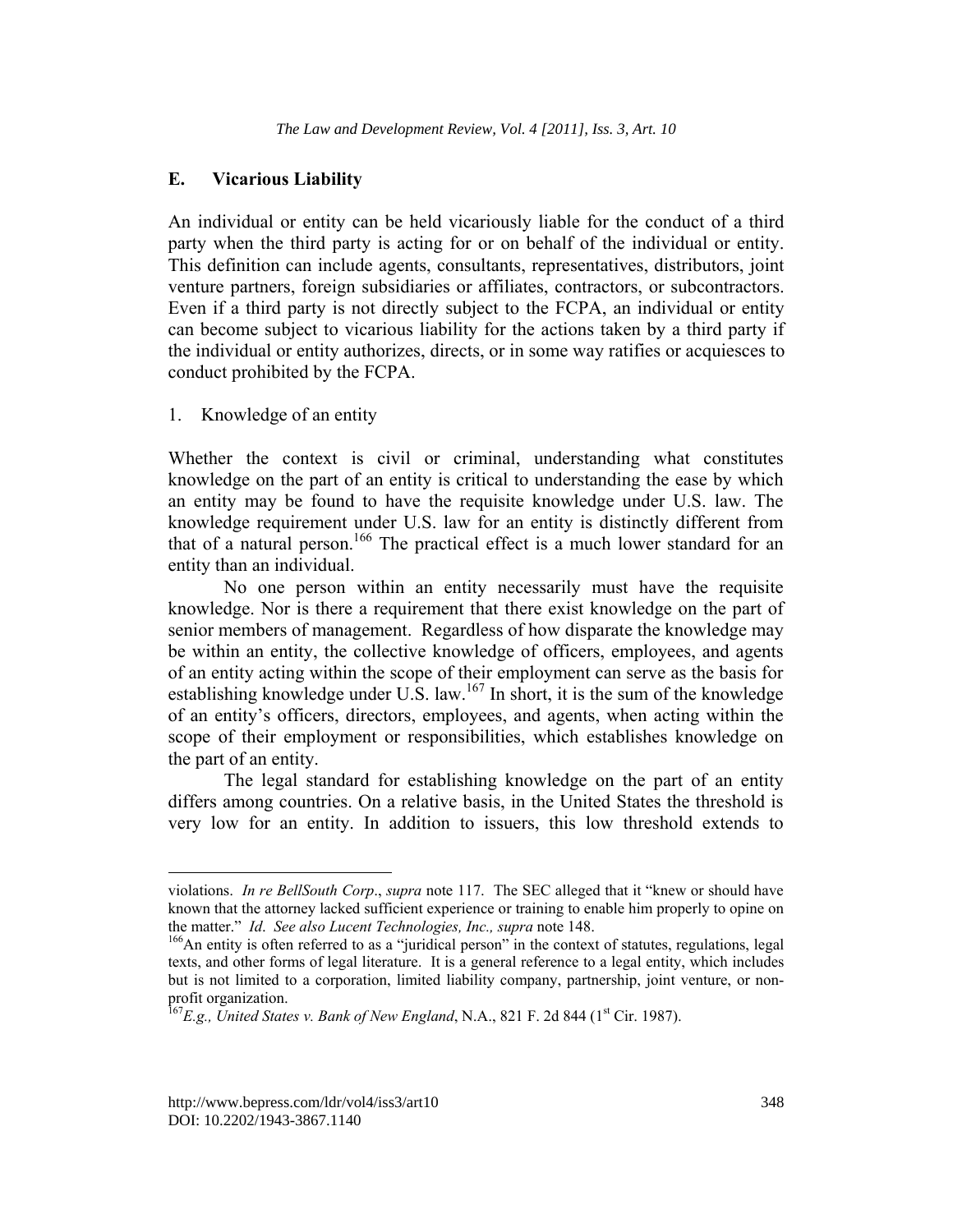privately-held companies, limited liability companies, partnerships, and any other form of legal entity.

 The low threshold for establishing knowledge on the part of an entity is a critical factor in determining an entity's potential exposure. Actions on the part of isolated members of management or on the part of low-level employees can expose an entity to liability under the anti-bribery or the accounting and recordkeeping provisions. It is an even more likely prospect that an entity will be exposed to liability because of one of its agents engaging in prohibited conduct in the course of acting on its behalf.

2. Vicarious liability under the anti-bribery provisions

The anti-bribery provisions specifically address the issue of vicarious liability of third parties. Offers or payments are expressly prohibited to "any person, while knowing that all or a portion of such money or things of value will be offered, given, or promised, directly or indirectly, to any foreign official, to any foreign official political party or official thereof, or to any candidate for foreign political office."168 These third-party payment provisions apply to anyone in the United States or abroad who acts on behalf of an individual or entity subject to the terms of the anti-bribery provisions.

 In general, an inducer can be liable under the anti-bribery provisions with regard to improper offers or payments made by or through a third party to obtain or retain business when any of the following occur:

- Anything of value is offered or paid to a third party knowing that all or a portion of such value is or will be offered, given, or promised, directly or indirectly, to a foreign official;  $^{169}$  or
- A third party is authorized to offer or pay anything of value to a foreign official. $170$

 In terms of the basis for vicarious liability under the anti-bribery provisions, no fundamental difference exists between criminal and civil enforcement actions. To the extent a difference exists, it is in the elevation of the standard of proof from a preponderance of evidence in a civil context to beyond a reasonable doubt in a criminal context.

<sup>16815</sup> U.S.C. §§ 78dd-1(a)(3), -2(a)(3), -3(a)(3) (2009). 169*Id.* <sup>170</sup>*Id.,* §§ 78dd-1(a)(3), -2(a)(3), -3(a)(3).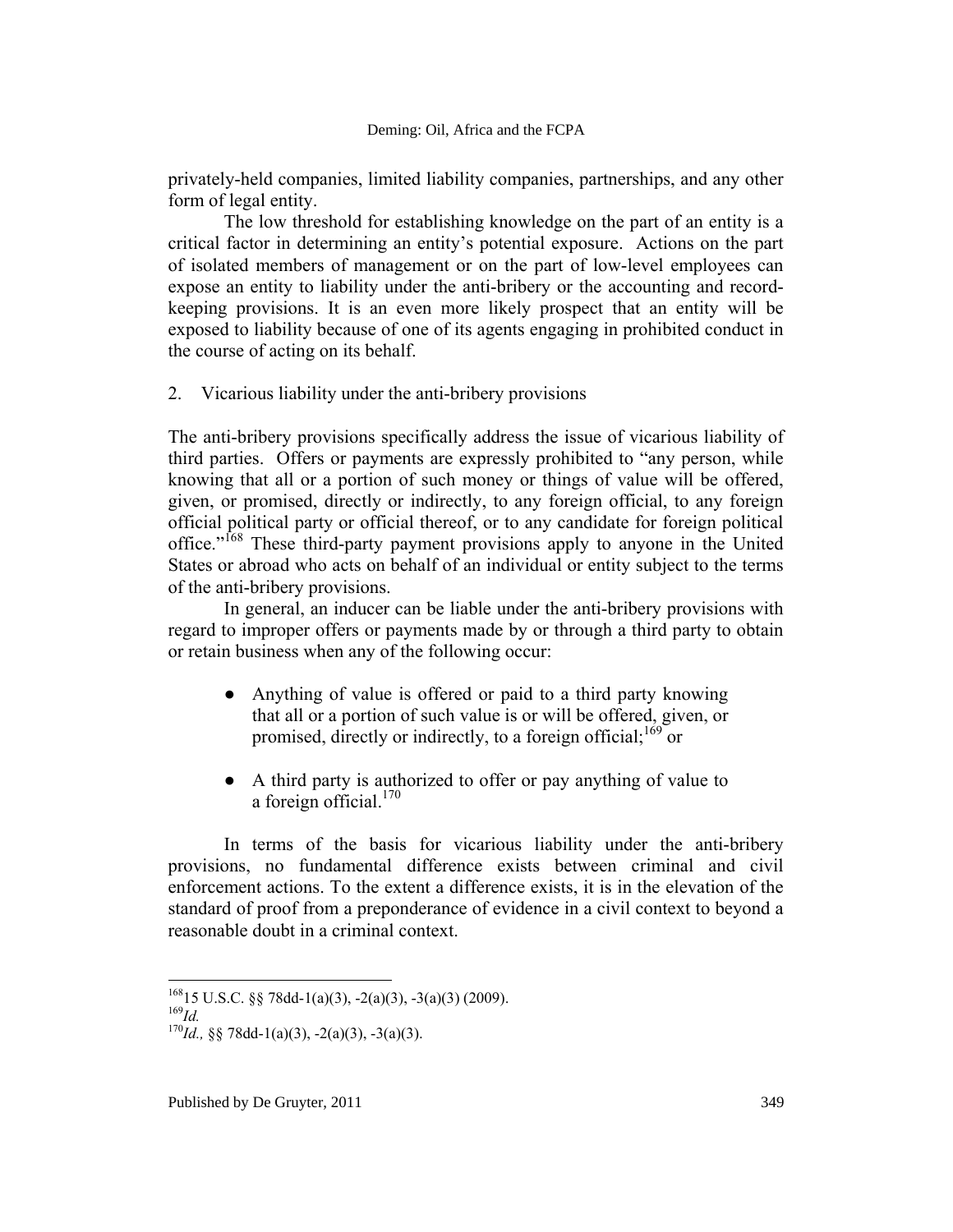#### a. Requisite knowledge

Activity prohibited by the anti-bribery provisions may not be undertaken in an indirect or circuitous manner.<sup>171</sup> Promising or providing benefits to a third party is prohibited when the offeror knows that the benefits will be passed on by the third party to a foreign official.<sup>172</sup> An individual or entity is responsible for the conduct of a third party when the individual or entity "knew" that the money or thing of value given to the third party would be used, directly or indirectly, to make an improper payment.<sup>173</sup> Even if the third party is, for example, a foreign affiliate not subject to the anti-bribery provisions, a U.S. parent entity may be liable if it participates in, directs, authorizes, or acquiesces to the prohibited conduct.

b. Substantially certain

When an individual or entity "is aware of a high probability of the existence of" activity prohibited by the anti-bribery provisions but does not have actual knowledge of the circumstance, the individual or entity is nonetheless deemed to "know" of the existence of the circumstance.<sup>174</sup> An individual or entity is deemed to have the requisite knowledge of an activity by a third party if the individual or entity (1) "is aware that such person is engaging in such conduct, that such circumstance exists, or that such result is substantially certain to occur" or (2) "has a firm belief that such circumstance exists or that such result is substantially certain to occur."<sup>175</sup> An individual or entity is also deemed to have the requisite knowledge if the individual or entity is aware of the "high probability" of a circumstance that is required for a violation of the anti-bribery provisions.<sup>176</sup>

 Knowledge can be established under the anti-bribery provisions when it appears that the act is made with conscious disregard of or willful blindness to the evident purpose of the offer or payment.<sup>177</sup> Failing to learn the purpose of the

 $171$ See id., §§ 78dd-1(a)(3), -2(a)(3), -3(a)(3).

<sup>&</sup>lt;sup>172</sup>*Id.*<br>
<sup>173</sup>*Id.*, §§ 78dd-1(a)(3); -2(a)(3); -3(a)(3).<br>
<sup>174</sup>*Id.*, §§ 78dd-1(f)(2)(B); -2(h)(3)(B); -3(f)(3)(B).<br>
<sup>175</sup>*Id.*, §§ 78dd-1(f)(2)(A); -2(h)(3)(A); -3(f)(3)(A).<br>
<sup>176</sup>*Id.*, §§ 78dd-1(f)(2)(B); -2(h)(3)( motion *in limine*, the court in *United States v. Kozeny*, 643 F. Supp. 2d 415, 440 (S.D.N.Y. 2009), found "[t]hat Azerbaijan was known to be a corrupt nation, that the post-Communist privatization processes in other countries have been tainted by corrupt practices, that SOCAR was a strategic asset of Azerbaijan, and the Kozeny was notorious as the 'Pirate of Prague' makes it probable that Bourke was aware that Azeri officials were being bribed in order to ensure the privatization of SOCAR".

<sup>&</sup>lt;sup>177</sup>*Id.*, at 417-18. "The modern conscious avoidance doctrine . . . is that '[w]hen knowledge of the existence of a particular fact is an element of an offense, such knowledge is established if a person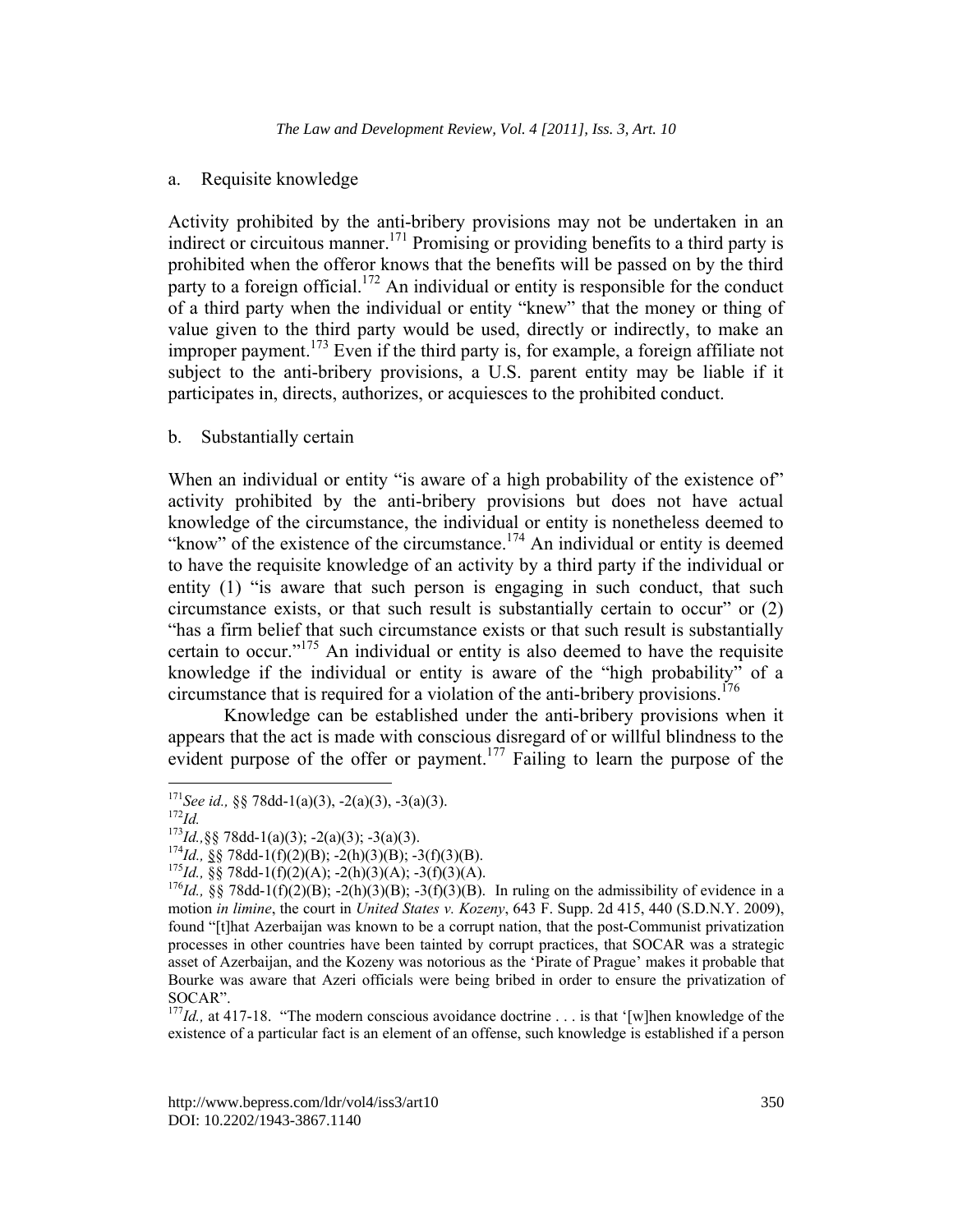offer or payment through negligence does not constitute a conscious disregard or willful blindness.<sup>178</sup> This behaviour is not the equivalent of recklessness.<sup>179</sup> There must be "an awareness of a high probability of the existence of the circumstance."180 A "'defendant must be shown to have decided not to learn the key fact.""<sup>181</sup>

 "[K]nowledge of a fact may be inferred where the defendant has notice of the high probability of the existence of the fact and has failed to establish an honest, contrary disbelief."<sup>182</sup> The inference cannot be overcome by "deliberate avoidance of knowledge," "willful blindness," or "conscious disregard" of the "required circumstance or result."<sup>183</sup>

is aware of a high probability of its existence, unless he actually believes that it does not exist.'" *United States v. Nektalov*, 461 F.3d 309, 314 (2d Cir. 2006) (quoting *Leary v. United States*, 395 U.S. 6, 89 S. Ct. 1532, 23 L. Ed. 2d 57 (1969)).

<sup>&</sup>lt;sup>178</sup>The legislative history of the 1988 amendments to the FCPA clearly state that "'simple negligence' or 'mere foolishness' should not be the basis for liability." H.R. CONF. REP. No. 576, 100th Cong., 2d Sess. 919 (1988), *reprinted in* 1988 U.S.C.C.A.N. 1949. *See Nektalov,* 461 F.3d at 315 (holding that it is "essential to the concept of conscious avoidance[ ] that the defendant must be shown to have decided not to learn the key fact, not merely to have failed to learn it through negligence."). *See also United States v. Abreu*, 342 F.3d 183, 188 (2d Cir. 2003) (rejecting argument "premised on the common misconception that the conscious avoidance theory allows the prosecution to establish knowledge by proving only that the defendant should have known of a certain fact, even if he did not actually know it"); *United States v. Ferrarini*, 219 F.3d 145, 157 (2d Cir. 2000) (conscious avoidance cannot be established when the factual context should have apprised the defendant of the unlawful nature of his conduct and have instead required that the defendant have been shown to have decided not to learn the key fact).

<sup>179</sup>H.R. CONF. REP. No. 576, *supra* note 178, at 920. The Conferees quoted from *United States v. Jacobs*, 475 F.2d 270, 287 n.37 (2d Cir. 1973), in explaining the understanding that was reached with respect to knowledge:

<sup>&</sup>quot;Knowledge that the goods have been stolen may be inferred from circumstances that would convince a man of ordinary intelligence that this is the fact. The element of knowledge may be satisfied by proof that a defendant deliberately closed his eyes to what otherwise would have been obvious to him. *Thus, if you find that a defendant acted with reckless disregard of whether the bills were stolen and with a conscious purpose to avoid learning the truth, the requirement of knowledge would be satisfied unless the defendant actually believed they were not stolen."* 

H.R. CONF. REP. No. 576, *supra* note 178, at 920 (emphasis in Conference Report).<br><sup>180</sup>*Id.*<br><sup>181</sup>*Nektalov*, 461 F.3d at 315.<br><sup>182</sup>H.R. CONF. REP. No. 576, *supra* note 178, at 921.<br><sup>182</sup>*Id.* (citing *United States v.* 

avoidance of knowledge); *United States v. Kaplan*, 832 F. 2d 676, 682 (1<sup>st</sup> Cir. 1987) (willful blindness)).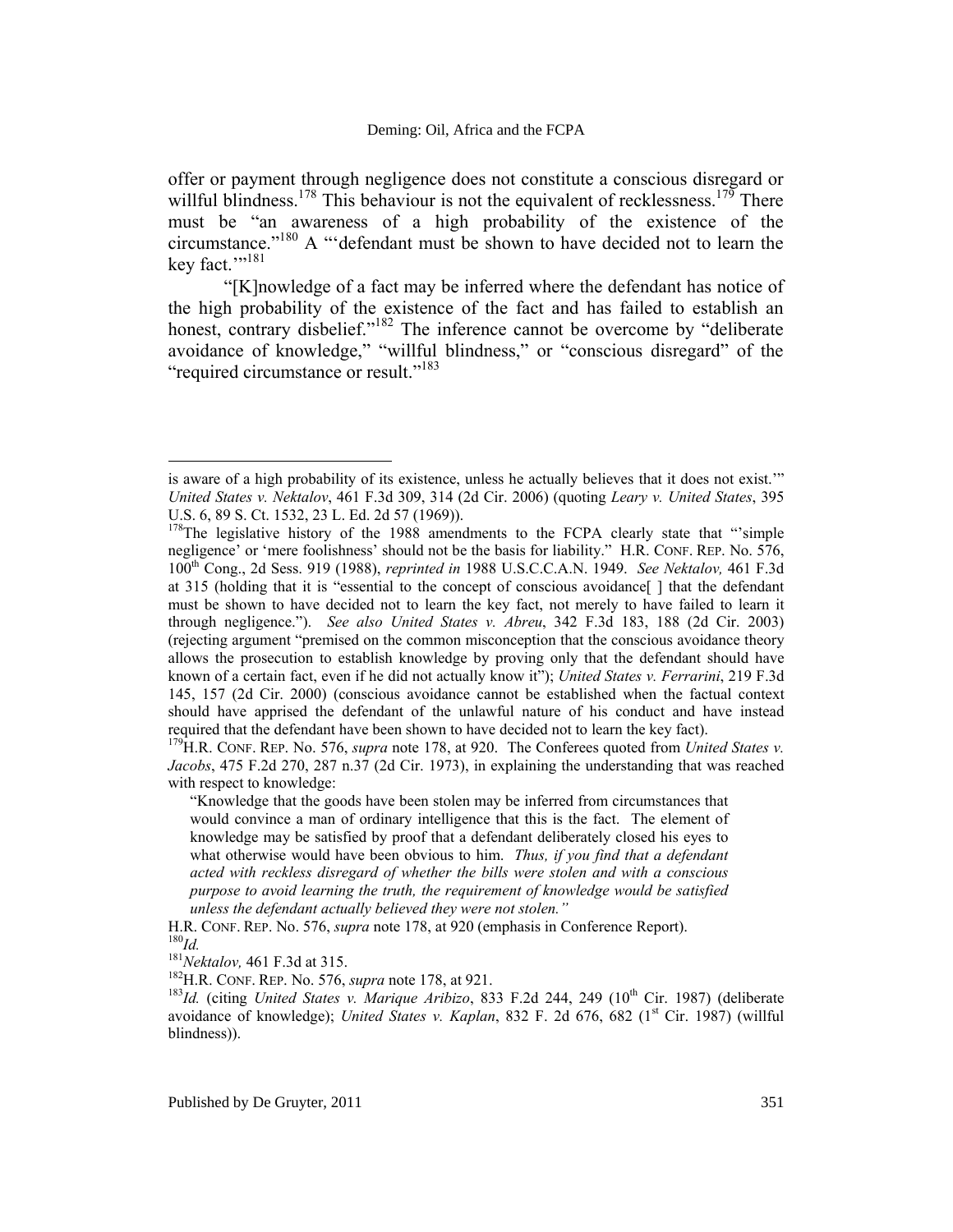#### c. 1988 Amendments

 $\overline{a}$ 

Through the 1988 amendments to the FCPA, the U.S. Congress removed the possibility that negligence could be a basis for criminal liability under the antibribery provisions. However, the U.S. Congress still made it clear with the adoption of the following language that the knowledge standard did not necessarily require actual knowledge:

(2)(A) A person's state of mind is "knowing" with respect to conduct, a circumstance, or a result if –

(i) such person is aware that such person is engaging in such conduct, that such circumstances exists or that such result is substantially certain to occur; or

(ii) such person has a firm belief that such circumstance exists or that such result is substantially certain to occur.<sup>184</sup>

 When knowledge of the existence of a particular circumstance is required for an offense, knowledge can be established if an individual or entity is aware of a high probability of the existence of such circumstances unless the individual or entity actually believes that the circumstance does not exist. The U.S. Congress intended that the knowledge standard continue to apply to situations where there was a conscious disregard, willful blindness, or deliberate ignorance of circumstances that should alert one to the likelihood of a violation of the antibribery provisions.<sup>185</sup>

<sup>&</sup>lt;sup>184</sup>15 U.S.C. §§ 78dd-1(f)(2)(B); -2(h)(3)(B); -3(f)(3)(B) (2009).<br><sup>185</sup>"The Conferees intend that the requisite 'state of mind' for this category of offense include a 'conscious purpose to avoid learning the truth." . . . Thus, the "knowing" standard adopted covers both prohibited actions that are taken with 'actual knowledge' of intended results, as well as other actions that, while falling short of what the law terms "positive knowledge," nevertheless evidence a conscious disregard or deliberate ignorance of known circumstances that should reasonably alert one to the high probability of violations of the Act. H.R. CONF. REP. NO. 576, *supra* note 179, at 919-20 (citation omitted to *United States v. Jacobs*, 475 F.2d 270, 277-80 (2d Cir. 1973)). ". . . [T]he Conferees also agree that the so-called "head-in-the-sand" problem – variously described in the pertinent authorities as "conscious disregard," "willful blindness" or "deliberate ignorance" – should be covered so that management officials could not take refuge from the Act's prohibitions by their unwarranted obliviousness to any action (or inaction), language or other "signaling device" that should reasonably alert them of the "high probability" of an FCPA violation." H.R. CONF. REP. NO. 576, *supra* note 179, at 920. The Conferees noted their agreement "with the reasoning found in such decisions as *United States v. Jewell*, 532 F.2d 679 (9<sup>th</sup> Cir. 1976); *United States v. Bright,* 517 F.2d 584 (2d Cir. 1975); *United States v. Jacobs,* 470 F.2d 270, 287 n.37 (2d Cir.), *cert. denied sub nom. Lavelle v. United States,* 414 U.S. 821 (1973). *See also* H. REP. NO. 96-1396, 96<sup>th</sup> Cong., 1<sup>st</sup> Sess. 35 (1980)." *Id.* "As such, it covers any instance where "any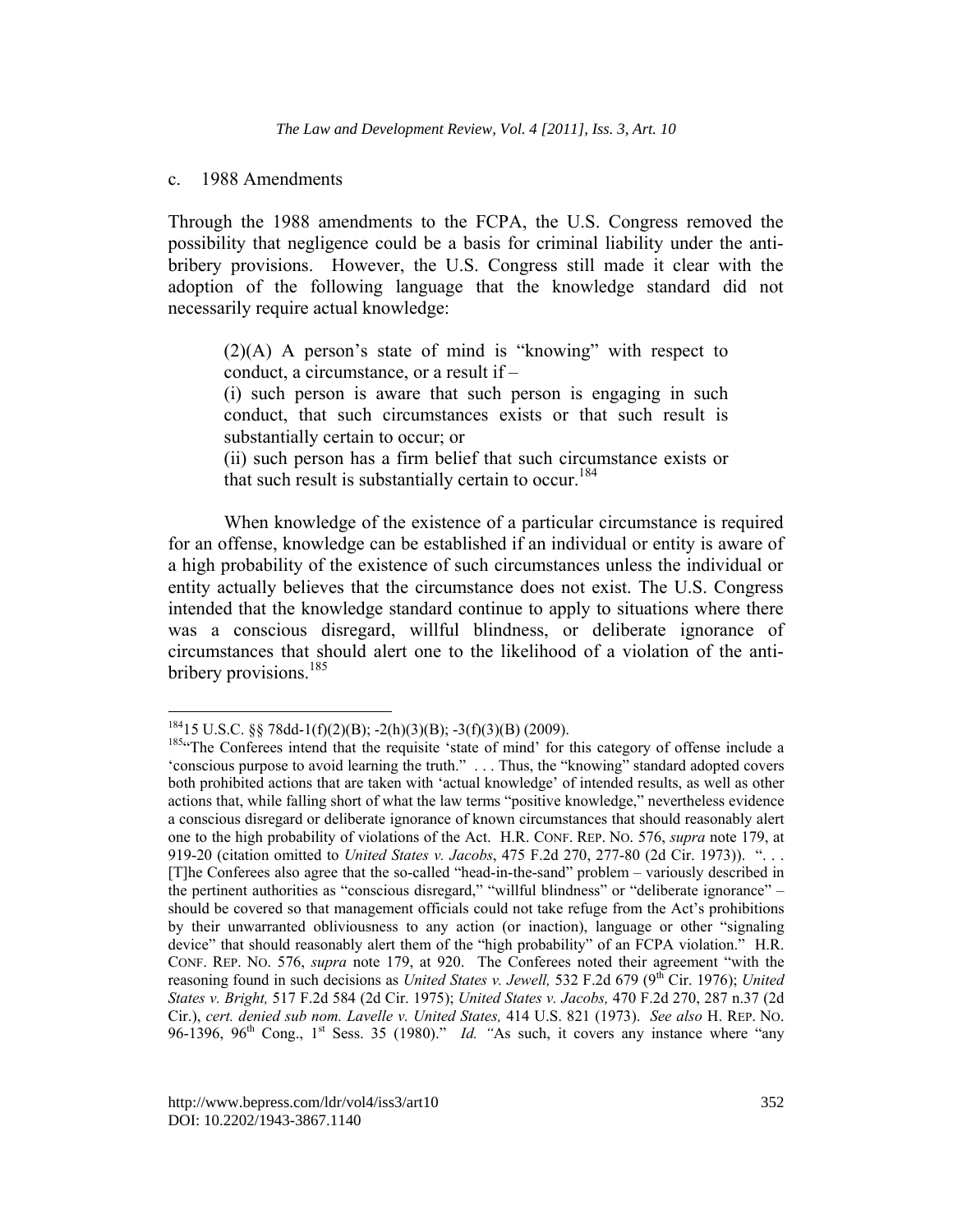The U.S. Congress intended that the "knowing" standard be consistent with the knowledge standard for criminal liability as developed by existing case law for other criminal statutes. Knowledge is imputed under the anti-bribery provisions to an individual who or an entity which consciously disregards or deliberately ignores circumstances that should reasonably have alerted the individual or entity to a high probability of a violation. Actual knowledge is not required of an improper inducement being passed on to a foreign official. Circumstances may otherwise suggest that such an inducement was made or is likely to take place.

 The requirement of only an awareness of a high probability of prohibited conduct,  $186$  combined with the imputation of knowledge to one who consciously disregards or deliberately ignores information, creates a standard of knowledge considerably lower than actual knowledge. One can be deemed to have knowledge that a payment or offer to a third party will result in an improper payment if one consciously disregards or deliberately ignores information indicating a high probability that a third party would make an improper inducement.

#### d. Authorization

 $\overline{a}$ 

The anti-bribery provisions not only prohibit an improper inducement to a foreign official, they also prohibit the "authorization" of an improper inducement to be made by another.<sup>187</sup> This includes, among others, sales representatives, consultants, and foreign subsidiaries. For example, the anti-bribery provisions apply in situations where an individual or entity "authorizes" a controlled foreign subsidiary to make an improper inducement.

 The standard for authorization is not defined in the anti-bribery provisions. Yet the legislative history makes clear that authorization can be either

reasonable person would have realized" the existence of the circumstances or result and the defendant has "consciously chose[n] not to ask about what he had 'reason to believe' he would discover, . . . " H.R. CONF. REP. NO. 576, *supra* note 179, at 921 (citation omitted to *United States v. Picciandra, 788 F.2d 39, 46 (1<sup>st</sup> Cir. 1986)).* In terms of how the anti-bribery provisions have been enforced, there is little practical difference between the current "knowledge" standard and the "reason to know" standard that existed prior to the adoption of the 1988 amendments. Although the 1988 amendments eliminated the possibility that negligence might be a basis for liability under the anti-bribery provisions, negligence on the part of an individual or entity was never employed as a basis for prosecution. But the definition of "knowing" under the anti-bribery provisions continued to be expansive. The 1988 amendments did not alter the necessity under the "reason to know" standard to follow up on red flags or evidence of possible wrongdoing that may come to the attention of an individual or entity.

<sup>18615</sup> U.S.C. §§ 78dd-1(f)(2)(B), -2(h)(3)(B), -3(f)(3)(B) (2009). 187*Id.,* §§ 78dd-1(a), -2(a), -3(a).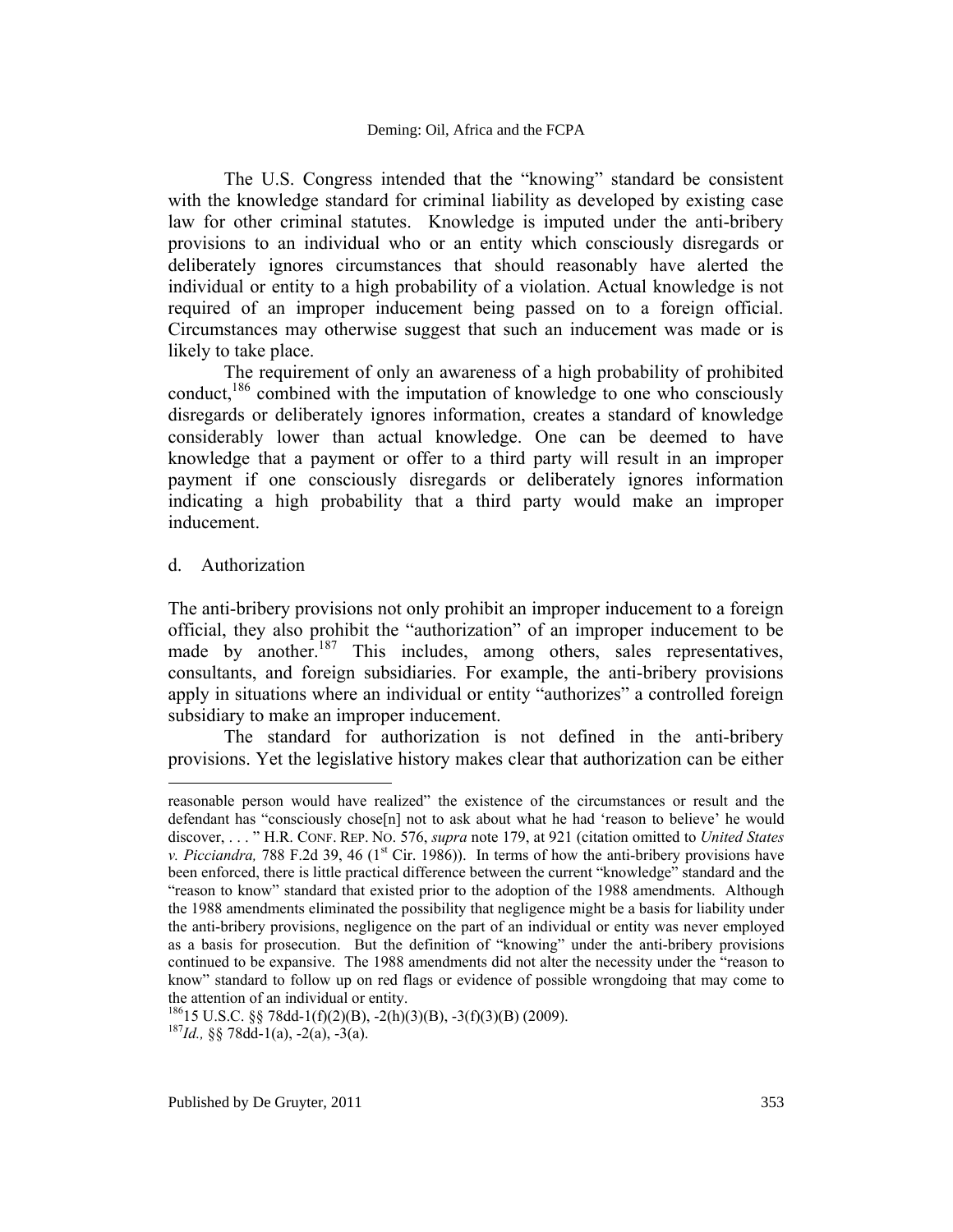explicit or implicit. To "authorize" appears to mean the giving of approval or direction to carry out the conduct. Authorization in the form of acquiescence or direction can be implicit and can be derived from a course of conduct that conveys an intent that an improper inducement can be made. Implicit authorization occurs when an individual or entity makes a payment to an agent "knowing" that all or a part may be used in violation of the anti-bribery provisions. In interpreting whether there may have been an authorization, all of the surrounding circumstances must be taken into consideration.

Authorization may also entail knowing acquiescence or tacit approval by individuals or entities that could have prevented the conduct that led to the making of an improper inducement. Ratification of conduct that leads to the making of improper inducements can also serve as a basis for vicarious liability. Depending upon the nature of the relationship between the individual or entity and the third party, and the surrounding circumstances, acquiescence can constitute authorization. For example, conscious acquiescence to a series of unauthorized acts could be found to constitute authorization to engage in similar acts in the future.

#### e. Control

Unless they are issuers subject to the FCPA, the anti-bribery provisions do not generally apply to foreign entities. This even includes controlled foreign entities of U.S. entities that are subject to the FCPA. By itself, an improper inducement made by a foreign entity is not a violation of the anti-bribery provisions unless an act in furtherance of the improper inducement takes place within the territory of the United States. For this same reason, officers, directors, employees, and agents of foreign entities are also not subject to the anti-bribery provisions if these individuals or entities are neither domestic concerns nor issuers. However, an issuer or a domestic concern can be vicariously liable for the conduct of its foreign subsidiary if it, in some way, directs, authorizes, or knowingly acquiesces to prohibited conduct on the part of the foreign subsidiary.

 Under the anti-bribery provisions, whether an entity owns less than a controlling interest in a foreign affiliate is not determinative for establishing vicarious liability for the actions taken on the part of the foreign affiliate. The distinction between a controlled and noncontrolled affiliate relates only to the likelihood that an entity is apt to have knowledge of the prohibited conduct and to have been in a position to have authorized or acquiesced to it. Where the entity has a controlling interest, and is actively involved in the management of the affiliate, it is more likely to become aware of the prohibited conduct. In such a circumstance, if the parent fails to take immediate action to repudiate the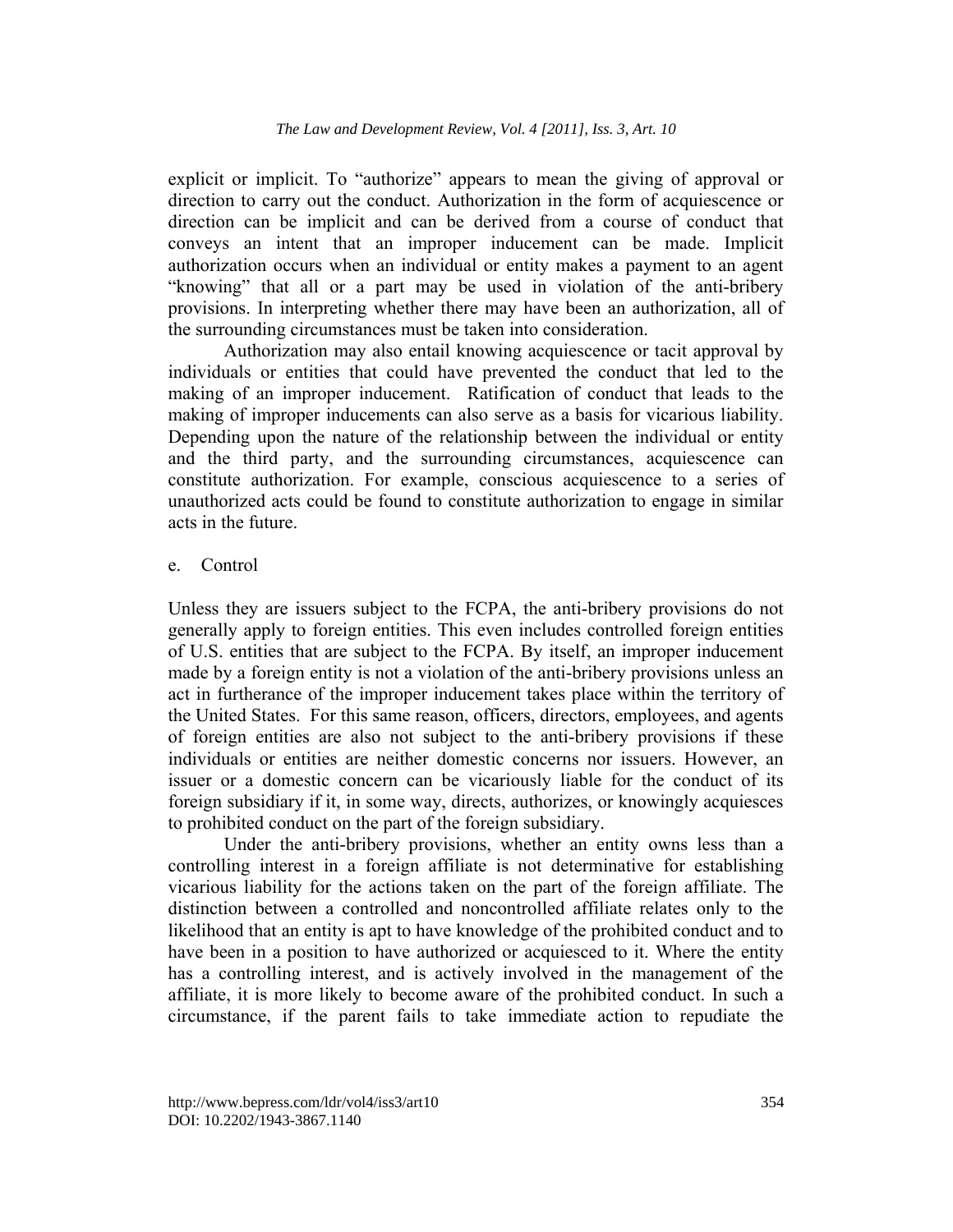prohibited conduct, the failure may be construed as an implicit authorization of the prohibited conduct.

# f. Controlling interest

If a foreign entity is deemed to be an agent of an individual or entity subject to the anti-bribery provisions, the individual or entity may also be vicariously liable for improper inducements by the foreign entity. Knowledge would still be required on the part of the principal. But common-law agency principles will be critical in determining whether an individual or entity has a legal right or effective ability to control the acts of its agent. Effective or practical control is the overriding factor in determining whether an agency relationship exists, as opposed to technical legal considerations.

 An individual or entity that learns that a controlled foreign entity may have made an improper inducement has the same responsibilities as an individual or entity learning of improper inducements by the individual's or entity's employees. The questionable conduct must be repudiated and strong measures taken to prevent its recurrence. An internal investigation, disciplinary action, and improved procedures addressing the underlying problem should be expected. Absent a response that would be viewed by enforcement officials as effective, the controlling entity, and the personnel of that entity who may have interacted with the foreign entity, could be charged with ratifying the prohibited conduct.

# g. Noncontrolling interest

The issues are more complicated if an entity subject to the anti-bribery provisions holds a minority interest in a foreign entity. An entity with a noncontrolling interest may become aware of the improper conduct on the part of its foreign entity. This is more likely to occur if the individual or entity represented on the board of directors of the entity is involved in the operations or activities of the entity. However, the extent of an individual's or entity's controlling interest may bear on whether there was authorization.

 If an individual or entity does not have a controlling interest and does not have significant influence over the management or operations of a foreign affiliate, it is less likely that the individual or entity would be found to have implicitly authorized or ratified the prohibited conduct. This is particularly so if it can be shown that an individual or entity took all reasonable steps to prevent or discourage the prohibited conduct.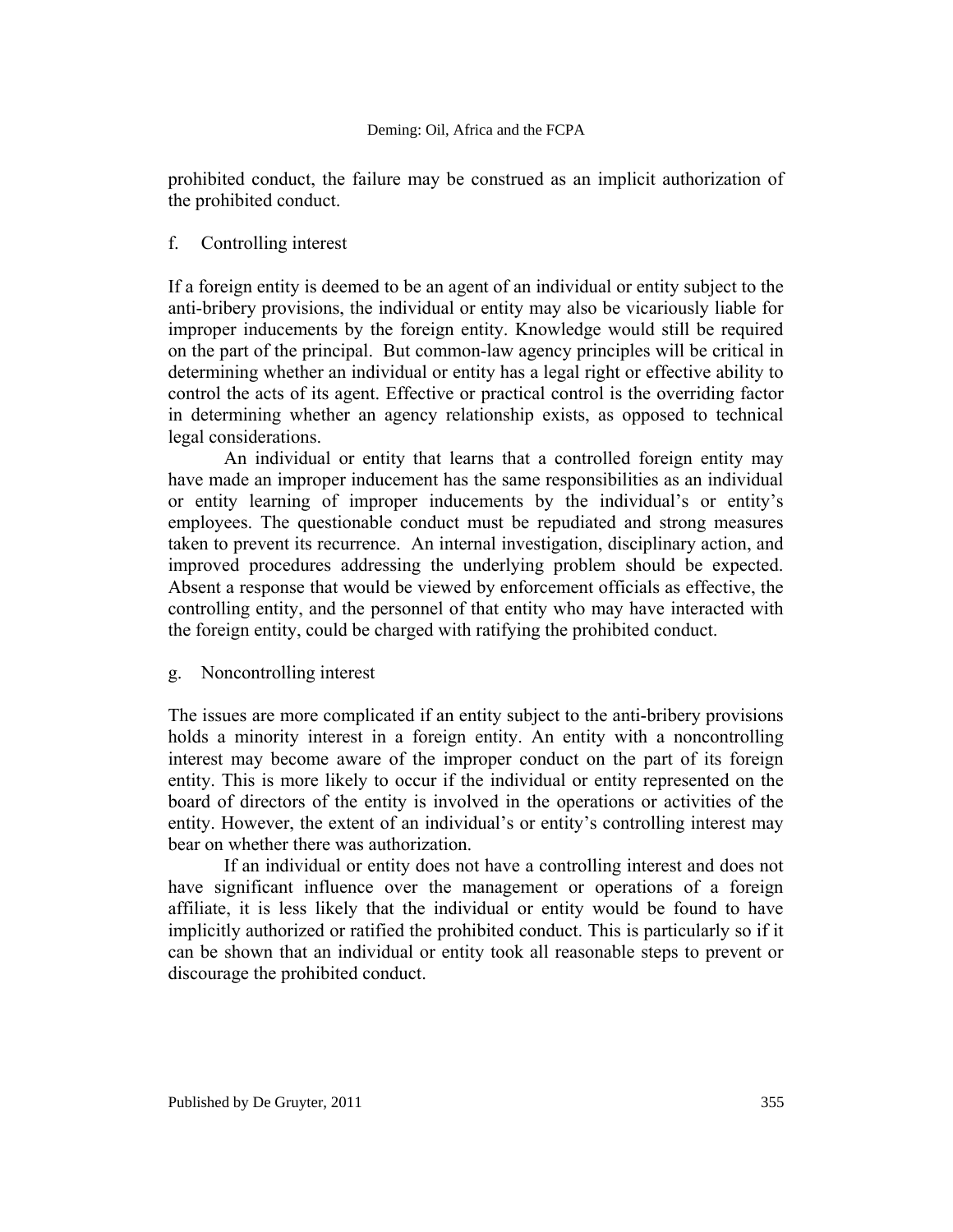### 3. Other forms of vicarious liability

Individuals and entities may also be secondarily liable under the federal conspiracy and aiding and abetting statutes for violations of the anti-bribery or the accounting and record-keeping provisions. In both instances, an individual or entity need not directly violate any of the provisions of the FCPA. Instead, the individual's or entity's knowledge coupled with either a conspiratorial agreement or actions that aid or abet a violation may lead to criminal liability in connection with prohibited conduct on the part of a third party.

### a. Conspiracy

Except for foreign officials, persons not otherwise liable under the FCPA can be prosecuted for conspiring to violate the FCPA.188 A conspiracy is established when two or more persons combine or agree to violate a federal statute.<sup>189</sup> If one member takes an act in furtherance of the conspiracy before the other indicates withdrawal from the conspiracy, both can be held criminally liable for having entered into the conspiracy.<sup>190</sup>

 When a conspiracy to violate the FCPA is involved, no offer or payment needs to be made, no record needs to be falsified, and no system of internal controls need to be circumvented. It also does not matter that a co-conspirator is a citizen of a foreign nation and beyond the territorial jurisdiction of the United States.<sup>191</sup> It is the agreement to violate the anti-bribery provisions or the accounting and record-keeping provisions that serves as the basis for the criminal

<sup>&</sup>lt;sup>188</sup>*United States v. Castle*, 925 F.2d 831 (5<sup>th</sup> Cir. 1991). However, foreign officials as recipients of the improper inducements cannot be prosecuted. *Id. See also United States v. Tannenbaum*, No. 97-4441 Plea Agreement (S.D.N.Y., filed Aug. 4, 1998), *reprinted in* 4 FCPA REP. 699.583 (2d ed. 2009) (Tannenbaum pled guilty to conspiracy to violate the anti-bribery provisions as part of a scheme to bribe an undercover agent posing as an Argentine procurement officer).

<sup>&</sup>lt;sup>189</sup>E.g., United States v. Jenkins, 78 F.2d 1283, 1287 (8<sup>th</sup> Cir. 1996). The agreement need not be formal. *United States v. Jackson*, 345 F.3d 638, 648 (8<sup>th</sup> Cir. 2003) (citation omitted). Rather, "a tacit understanding is sufficient, and can be proved by direct or circumstantial evidence." *Id.* (citation omitted). "Although not sufficient by itself, association or acquaintance among the [alleged conspirators] supports an inference of conspiracy." *Id.* (quoting *United States v. Sparks*, 949 F.2d 1023, 1027 (8th Cir. 1991)).<br><sup>190</sup>18 U.S.C. § 371 (2009).

<sup>&</sup>lt;sup>191</sup> E.g. Woitte v. United States, 19 F.2d 506, 508 (9<sup>th</sup> Cir. 1927), cert. denied, 48 S. Ct. 84, 275 U.S. 545, 72 L. Ed. 416 (1927).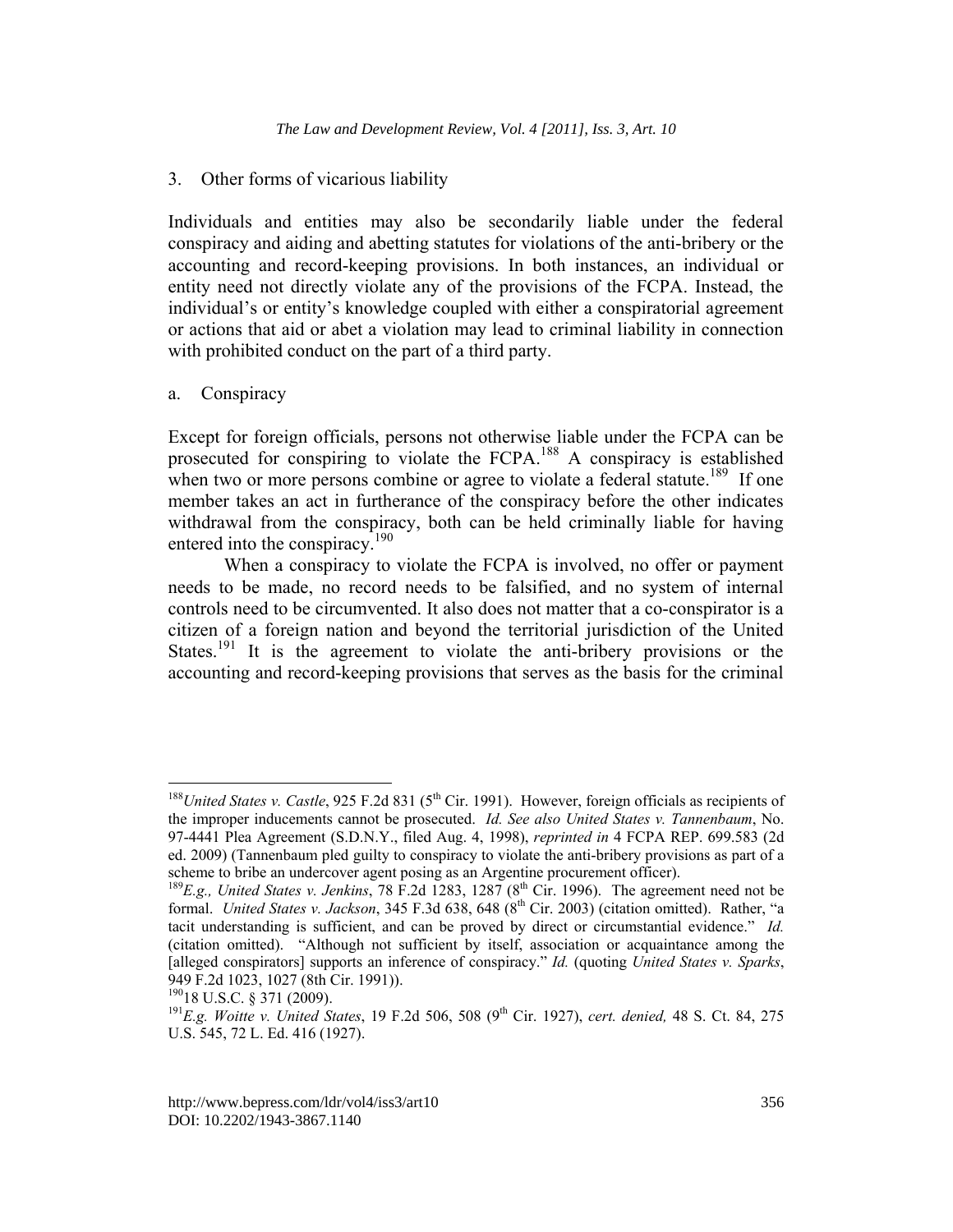charge.<sup>192</sup> The only additional requirement is that there exists an overt act by one of the coconspirators in furtherance of the conspiracy to violate the FCPA.

### b. Aiding and abetting

Vicarious liability can also arise out of an individual's or entity's involvement as an accomplice under the federal aiding and abetting statute.<sup>193</sup> An aider and abettor can be subject to a statutory violation even if that individual or entity cannot be charged directly with violating the statute.<sup>194</sup> The prosecution of an aider and abettor is also not barred when the principal has been acquitted.<sup>195</sup>

 To be liable as an aider and abettor, an individual or entity must act with intent that the offense be committed. An individual or entity need not actually violate the anti-bribery or the accounting and record-keeping provisions. It is the conduct on the part of an individual or entity to assist another party's violation that serves as the basis for liability as an accomplice.

 As a result, a foreign entity that may not be directly subject to the antibribery provisions may be exposed to liability as an aider and abettor of an individual or entity subject to the anti-bribery provisions. Similarly, an individual or entity not otherwise subject to the accounting and record-keeping provisions may be exposed to liability under those same provisions as an aider or abettor of an individual or entity subject to the accounting and record-keeping provisions.

4. Vicarious liability under the accounting and record-keeping provisions

Similar to the anti-bribery provisions, vicarious liability exists for violations of the accounting and record-keeping provisions. However, unlike the anti-bribery provisions, vicarious liability for civil violations of the accounting and recordkeeping provisions can be more easily established. In a civil enforcement context,

<sup>192</sup>*See, e.g.,* York Int'l Corp. *supra* note 134 (conspiracy to commit violate record-keeping provisions in violation of 15 U.S.F. §§ 78 $m(6)(2)(A)$ , 78 $m(b)(5)$ , and 78ff, and wire fraud in violation of 18 U.S.C. § 1343).

<sup>19318</sup> U.S.C. § 2 (2009). Based upon the holding in *Castle*, *supra* note 188, the recipient of the improper inducements cannot be prosecuted as an accomplice. 194*E.g., Coffin v. United States*, 156 U.S. 432, 15 S. Ct. 394, 39 L. Ed. 481 (1895); *In re* Nofziger,

<sup>956</sup> F.2d 287, 290 (D.C. Cir. 1992); *United States v. Smith*, 891 F.2d 793, 710-11 (9th Cir. 1989), *cert. denied,* 498 U.S. 811, 111 S. Ct. 46, 112 L. Ed. 2d 23 (1990); *United States v. Standefer*, 610 F.2d 1076, 1085 (3d Cir. 1979) (*en banc*), *aff'd,* 447 U.S. 10, 100 S. Ct. 1999, 64 L. Ed. 2d 689 (1980); *United States v. Lester*, 363 F.2d 68, 72 (6<sup>th</sup> Cir. 1966), *cert. denied*, 385 U.S. 1002, 87 S. Ct. 705, 17 L. Ed. 2d 542 (1967). *See also States v. Snyder*, 14 F. 554, 556 (C.C.D. Minn. 1882). 195*Standefer,* 610 F.2d at 1088-89.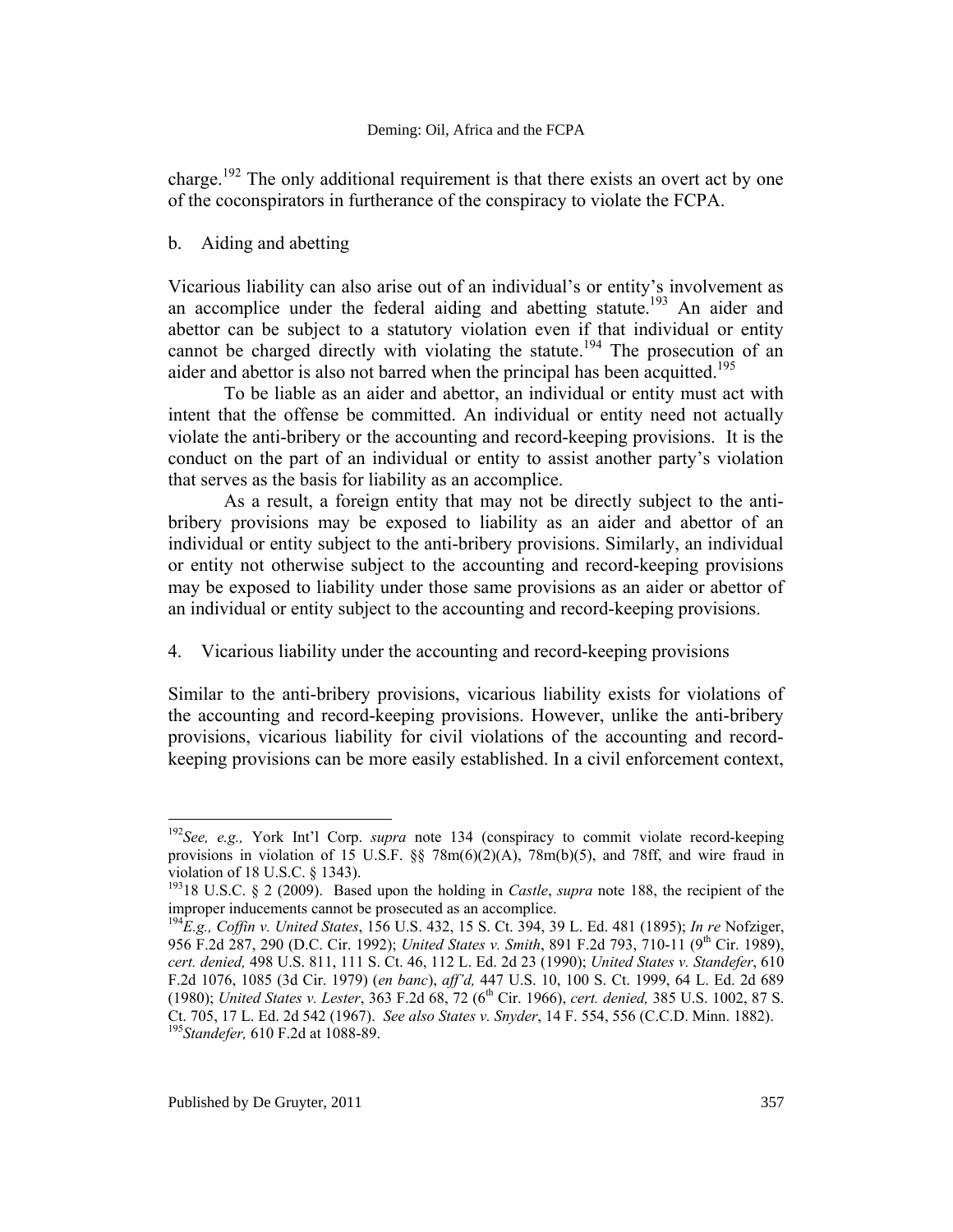issuers may be held strictly liable for the actions of controlled subsidiaries or foreign affiliates for violations of the accounting and record-keeping provisions.

a. Criminal liability

Criminal liability may be established where an individual or entity subject to the accounting and record-keeping provisions knowingly circumvents or fails to implement a system of internal controls or knowingly falsifies any book, record, or account.196 For criminal liability to be imposed for acts of third parties, an individual or entity must have knowledge that the third party intends to circumvent or has circumvented the internal controls or intends to falsify or has falsified books and records. As with the anti-bribery provisions and many other federal criminal statutes, proof of deliberate ignorance or knowing disregard can establish the requisite knowledge, especially when an individual or entity becomes aware of the existence of questionable circumstances.

b. Aiding and abetting

An individual or entity can also, as third parties, be found vicariously liable in a civil context for aiding and abetting a violation of the accounting and recordkeeping provisions.<sup>197</sup> However, unlike the strict liability of an individual or entity directly subject to the accounting and record-keeping provisions, an individual or entity, in their capacity as third parties, must "knowingly provide substantial assistance" to be liable as an aider and abettor.<sup>198</sup>

# **F. Deferred Prosecution and Non-Prosecution Agreements**

Increasingly, when entities are subject to criminal prosecution, cases are resolved through deferred prosecution or non-prosecution agreements. A deferred

<sup>&</sup>lt;sup>196</sup>*Id.*, §§ 78m(b)(4)-(5).<br><sup>197</sup>15 U.S.C. § 78t(e) (2009).<br><sup>198</sup>*Id.* Exchange Act Section 20(e) provides that "any person that knowingly provides substantial assistance to another person in violation of a provision of [the Exchange Act], shall be deemed to be in violation of such provision to the same extent as the person to whom such assistance is provided." To prove aiding and abetting liability, the SEC must prove (1) a securities law violation by the primary wrongdoer; (2) the aider and abettor's knowledge of the violation; and (3) that the aider and abettor substantially assisted in the violation. *See Sec. & Exch. Comm'n v. Pimco Advisors Fund Mgmt, LLC*, 341 F. Supp. 2d 454, 467-68 (S.D.N.Y. 2004). *See also Sec. & Exch. Comm'n v. Stanard*, 2009 WL 196023, at \*31 (W.D.N.Y., filed Jan. 27, 2009).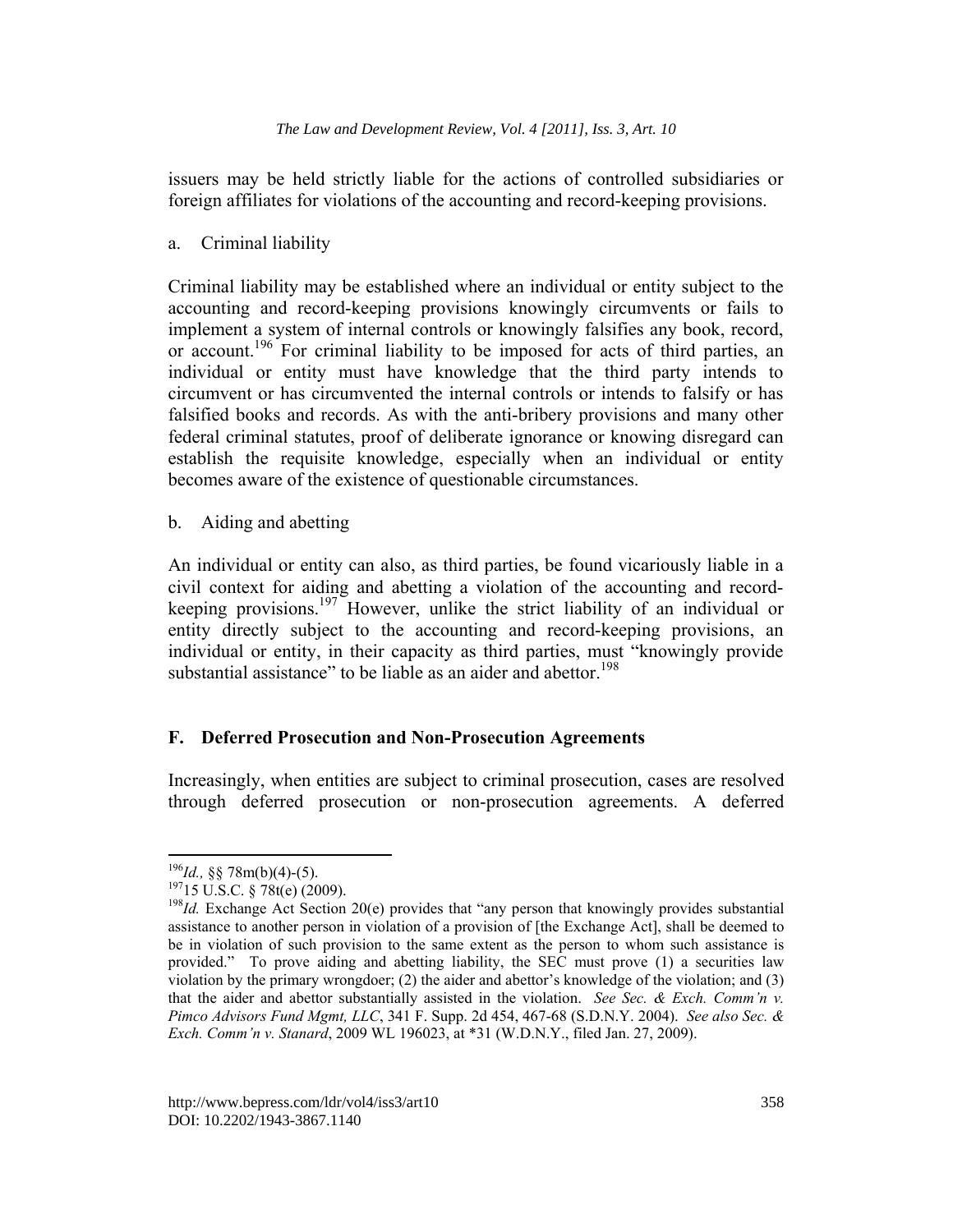prosecution agreement is filed with the court where the charges are filed.<sup>199</sup> A non-prosecution agreement does not entail the filing of formal charges.<sup>200</sup> Instead, the agreement is maintained by the parties and not filed with the court.<sup>201</sup> Deferred and non-prosecution agreements represent a "middle ground" between the Justice Department declining prosecution and bringing charges against an entity.202

 The Justice Department takes the position that particularly where the "collateral consequences of an [entity's] conviction for innocent third parties would be significant, it may be appropriate to consider a non-prosecution or deferred prosecution agreement with conditions designed, among other things, to promote compliance with applicable law and to prevent recidivism."<sup>203</sup> The conditions associated with non-prosecution and deferred prosecution agreements can be expected to be onerous and costly for an entity. Yet the advantages of each almost always outweigh the disadvantages.

 By entering into a deferred prosecution or non-prosecution agreement, an entity limits its exposure and brings to an end the disruptions and uncertainties associated with an investigation. Significantly, by entering into a deferred prosecution or non-prosecution agreement, an entity enhances its ability to reach a global resolution that may avoid debarment and other adverse consequences associated with entering a plea or being subjected to drawn out criminal proceedings.<sup>204</sup>

<sup>&</sup>lt;sup>199</sup> USAM 9 Criminal Resource Manual § 163, n.2 (2009). In 2010, the SEC announced that it would adopt a practice of using deferred prosecution and non-prosecution agreements similar to that followed by the Justice Department. SEC Press Release 2010-6, SEC Announces Initiative to Encourage Individuals and Companies to Cooperate and Assist in Investigations (Jan. 13, 2010), available at  $\frac{\text{http://www.sec.gov/news/press/2010/2010-6.htm}}{\text{considered by the Justice Department can be expected to be followed by the SEC.}}$ 

<sup>&</sup>lt;sup>200</sup>*Id.*<br><sup>202</sup>USAM, *supra* note 45, at 9-28.200.<br><sup>202</sup>USAM, *supra* note 45, at 9-28.200.<br><sup>203</sup>*Id.*, 9-28.1000.<br><sup>204</sup>An entity found to be in violation of the anti-bribery provisions or the record-keeping provisions, whether by conviction or the entry of a civil judgment, can be subject to debarment from contracting with the U.S. government and from seeking various forms of governmental assistance. 48 C.F.R. § 9.406-2. A suspension or debarment extends to all of the units of an entity. *Id.*, §§ 9.406-1(b) and 9.407-1(c). Under some circumstances, suspension of the right to do business with the U.S. government can take place even before any charges are brought. *Id.*, § 9.407-1(b)(1). A suspension may be imposed on the "basis of adequate evidence." *Id.* In certain situations, misconduct on the part of an officer, director, employee, stockholder, or any other individual associated with an entity can be imputed to that entity for purposes of a debarment. *Id.,* § 9.406-5(a). Similarly, misconduct on the part of a partner to a joint venture or other joint arrangement may be imputed in certain instances. *Id.,* § 9.406-5(c). Suspension and disbarment as a result of a violation of the anti-bribery provisions of the FCPA or other anti-bribery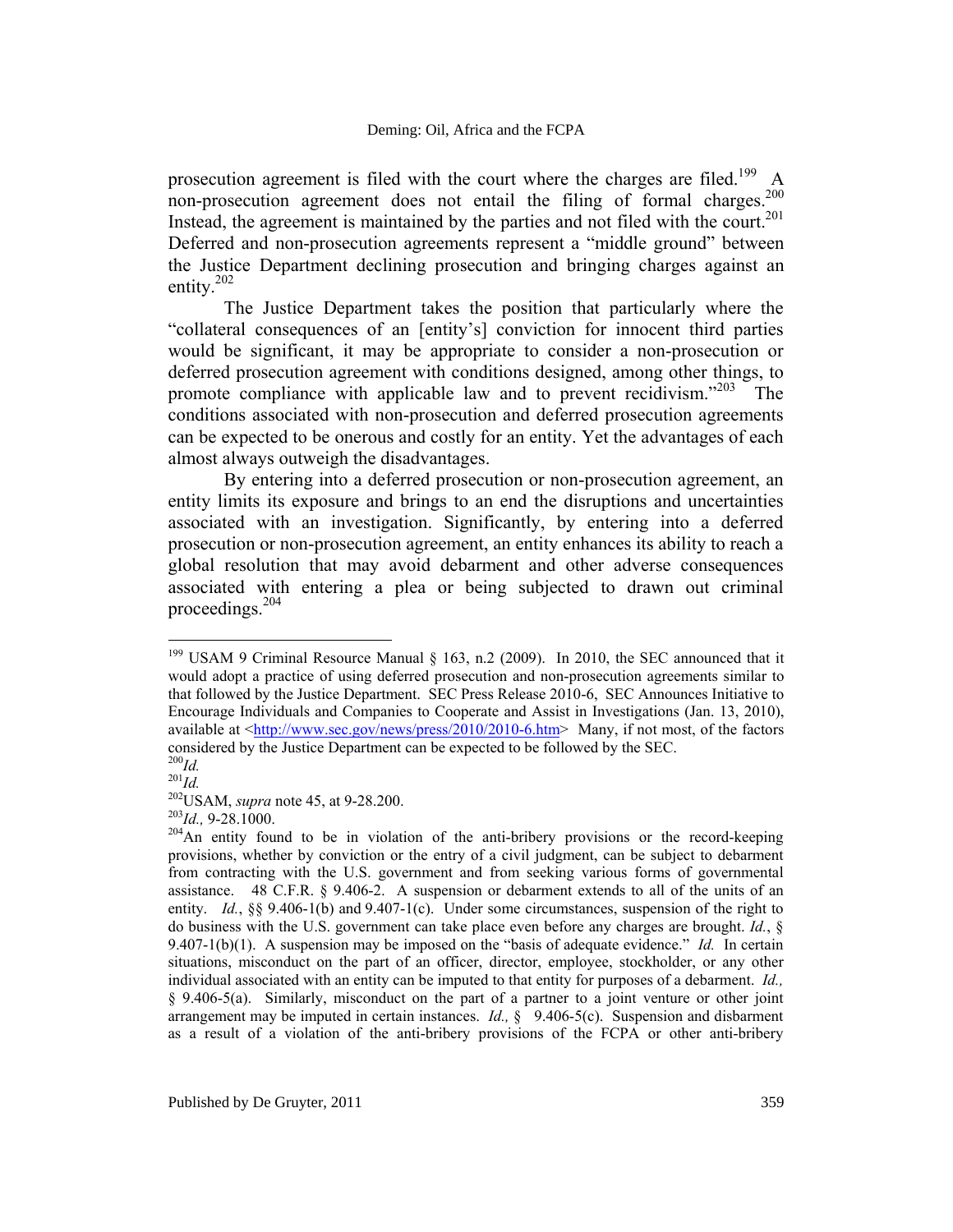In most instances, a failure to abide by a deferred prosecution or nonprosecution agreement allows the Justice Department, in its sole discretion, to file charges against the entity.<sup>205</sup> By entering into the agreement, an entity, in effect, admits to the charges. Typically, an entity admits to a statement of facts that is part of the agreement and agrees not to dispute or contradict the statement of facts. As a result, the Justice Department is not required to go to trial to prove the charges at a later point in time.

 Many deferred prosecution or non-prosecution agreements require an independent monitor to be retained.<sup>206</sup> A monitor's primary responsibility is to assess and monitor a corporation's compliance with the terms of the deferred prosecution or non-prosecution agreement.<sup>207</sup> It is not to further "punitive goals."<sup>208</sup> A monitor's duties are to be no broader than necessary and should be tailored to the particular situation.<sup>209</sup>

 Deferred prosecution and non-prosecution agreements are designed to reduce the recurrence of the conduct that served as the basis for the action taken by the Justice Department.<sup>210</sup> While learning about and understanding past misconduct may be required,  $^{211}$  "[a] monitor's primary role is to evaluate whether [an entity] has both adopted and effectively implemented ethics and compliance

 $\overline{a}$ 

http://www.bepress.com/ldr/vol4/iss3/art10 DOI: 10.2202/1943-3867.1140

legislation adopted by another country is not limited to a specific program or agency or a particular country. The suspension or debarment applies to all government contracting. *Id.,* §§ 9.406-1(b) and 9.407-1(d). Some agencies, such as the Overseas Private Investment Corporation and the Commodity Credit Corporation, have disbarment provisions tied specifically to the FCPA. *E.g*., 7 C.F.R. § 1493.270. The collateral consequences can be expected to extend to multilateral lending institutions and potentially other governmental agencies in other parts of the world.

Of particular significance is the EU Public Procurement Directive. Directive 2004/18/EC of the European Parliament and of the Council of 31 March 2004 on the coordination of procedures for the award of public works contracts, public supply contracts and public services contracts, Ricital 1, OJ L 134, 30.2004, pp. 114-240. Among its provisions is the requirement that "any candidate or tenderer" be "excluded from participation in a public contract" for being the subject of conviction by final judgment of crimes involving corruption, participation in a criminal organization, or money laundering. *Id.,* at art. 45. The potential impact of a conviction for a violation of anti-bribery prohibitions holds the prospect of excluding an individual or entity from

participating in public procurements in each of the EU member countries.<br><sup>205</sup>In *United States v. Aibel Group Ltd.*, CR H-07-005 (LNH), Plea Agreement, ¶ 20 (S.D. Tex., filed Nov. 21, 2008), a deferred prosecution agreement was withdrawn by the Justice Department for the entity's failure to abide by the terms of the deferred prosecution agreement.

<sup>&</sup>lt;sup>206</sup>The Justice Department takes the position that "[a] monitor should only be used where

appropriate given the facts and circumstances of a particular matter." USAM 9 Criminal Resource Manual, *supra* note 202, at § 163.<br><sup>207</sup>*Id.*<br><sup>209</sup>*Id.* <sup>209</sup>*Id.* <sup>210</sup>*Id.* Yet this does not include investigating historical misconduct. *Id.* <sup>211</sup>*Id.* Yet this does not include investigating historical misconduct.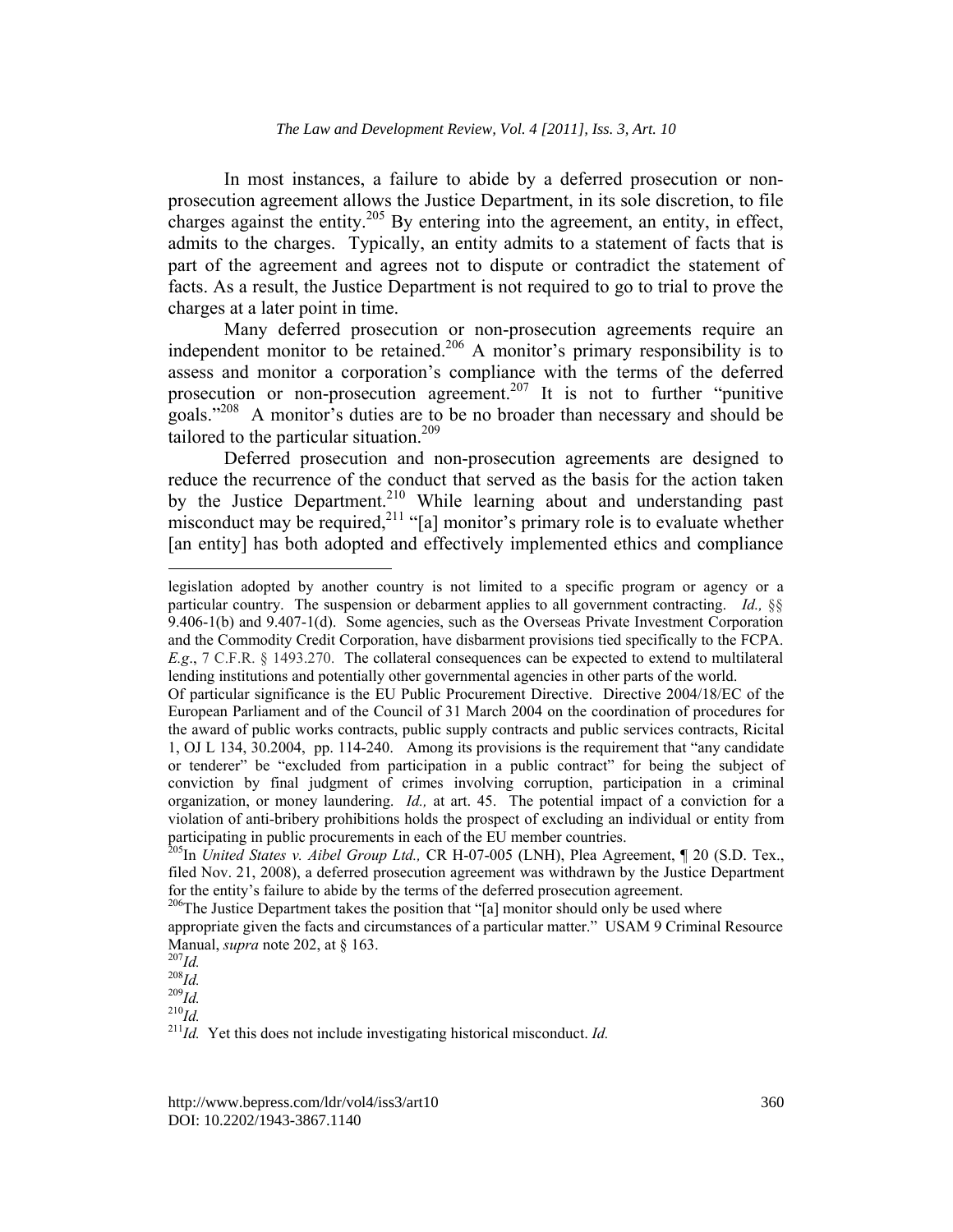#### Deming: Oil, Africa and the FCPA

programs to address and reduce the risk of recurrence of the [entity's] misconduct.<sup>"212</sup> Effective implementation is an important as the design and scope of a compliance program. Without effective implementation, a well-designed compliance program is virtually meaningless.

## **G. International Cooperation**

In the early 1970s, the international community began a serious examination of the incidence and consequences of corrupt practices in the conduct of international business. The United Nations, the Organization for Economic Cooperation and Development (OECD), and the International Chamber of Commerce were among the leaders of these efforts. Much of the impetus came from revelations involving the foreign activities of U.S. companies. There was also considerable prompting by the United States for other nations to follow its lead in prohibiting the payment of bribes to foreign officials.

 These initial efforts led in various international fora to the creation of "soft" law consisting of model laws, codes of conduct, and policy statements. However, other than what already existed in the United States in the form of the FCPA, no domestic legislation was adopted and enforced by any other country. Also, enforcement mechanisms were not put in place and sanctions were not imposed for an entity's failure to abide by announced codes of conduct. New policies were also not prompted by these initiatives.

 The momentum associated with the promising efforts of the 1970s ultimately subsided. However, in the 1990s, a multitude of factors, including the end of the Cold War, scandals in Europe, the Asian financial crisis, and the U.S. initiative prompted by the legislation associated with the 1988 amendments to the FCPA,<sup>213</sup> spawned a resurgence of international activity.

 The resurgence of activity in the 1990s was reflected in a host of initiatives. At first, much of the resurgence followed the pattern of the 1970s when policies were enunciated and positions were taken without sanctions for a failure to carry out the commitments made. In time, this resurgence led to a rather dramatic evolution from "soft" to "hard" law. Foremost in this evolution were the efforts of the OECD but the OECD was not alone. Among others, the

 $^{212}$ *Id.* 

<sup>&</sup>lt;sup>213</sup>H.R. CONF. REP. No. 576, *supra* note 178, at 924. The 1988 amendments to the FCPA specifically called for the President of the United States to pursue an international agreement with member countries of the OECD "to govern acts prohibited by the FCPA." *Id.*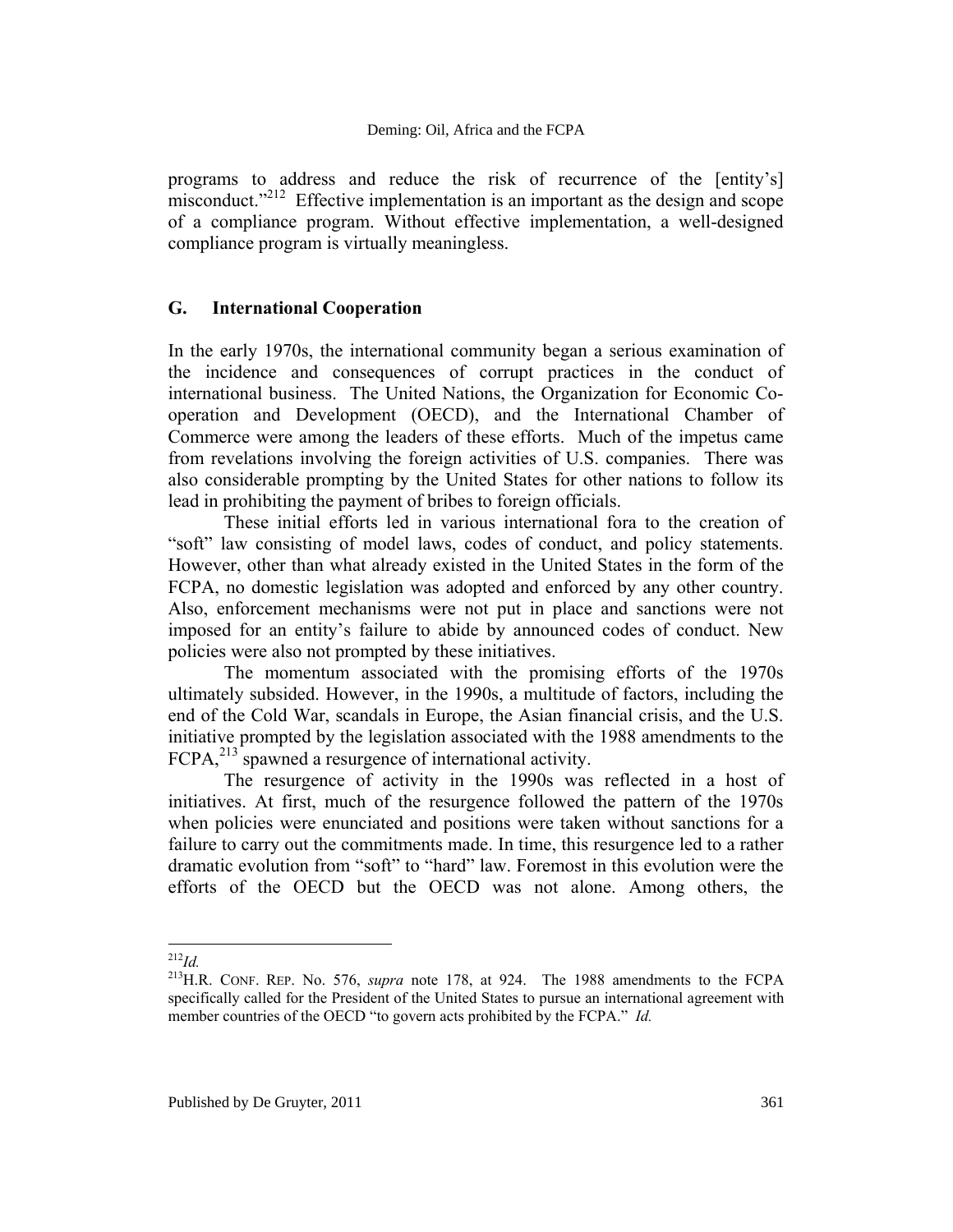Organization of America States, the Council of Europe, the African Union, the United Nations, and the World Bank adopted significant measures.

 These developments continued to evolve and have now become so widespread that it can be stated unequivocally that international legal norms now prohibit the making of improper inducements to foreign officials. Most developed countries have implemented legislation prohibiting their nationals from making improper inducements to foreign officials. Virtually all other countries are parties to international conventions prohibiting improper inducements to foreign officials. It is only a matter of time before most of the world will have adopted domestic legislation similar in nature to the FCPA's anti-bribery provisions.

 From an enforcement perspective, the most immediate impact of the new international norms will be from the provisions of the anti-bribery conventions requiring cooperation and mutual legal assistance. Historically, many U.S. prosecutions under the anti-bribery provisions of the FCPA were hindered if not entirely precluded due to legal impediments to securing evidence from abroad. Bank secrecy laws in many countries also posed a serious impediment. Still another impediment was the requirement in many jurisdictions that there be dual criminality before evidence or assistance could be provided. Under dual criminality, the provision of evidence or assistance to another country is limited to situations where the conduct being investigated or for which charges are brought could be subject to prosecution in the country receiving the request.

 Bank secrecy, dual criminality, and other impediments to securing evidence and cooperation are being eliminated as a direct result of these international developments. Parties to these anti-bribery conventions will also have the opportunity to secure evidence and other assistance to aid their ability to prosecute individuals and entities subject to their jurisdiction for violations of domestic legislation prohibiting improper inducements to foreign officials.

 The enhanced ability to obtain evidence and to secure cooperation means, over time, a much broader net for prosecutors in the United States and elsewhere.<sup>214</sup> However, another result of these anti-bribery conventions is the upsurge in prosecutions under the anti-bribery provisions of the FCPA. Indeed, countries that were previously limited as to what they could do in terms of

<u>.</u>

 $2^{14}$ As was amply demonstrated by the resolution of issues arising out of the investigations of Siemens AG, the entanglements and exposure can be almost endless. In addition to the massive costs associated with the investigation by and ultimate resolution with U.S. enforcement authorities, Siemens AG was also the subject of an investigation by German authorities, and the World Bank, *Siemens Settles with World Bank on Bribes,* WALL ST.J. July 3, 2009, B1. Even with a costly resolution of the investigations conducted by U.S. and German authorities and the World Bank, Siemens still faces investigations in other countries. *E.g., Siemens Settles with World Bank on Bribes.*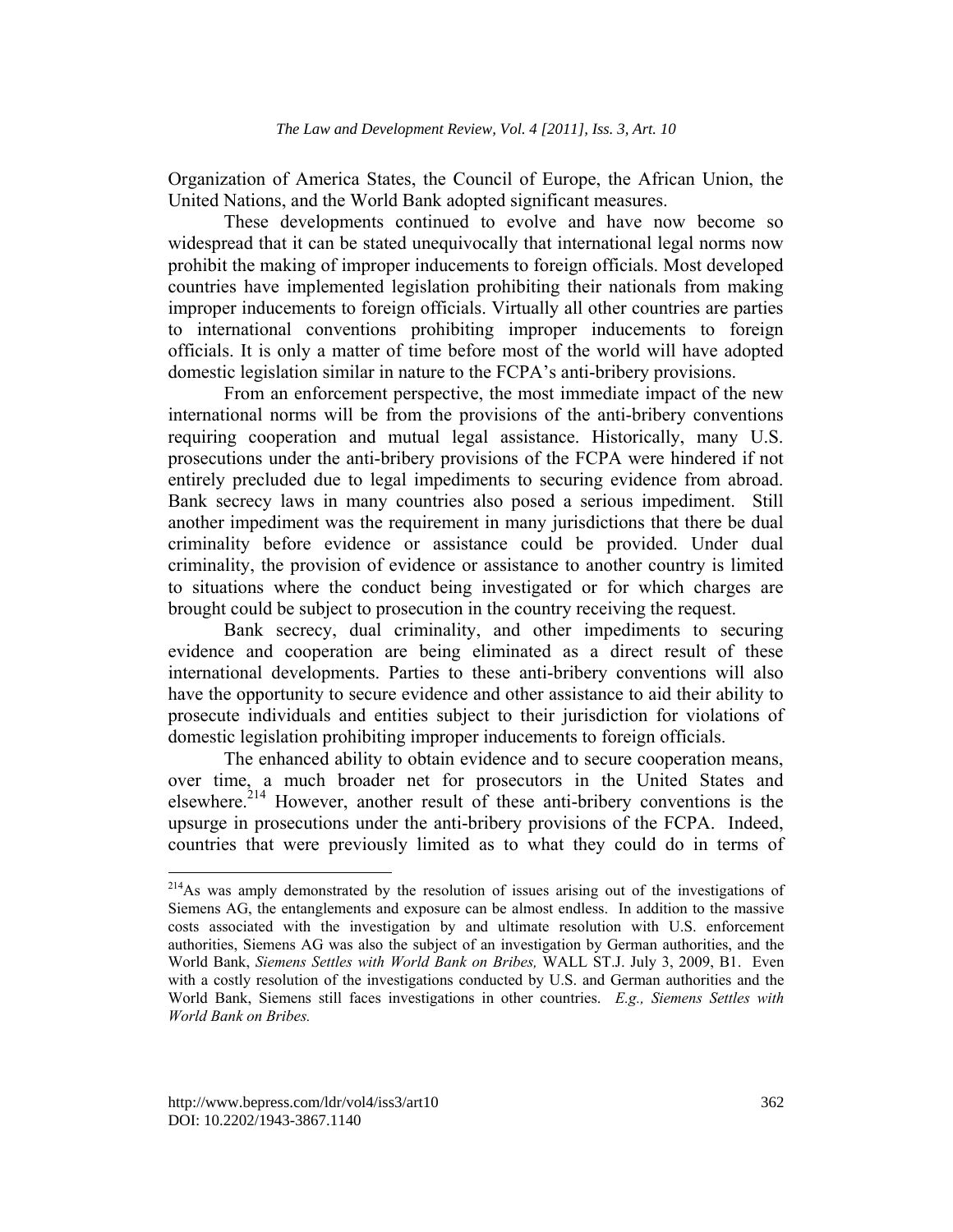## Deming: Oil, Africa and the FCPA

providing assistance have now moved to the forefront in bringing evidence of FCPA violations to the attention of U.S. enforcement officials. This upsurge in enforcement activity can be expected to grow.

# **H. Two Recent Case Studies**

A number of FCPA cases have been brought in recent years that relate in various ways to Africa. Of these cases, two are significant in demonstrating the manner and means by which these enforcement efforts are becoming increasingly significant with respect to Africa and the oil industry in Nigeria. In essence, the Justice Department and SEC have used their tremendous leverage over entities to hold them vicariously liable for the conduct of those acting on their behalf.

1. Willbros

Willbros Group Inc. ("Willbros Group") is a Panamanian company that is listed on the New York Stock Exchange.<sup>215</sup> It provides construction, engineering and other services in the oil and gas industry.216 Willbros International Inc. ("Willbros International") is the wholly-owned Panamanian subsidiary through which Willbros Group conducts its international operations.<sup>217</sup> During the period for which charges were brought, the United States was the principal place of business for both Willbros Group and Willbros International.<sup>218</sup>

a. The scheme

The principal focus of the enforcement actions against Willbros Group and Willbros International arose out of their business activities in Nigeria.<sup>219</sup> In 2003

<sup>215</sup>*United States v. Willbros Group, Inc*., Information No. H-08-CR-00287 (S.D. Tex., filed May 14, 2008), ¶ 6.<br> $^{216}$ *Id.* 

<sup>&</sup>lt;sup>217</sup>*Id.* <sup>218</sup>*Id.* <sup>218</sup>*Id.* <sup>218</sup>*Id.* <sup>218</sup>*Id.* <sup>218</sup>**Additional claims in this case are based on payments to officials of the state-owned oil company** PetroEcuador and its subsidiary PetroComercial, to assist with obtaining and retaining business associated with the Santo Domingo project, involving the rehabilitation of sixteen kilometers of gas pipeline in Ecuador. In late 2003 to early 2004, Willbros Group and Willbros International agreed to make payments of at least \$300,000 to officials of PetroEcuador and PetroComercial. *Id.*, **¶** 39-41. The SEC alleged that Willbros Group was involved in a scheme to minimize its Bolivian subsidiary's value-added tax (VAT) obligations to the Bolivian government through the use of fictitious invoices generated by an outside consultant. *Sec. & Exch. Comm'n v. Willbros Group, Inc*., Complaint, Case No. 08-CV-01494 (S.D. Tex., filed May 14, 2008), ¶¶ 43-50. These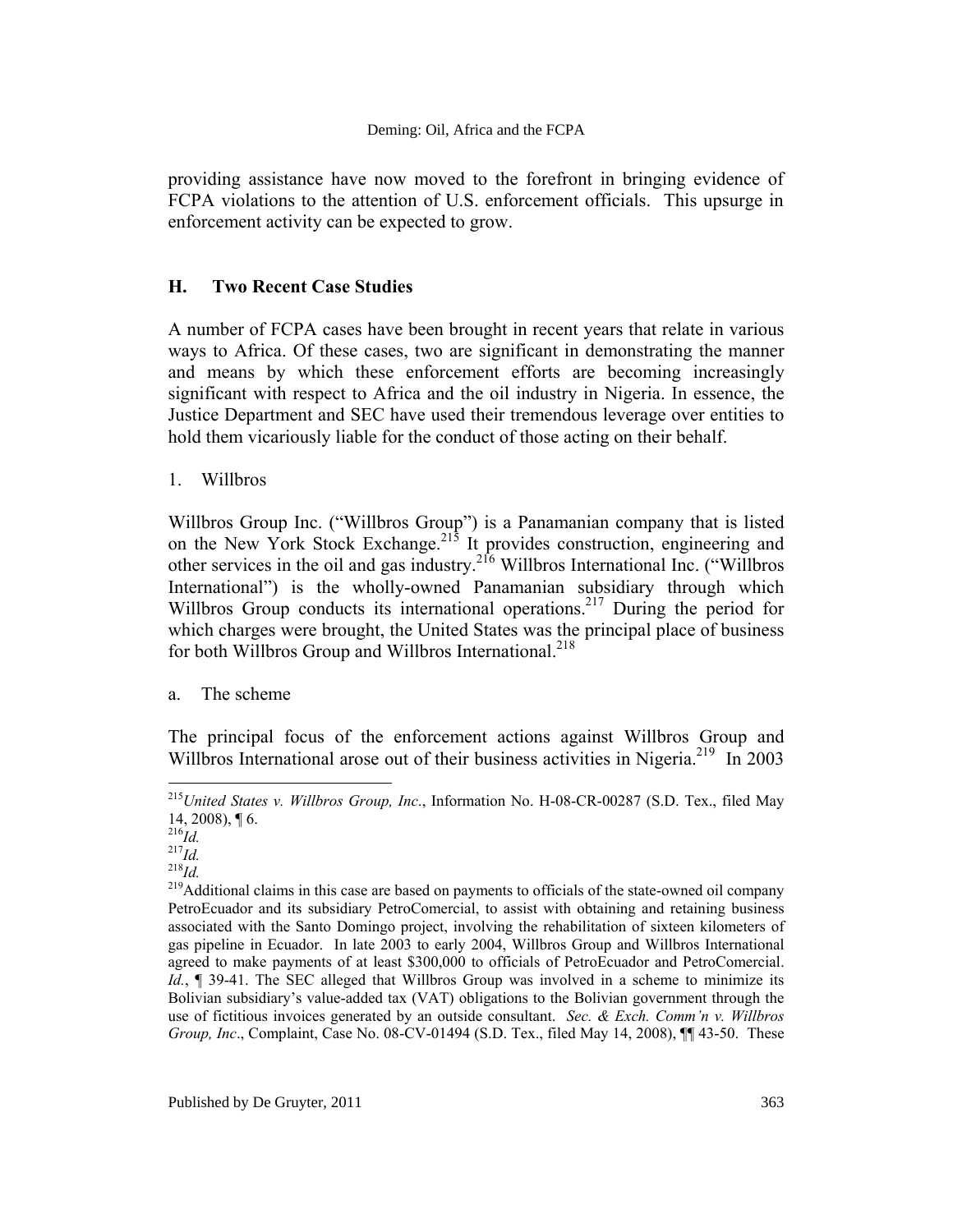Willbros Group sought work valued at \$387 million on a major engineering, procurement, and construction (EPC) gas pipeline known as the Eastern Gas Gathering System (EGGS). To obtain this contract, payments and promises were made to pay more than \$6.3 million to officials of the Nigerian National Petroleum Corporation and National Petroleum Investment Management Service, a senior official in the executive branch of the Nigerian federal government, officials of the multinational oil company serving as the operator of the EGGS joint venture, and a political party in Nigeria. To facilitate these arrangements, a sham agreement was entered into with an outside consultant for which payments would be made at three percent of the contract revenues for certain projects, including the EGGS project. Payments to that consultant were then channeled to these officials.

 As a result of an internal investigation begun in 2005, the consultancy arrangement was terminated.<sup>220</sup> Nevertheless, because they were concerned that the failure to make additional payments to government officials would cause an interruption in the company's Nigerian business, employees of Willbros International orchestrated a series of loans from sources outside the company as well as from a petty cash account in Nigeria. The proceeds from the loans were funneled through a second consultant to Nigerian officials. As part of the scheme, Willbros International employees fabricated invoices and inflated forecasts and budgets to procure cash from the company's headquarters in the United States. Agreement was also reached to make improper payments to assist with obtaining business in Nigeria's offshore fields.<sup>221</sup> In addition, in order to make improper payments to Nigerian tax and court officials, a scheme was devised by which fictitious invoices for non-existent vendors were created or acquired in order to obtain funding from the company's offices in the United States.<sup>222</sup>

invoices would create for Willbros Group an offset to the VAT it had received from its customers and, in turn, reduce the VAT owed to the Bolivian government. This scheme resulted in underpayments to the government, and inflated the company's net income by approximately 6.4 percent in fiscal year 2003 and earnings per share by \$0.03 for both fiscal year 2003 and the first three quarters of 2004. In 2005, as a result of findings during its internal investigation, Willbros Group restated previously issued financial statements. As a result, the SEC alleged that Willbros Group registration statements included material misrepresentations.<br> $^{220}Id$ .  $\P\P$  28-36.

<sup>220</sup>*Id., ¶¶* 28-36. 221*Id*., *¶¶* 37-38. 222*Sec. & Exch. Comm'n v. Willbros Group, Inc*., *supra* note 219, at ¶¶ 34-37.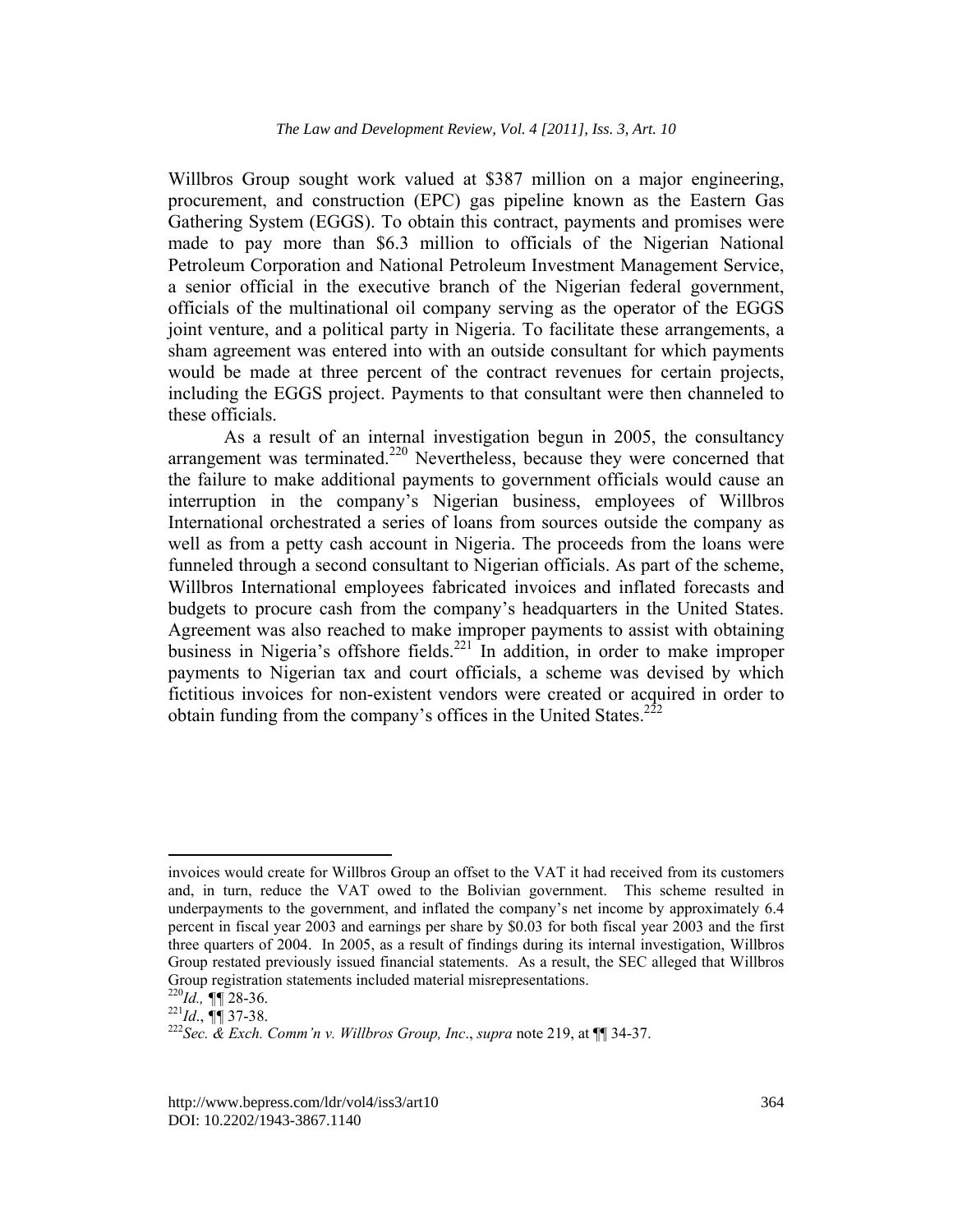#### b. The entities

Even though Willbros Group and Willbros International were Panamanian entities, jurisdiction over Willbros Group was based on its status as an issuer.<sup>223</sup> For Willbros International, by having its headquarters in the United States, it was a domestic concern subject to U.S. jurisdiction.<sup>224</sup> Both Willbros Group and Willbros International were charged with conspiring with themselves and each other to violate the anti-bribery and record-keeping provisions of the  $FCPA$ <sup>225</sup> They were also charged with substantive violations of the anti-bribery provisions.226 Willbros Group and Willbros International became vicariously liable as entities due to the knowledge on the part of an individual who was an officer and agent of both entities.<sup>227</sup> He was aware of the use of intermediaries to facilitate the improper payments to government officials, officials of a parastatal, and officials of a political party.<sup>228</sup>

 Significantly, Willbros Group alone was charged with substantive violations of the record-keeping provisions for the falsification of records by officers and employees of Willbros International, its foreign subsidiary.<sup>229</sup> The SEC's complaint was limited to Willbros Group and employees of Willbros International for violations of the anti-bribery and accounting and record-keeping provisions.230 In both instances, Willbros Group was held vicariously liable for the conduct of others. Willbros International's culpability for violating the record-keeping provisions was based on its status as a co-conspirator.

In addition to paying substantial fines, Willbros Group and Willbros International entered into a deferred prosecution agreement. The Justice Department agreed to defer prosecution of these companies for three years and the companies agreed to retain for a period of three years an independent compliance monitor to assess the company's implementation of and compliance with new internal policies and procedures. Of significance, the monitoring extended beyond the FCPA to other anti-corruption laws.<sup>231</sup>

<sup>&</sup>lt;sup>223</sup>*Willbros Group, Inc.*, Information, *supra* note 215, at  $\P$  6.<br><sup>224</sup>*Id.*,  $\P$  22.<br><sup>226</sup>*Id.*,  $\P$  12.<br><sup>227</sup>*Id.*,  $\P$  13, 16, 20.<br><sup>228</sup>*Id.*,  $\P$  13, 16, 20.<br><sup>229</sup>*Id.*,  $\P$  12.<br><sup>228</sup>*Id.*,  $\P$  12.<br><sup>228</sup>*Id.*,  $\P$ 00287 (S.D. Tex., filed May 14, 2008), ¶ 10.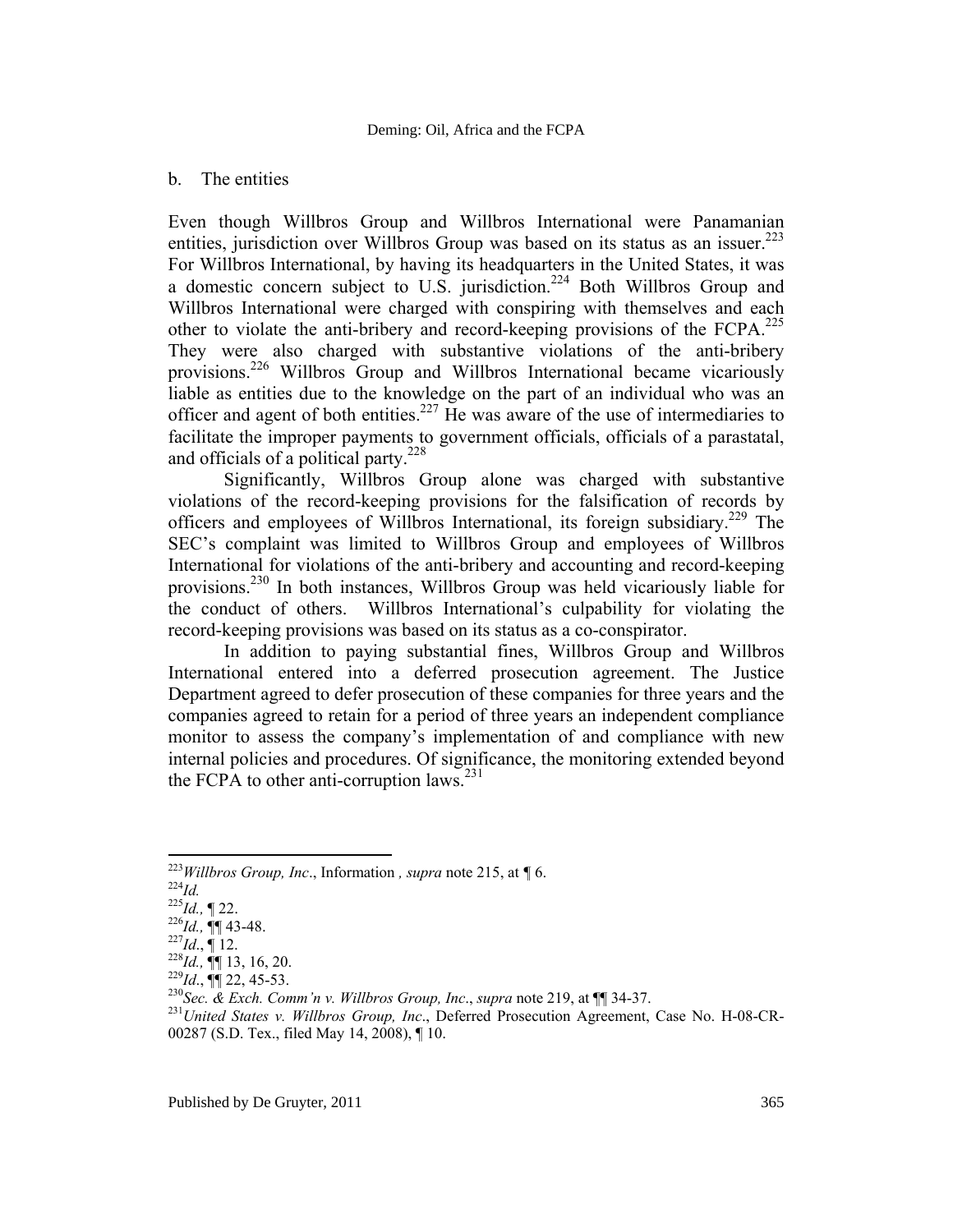## c. Individuals

Three former employees of Willbros International ultimately entered guilty pleas for their role. The former employee of Willbros Group was charged and remains a fugitive. All four are U.S. citizens. In the charges brought by the  $SEC^{232}_{\cdot}$  four former employees of Willbros International, the foreign subsidiary of Willbros Group, were charged with violating the anti-bribery and record-keeping provisions. Of import, one of the employees was a Canadian citizen who, except for his status as an employee of Willbros International, would not have been subject to the FCPA. He was charged with aiding and abetting a violation of the anti-bribery and accounting and record-keeping provisions.<sup>233</sup>

## 2. Halliburton/KBR

In 1998, Halliburton Company, a publicly-traded energy-services company based in Houston and Dubai, acquired Dresser Industries, Inc., which included a subsidiary, The M.W. Kellogg Company (Kellogg). Kellogg was later combined with Halliburton's subsidiary Brown & Root, Inc. to form Kellogg, Brown & Root, LLC (KBR). KBR also became a wholly-owned subsidiary of KBR, Inc. In 2009, Halliburton, KBR, Inc., and KBR reached resolution with the Justice Department and SEC relative to ongoing investigations concerning violations of the FCPA $^{234}$ 

# a. The Scheme

KBR and its predecessor companies were part of a joint venture in Nigeria to design, build, and expand liquefied natural gas  $(LNG)$  facilities.<sup>235</sup> The joint venture's profits, revenues, and expenses were shared equally among the four joint venture partners. The joint venture's steering committee was composed of high-level executives from each of the four member companies.<sup>236</sup> The steering committee made major decisions on behalf of the joint venture, including whether to hire agents to assist the joint venture in winning contracts, who to hire as agents, and how much to pay the agents. The joint venture operated through three

<sup>&</sup>lt;sup>232</sup>Sec. & Exch. Comm'n v. Willbros Group, Inc., supra note 219, at  $\P$ 9-12.

<sup>&</sup>lt;sup>233</sup>*Id.*, ¶¶ 74, 77.<br><sup>234</sup>U.S. Dep't of Justice Press Release, Kellogg Brown & Root LLC Pleads Guilty to Foreign Bribery Charges and Agrees to Pay \$402 Million Criminal Fine (Feb. 11, 2009), available at <http://www.justice.gov/opa/pr/2009/February/09-crm-112.html>

<sup>&</sup>lt;sup>235</sup>United States v. Kellogg Brown & Root LLC, Information, Criminal No. H-09-071 (S.D. Tex., filed Feb. 6, 2009), at ¶ 2.

 $^{236}Id$ ., at ¶ 4.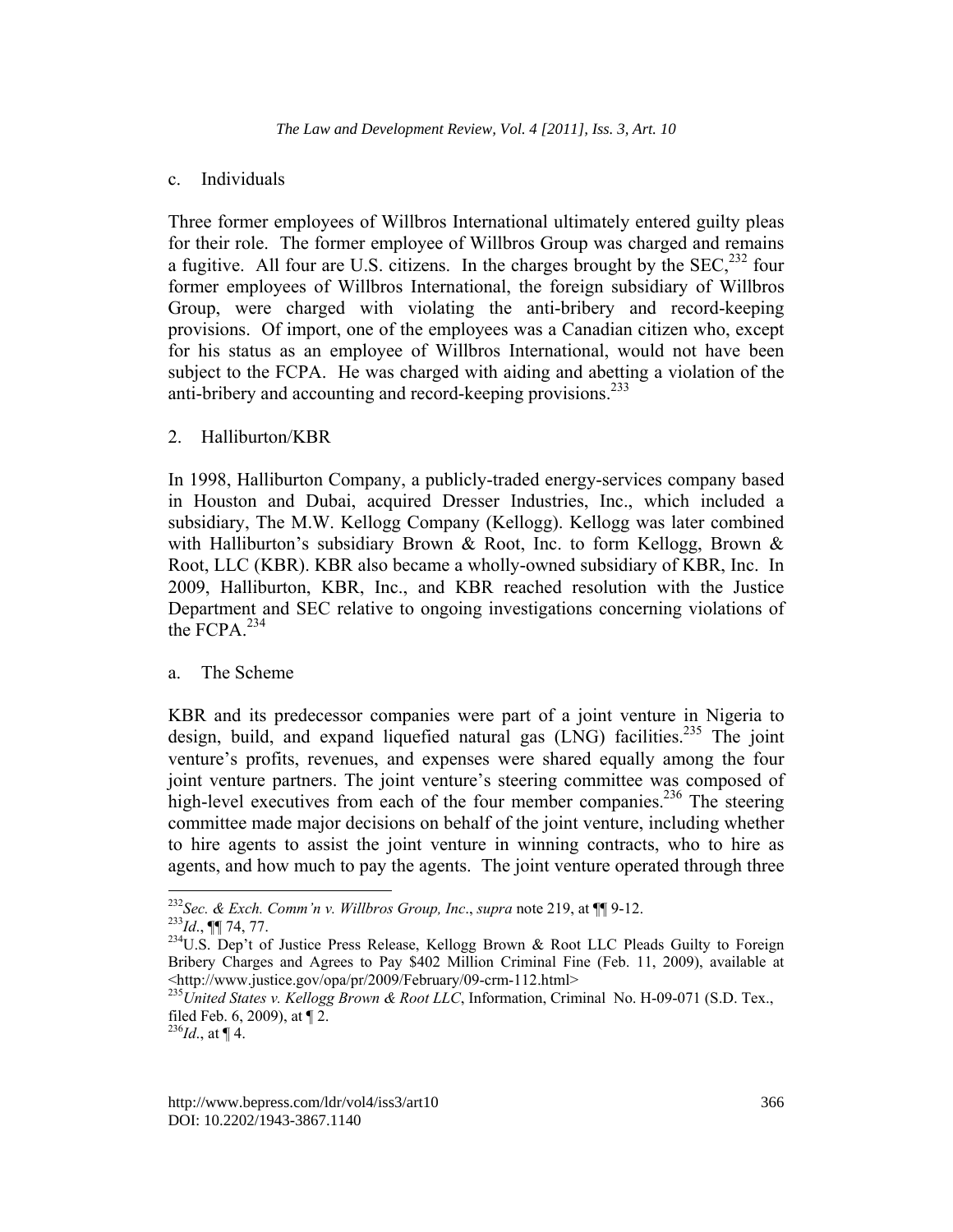Portuguese special-purpose corporations, including a corporation used to enter into consulting agreements with joint venture agents.<sup>237</sup> KBR held its interest in that corporation indirectly and avoided placing U.S. citizens on the corporation's board of managers "as part of KBR's intentional efforts to insulate itself from FCPA liability for bribery of Nigerian government officials through the joint venture agents."<sup>238</sup>

 Two agents hired by the joint venture were used a vehicle to pay bribes to Nigerian government officials and employees of the government-owned entity responsible for awarding LNG contracts.<sup>239</sup> The first agent was a citizen of the United Kingdom who used a Gibraltar-based consulting company as a vehicle to enter into agent contracts and to receive payments from the joint venture.<sup>240</sup> The second agent was a global trading company headquartered in Tokyo which was hired by the joint venture to help it obtain business in Nigeria, including by paying bribes to Nigerian officials.<sup>241</sup>

b. The entities

In the complaint filed by the SEC, it was alleged that Halliburton, as the parent company of the KBR entities, failed to devise adequate FCPA internal controls relating to foreign sales agents and failed to maintain and enforce even the internal controls it had.<sup>242</sup> During the relevant time period, KBR's board of directors consisted solely of senior Halliburton officials.<sup> $243$ </sup> The senior Halliburton officials hired and replaced KBR's senior officials, determined salaries, and set performance goals. Halliburton consolidated KBR's financial statements into its own and all of KBR's profits flowed directly to Halliburton.<sup>244</sup> The statements were reported to investors as Halliburton profits and KBR's CEO, Albert Jackson Stanley, discussed the Nigerian LNG projects with senior Halliburton officials, who were aware of the joint venture's use of the U.K. agent.<sup>245</sup>

 Halliburton's legal department's due diligence investigation of the U.K. agent was inadequate because Halliburton's policies did not require a specific description of the agent's duties and because the agent did not agree to any

 $\overline{a}$ <sup>237</sup>*Id.*, at ¶ 9.<br>
<sup>238</sup>*Id.*, at ¶¶ 10-12.<br>
<sup>240</sup>*Id.*, at ¶¶ 10-11.<br>
<sup>241</sup>*Id.*, at ¶ 12.<br>
<sup>242</sup>*Sec. & Exch. Comm'n v. Halliburton Co.*, Complaint, at ¶¶ 51-52, Case No. 4:09-399 (S.D.<br>
<sup>242</sup>*Sec. & Exch. Comm'n v. Ha* Tex., filed Feb. 11, 2009). <sup>243</sup>*Id*., at ¶ 30. 244*Id*. 245*Id*.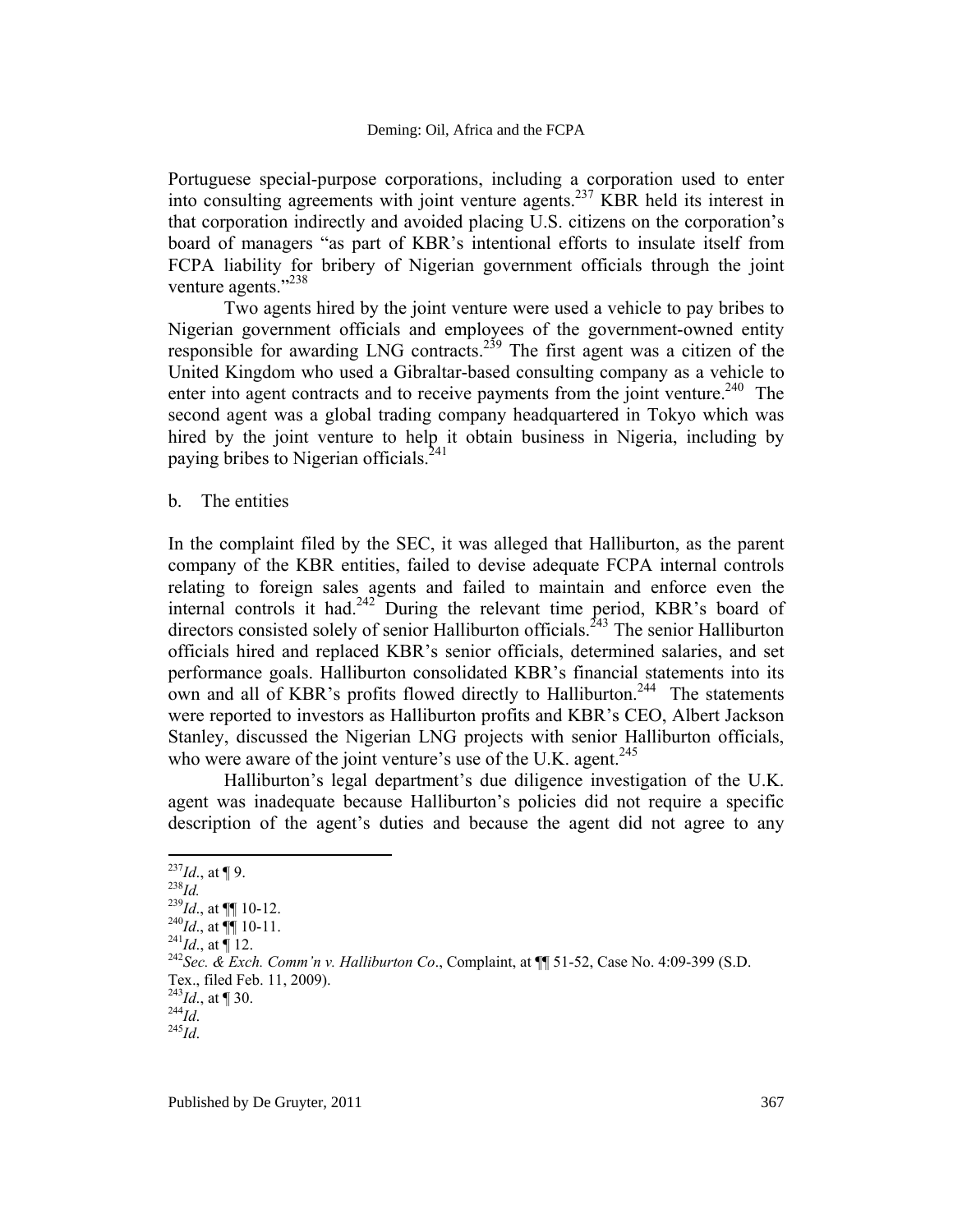accounting or audit of fees received.<sup>247</sup> Halliburton and KBR attorneys never learned the identity of the owners of the Gibraltar-based consulting company used by the U.K. agent and failed to check all of the agent's references, some of which turned out to be false.<sup>248</sup> Halliburton approved the use of the U.K. agent even though a senior Halliburton legal officer knew that the due diligence investigation had failed to uncover "significant information" about the agent and even though other Halliburton and KBR officials failed to ask questions or undertake an independent review.<sup>249</sup> As to the Japanese agent, Halliburton conducted no due diligence.<sup>250</sup> Halliburton's policies and procedures were deficient in failing to adequately test the characterization of the underlying contracts.<sup>251</sup> The payments to the U.K. and Japanese agents were falsely characterized as legitimate "consulting" or "services" fees in numerous Halliburton and KBR records.<sup>252</sup>

 The SEC charged KBR, Inc. with acting as an agent of Halliburton in violating the anti-bribery provisions,<sup>253</sup> aiding and abetting Halliburton's violations of the accounting and record-keeping provisions,  $^{254}$  and violating the accounting and record-keeping provisions.<sup>255</sup> In its capacity as what was, in large part, a successor entity, Halliburton was only charged with violating the FCPA's accounting and record-keeping provisions.<sup>256</sup>

Halliburton and KBR, Inc. reached a settlement with the  $SEC.^{257}$  KBR entered a plea to the criminal charges and agreed to a monitor for a period of three years.258 In addition, all three of the other entities to the joint venture ultimately were charged. Technip S.A., was a global engineering, construction, and services company based in Paris with ADRs traded on the New York Stock Exchange. It was charged with one count of conspiracy to violate the FCPA and one count of violating the FCPA and subsequently entered into a deferred prosecution agreement.<sup>259</sup> It has also settled charges with the SEC where it was alleged that it

http://www.bepress.com/ldr/vol4/iss3/art10 DOI: 10.2202/1943-3867.1140

 $^{247}Id.$ , at ¶ 31.

<sup>&</sup>lt;sup>247</sup>*Id.*, at ¶ 31.<br><sup>248</sup>*Id.*, at ¶ 32.<br><sup>249</sup>*Id.*, at ¶ 33, 35.<br><sup>250</sup>*Id.*, at ¶ 33, 35.<br><sup>251</sup>*Id.*<br><sup>252</sup>*Id.*, at ¶ 37.<br><sup>254</sup>*Id.*, at ¶ 41.<br><sup>254</sup>*Id.*, at ¶ 49.<br><sup>254</sup>*Id.*, at ¶ 45.<br><sup>256</sup>*Id.*, at ¶ 45.<br><sup>256</sup>*Id.*, at Bribery Charges and Agrees to Pay \$402 Million Criminal Fine, *supra* note 234.<br><sup>258</sup>*Id.* 259U.S. Dep't of Justice Press Release, Technip S.A. Resolves Foreign Corrupt Practices Act

Investigation and Agrees to Pay \$240 Million Criminal Penalty (June 28, 2010), available at <http://www.justice.gov/opa/pr/2010/June/10-crm-751.html>.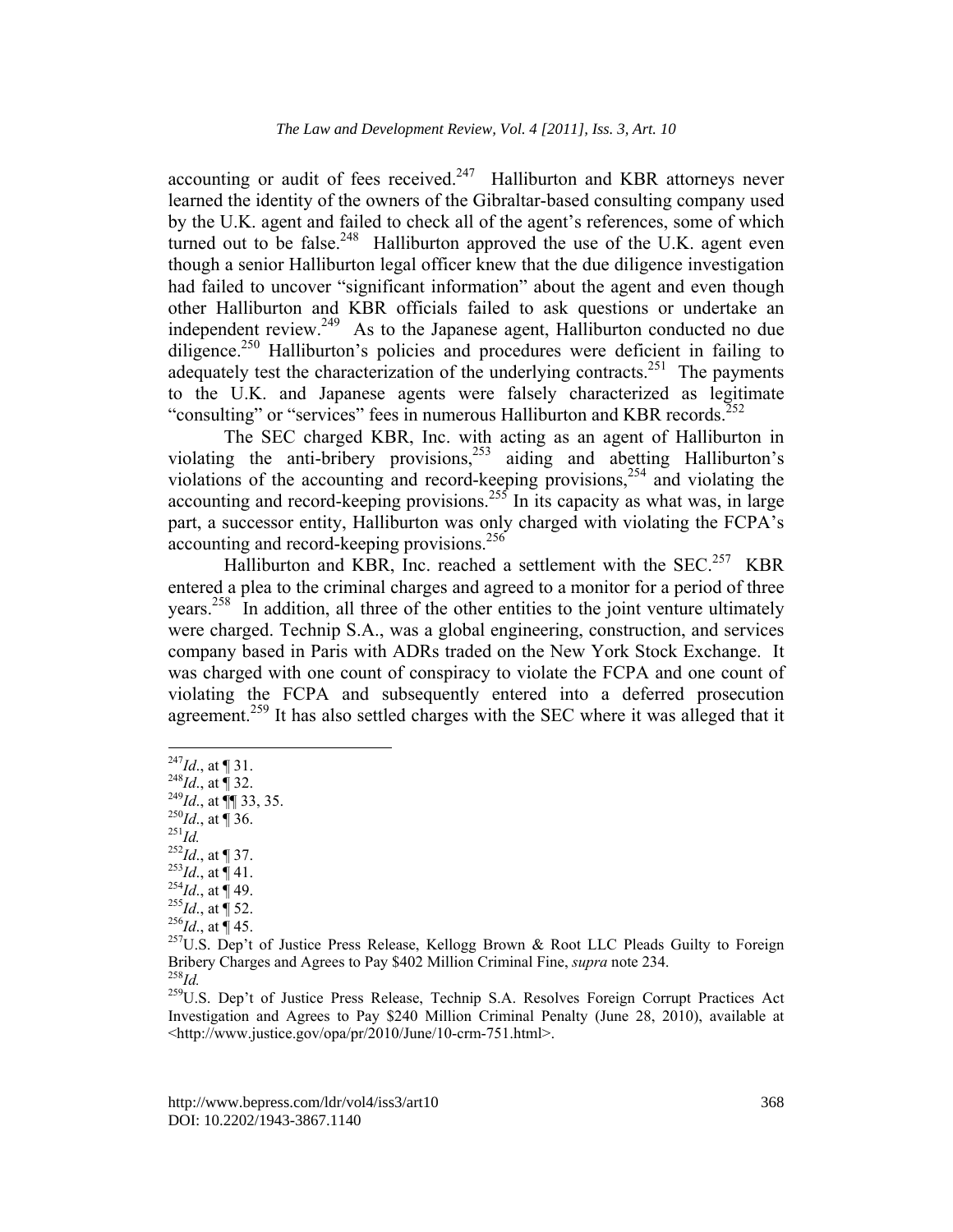violated the anti-bribery and accounting and record-keeping provisions of the  $FCPA<sup>260</sup>$ 

 A Dutch company, Snamprogetti Netherlands B.V. (Snamprogetti), was a third member of the joint venture that was charged.<sup>261</sup> Even though it was not subject to the anti-bribery provisions of the FCPA due to its status as being a foreign company and not an issuer, it was charged as an accomplice with one count of conspiracy and one count of aiding and abetting a violation of the antibribery provisions of the FCPA.<sup>262</sup> It paid a large fine and entered into a deferred prosecution agreement.<sup>263</sup> In addition, Snamprogetti and its former parent, ENI, S.p.A. ("ENI"), also reached a settlement of a related civil complaint filed by the SEC charging "Snamprogetti with violating the FCPA's anti-bribery provisions, falsifying books and records, and circumventing internal controls and charging ENI with violating the FCPA's books and records and internal controls provisions. As part of that settlement, Snamprogetti and ENI agreed jointly to pay \$125 million in disgorgement of profits relating to those violations."<sup>264</sup> ENI was an issuer with common stock and ADRs listed in the United States.<sup>265</sup> In acting as an agent of ENI in using the mails or other means or instrumentality of interstate commerce in furtherance of the unlawful activity, Snamprogetti subjected itself to the jurisdiction of the FCPA for substantive violations of the anti-bribery and record-keeping provisions of the FCPA.<sup>266</sup>

 A Japanese engineering and construction company headquartered in Yokohama, Japan, JGT Corporation was the fourth members to the joint venture.<sup>267</sup> Like, Snamprogetti, JGT was also a foreign company not subject to the FCPA, it was charged as an accomplice with one count of conspiracy and one count of aiding and abetting a violation of the anti-bribery provisions of the FCPA.<sup>268</sup> It also entered into a deferred prosecution agreement and paid a large fine $269$ 

 $^{260}$ Id

<sup>&</sup>lt;sup>261</sup>U.S. Dep't of Justice, Snamprogetti Netherlands B.V. Resolves Foreign Corrupt Practices Act Investigation and Agrees to Pay \$240 Million Criminal Penalty (July 7, 2010), *available at* http://www.fbi.gov/houston/press-releases/2010/ho070710.htm.<br><sup>262</sup>*Id.* <sup>263</sup>*Id.* <sup>264</sup>*Id.* <sup>264</sup>*Id.* <sup>265</sup>*Sec. & Exch. Comm'n v. ENI, S.p.A. and Snamprogetti Netherlands B.V., Civil Action No. 4:10-*

cv-2414, Complaint, at  $\P$  7 (July 7, 2010).<br><sup>266</sup>*Id*., at  $\P$  **1** 33, 39-41.

<sup>&</sup>lt;sup>267</sup>U.S. Dep't of Justice Press Release, JGC Corporation Resolves Foreign Corrupt Practices Act Investigation and Agrees to Pay a \$218.8 Million Criminal Penalty (Apr. 6, 2011), available at <http://www.justice.gov/opa/pr/2011/April/11-crm-431.html>. 268*Id.* <sup>269</sup>*Id.*